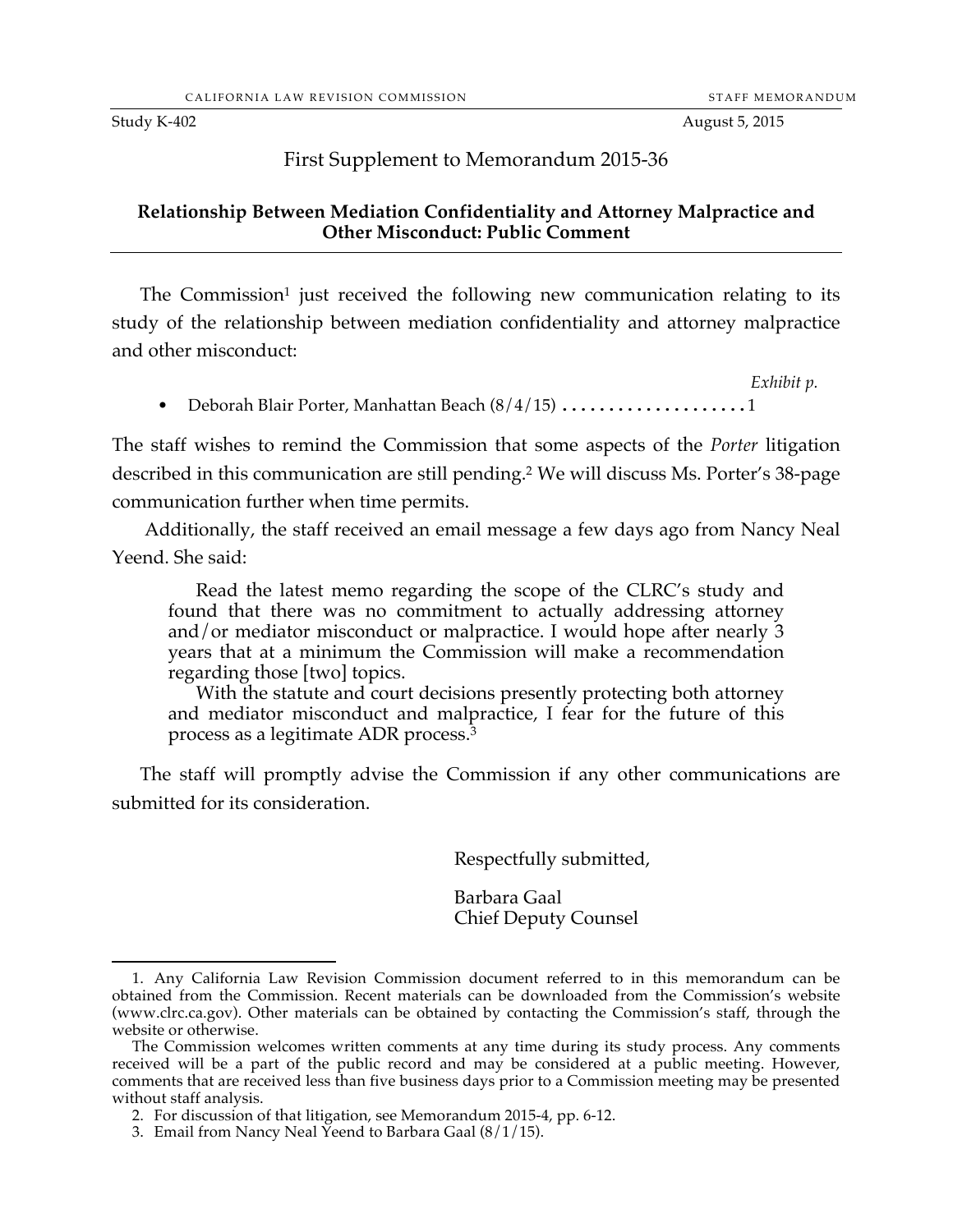### $\triangleleft$  Deborah Blair Porter  $\triangleleft$

1156 5th Street, Manhattan Beach, CA 90266 (310) 379-0386 (home) – (310) 977-5377 (cell) E-mail: deborah.blair.porter@gmail.com

August 4, 2015

#### VIA E-MAIL TRANSMISSION

California Law Revision Commission c/o UC Davis School of Law 400 Mrak Hall Drive Davis, CA 95616 Attention: Barbara Gaal, Chief Deputy Counsel

Re: Study K-402 – Mediation Confidentiality – Contractual Waivers

Dear Barbara:

 As promised, I am providing my input regarding contractual waivers in mediation.

My input supplements the letter I submitted to the Commission in August 2013 and also proposes elements I believe should be a part of any waiver process, including notice provisions to ensure the process is fair and the playing field level as well as proposals for contractual waivers to ensure the rights of parties are protected and the problems which have arisen in cases such as *Cassel, Porter* and *Wimsatt* can be eliminated.

As you suggested, I reviewed the May 20, 2015 Memorandum 2015-22 and appreciate the consideration being given to contractual waivers. I hope that the information I provide will assist the Commission in focusing on how mediation confidentiality, as it is presently interpreted, is resulting in the deprivation of the rights of parties and that steps need to be taken to rectify what is a significant problem, not only for disputing parties, but for the legitimacy of the process. When parties are assured that the disputes they come to mediation to resolve can fully, finally and fairly be resolved through an improved mediation system, I believe this will go a long way to ensuring the legitimacy of California's mediation process in the eyes of the public, as well as their continued participation in the process, which will serve the secondary purpose of mediation, i.e., alleviating the stress on an already overburdened judicial system.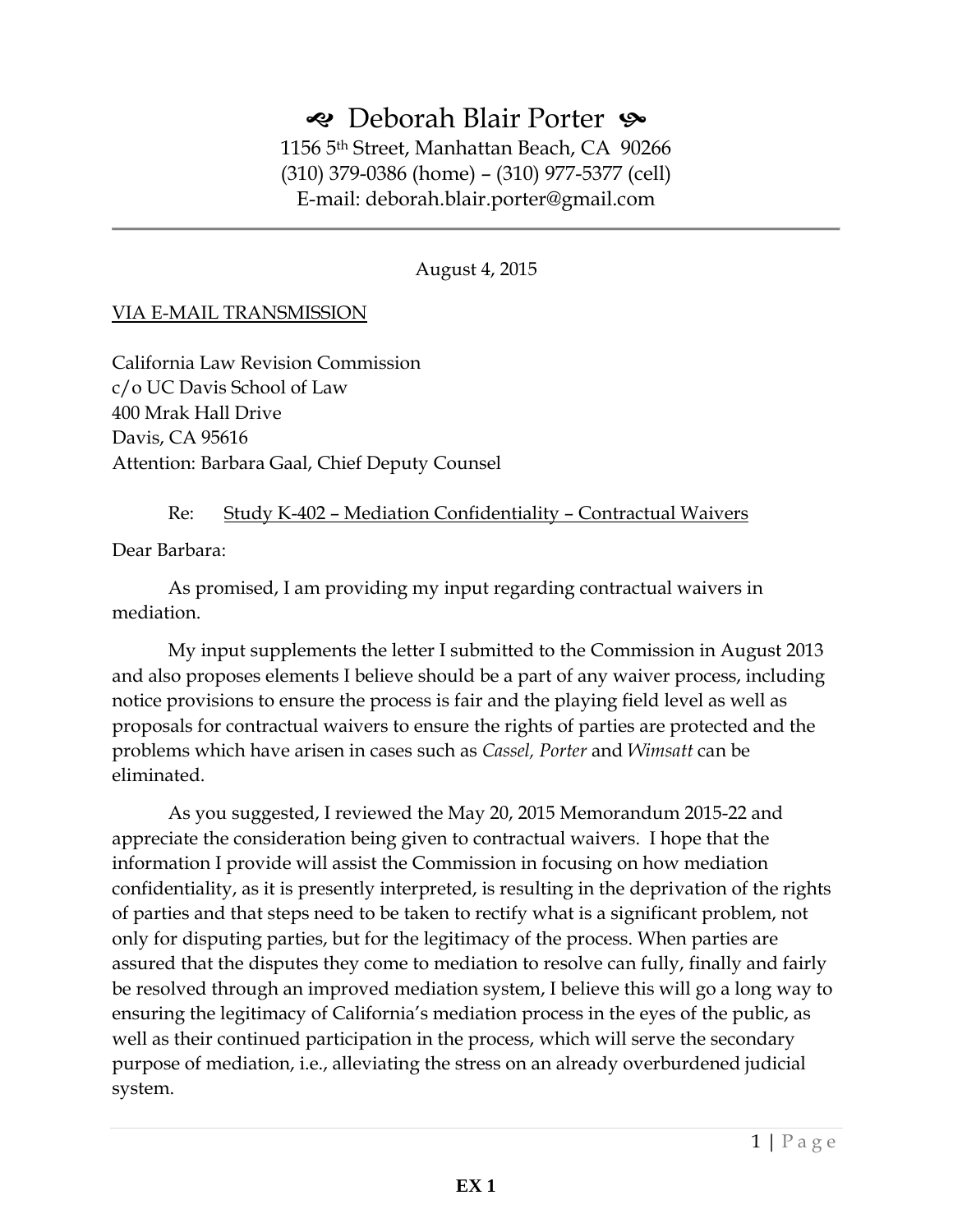Barbara Gaal, Esq. California Law Revision Commission August 4, 2015 Page 2

If my comments repeat what others have previously stated or address matters the Commission and staff have already discussed in previous memoranda, please excuse such repetition.

Again, thanks to you and the Commission for the opportunity to participate in this process. The open nature of this process and the public's ability for involvement in the resolution of this issue will lead to greater confidence in the outcome of the study and in the process as a whole.

Please let me know if you have any questions regarding the attached or require any further information.

Most sincerely,

#### *Deborah Blair Porter*

Deborah Blair Porter

Attachment:

Contractual Waivers in Mediation – August 4, 2015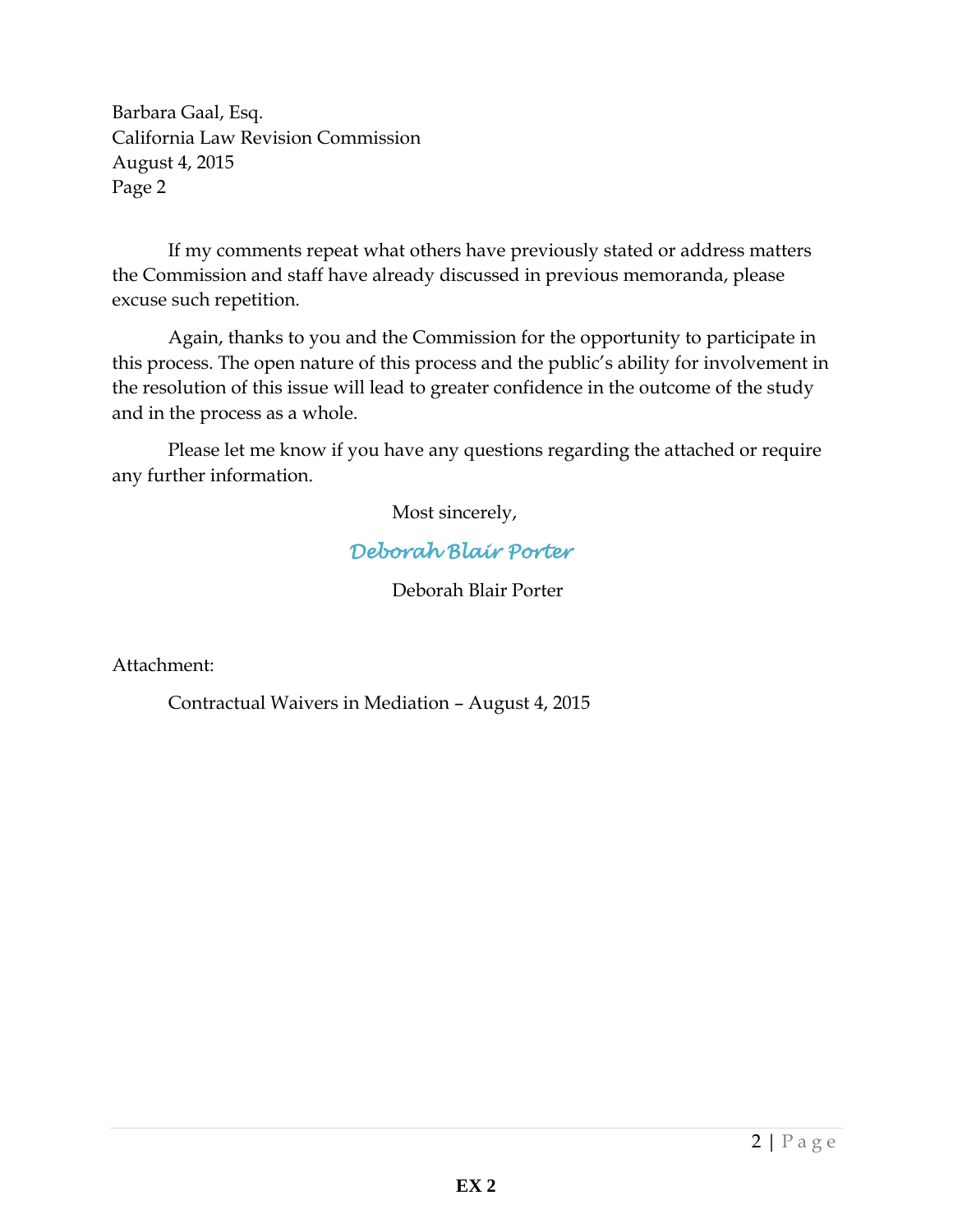# CONTRACTUAL WAIVERS IN MEDIATION

## INPUT TO CALIFORNIA LAW REVISION **COMMISSION**

With regard to STUDY K-402 PURSUANT TO AB 2025

# SUBMITTED: AUGUST 4, 2015 By: Deborah Blair Porter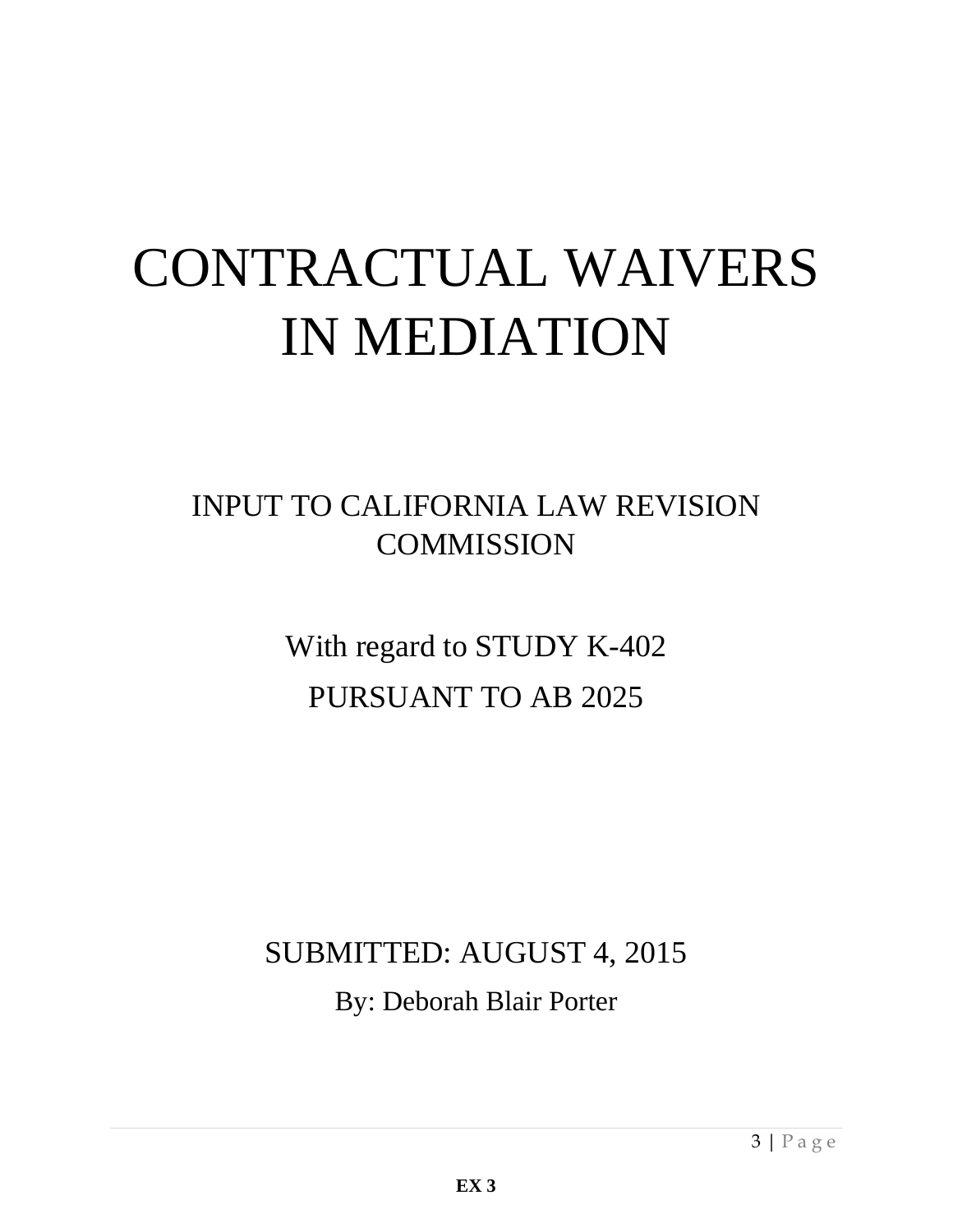## TABLE OF CONTENTS

| <b>Prefatory Statement</b><br><b>Introduction</b> |                                                                                                        | Page 5  |
|---------------------------------------------------|--------------------------------------------------------------------------------------------------------|---------|
|                                                   |                                                                                                        | Page 7  |
| I.                                                | <b>Contractual Waiver in Porter Settlement for</b><br><b>Education Agency Accountability</b>           | Page 8  |
|                                                   | Porter vs. Manhattan Beach Unified School District                                                     | Page 9  |
| П.                                                | <b>Contractual Waivers to Secure Right of</b><br><b>Party/Participant against Attorney/Participant</b> | Page 12 |
|                                                   | W&T Assert Mediation Confidentiality in Porter v. W&T                                                  | Page 12 |
|                                                   | Procedural History of Porter v. Wyner & Tiffany                                                        | Page 13 |
|                                                   | Mediation Confidentiality in 2008 Trial Proceedings                                                    | Page 15 |
|                                                   | Appellate Proceedings re: Mediation Confidentiality                                                    | Page 16 |
|                                                   | W&T Coopted Rights/Interests of Party/Participant in<br>2005 Mediation                                 | Page 20 |
|                                                   | Proposed Notice and Contractual Waiver to Protect<br>Interests of Party/Participants                   | Page 23 |
| Ш.                                                | <b>Contractual Waivers to Protect Parent and</b><br><b>Student Education Rights</b>                    | Page 26 |
|                                                   | <b>Mediation in Special Education Disputes</b>                                                         | Page 26 |
|                                                   | Parent Attorneys Can Compromise Services/Rights of<br><b>Students and Parents</b>                      | Page 27 |
|                                                   | School District Attorneys Can Compromise Services/Rights<br>of Students and Parents                    | Page 28 |
|                                                   | Services/Rights Are Relinquished and Agency Obligations<br>Eliminated                                  | Page 29 |
|                                                   | Cassel Has Affected Due Process Rights under Special<br><b>Education Procedural Safeguards</b>         | Page 30 |
|                                                   | Proposed Notice and Contractual Waivers to Protect<br><b>Student/Parent Education Rights</b>           | Page 32 |
| <b>Conclusion</b>                                 |                                                                                                        | Page 34 |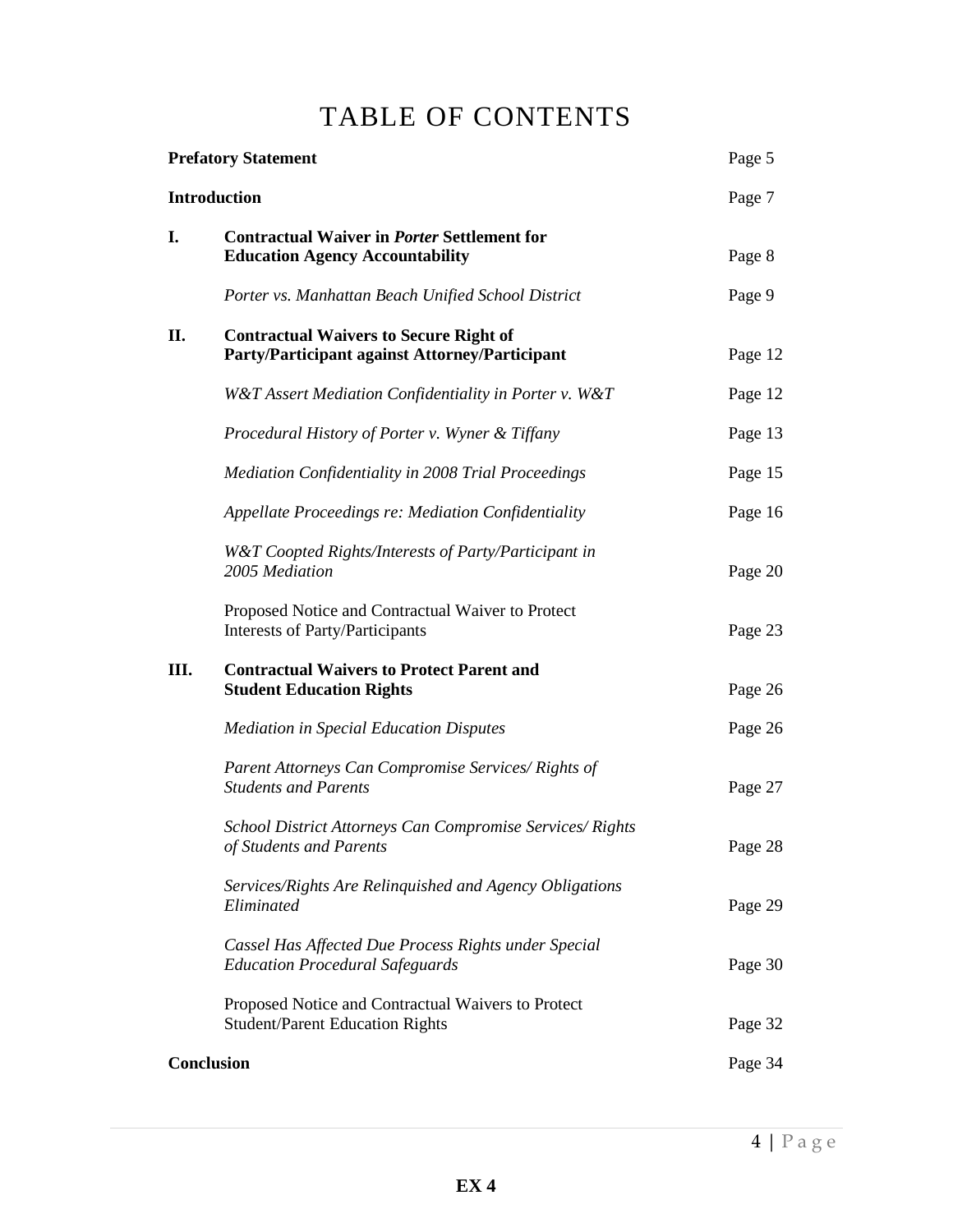#### **CONTRACTUAL WAIVERS IN MEDIATION**

#### **Prefatory Statement**

Before going into the substance of my input, a point needs to be made regarding the mediation process that I think cannot be overstated: attorneys and their clients do not come into the mediation process on equal footing.

First, attorneys are knowledgeable about the law. Parties often bring attorneys to mediation to advise them, as they rely on attorneys throughout the litigation process. Given the standard of practice in hiring legal counsel, a client's reasonable expectation is that in a mediation the attorney will "be there" for the client: to offer sound legal advice and sage counsel, knowledge and expertise, impartial input, a sounding board for the ideas and issues that may arise during the mediation, and whatever may be needed to enable the party to come to a fair resolution of the dispute in which they are involved.

 I would imagine most California attorneys who attend a mediation have similar expectations, i.e., they are there specifically to assist their client or clients resolve the dispute with the other disputing party by coming to a mutually acceptable agreement, as EC §1115 contemplates. Their client depends on them, not just for knowledge and expertise, but fundamentally to be trustworthy.

I did some research about the role of attorneys in the mediation process and consider the following synopsis a fair account of what attorneys should be doing:

Attorneys should prepare the client for the mediation process itself, what to expect and how the negotiations are intended to lead to a mutually acceptable agreement. They should offer guidance, advice and information about aspects of the mediation process, or the issues in dispute, the client may not know. Attorneys should be knowledgeable regarding the law governing the subject matter of the dispute and provide information and advice with this aspect of the process as well. They are expected to have a certain level of knowledge and competence with regard to the mediation process itself, including the obligations of the parties, participants and attorneys themselves.

Attorneys are also expected to have the knowledge and expertise necessary to properly prepare and/or review any documents presented in connection with the mediation and to effectively negotiate and draft document terms and agreements between the parties, and otherwise document the settlement, including any agreement, in a manner that complies with the law.

[http://www.americanbar.org/content/dam/aba/migrated/2011\\_build/dispute\\_resolution/rol](http://www.americanbar.org/content/dam/aba/migrated/2011_build/dispute_resolution/role_of_attorney_in_mediation_process.authcheckdam.pdf) [e\\_of\\_attorney\\_in\\_mediation\\_process.authcheckdam.pdf](http://www.americanbar.org/content/dam/aba/migrated/2011_build/dispute_resolution/role_of_attorney_in_mediation_process.authcheckdam.pdf)

In the latter capacity, it is the attorney who determines who should or actually does sign, or not sign, any document in a mediation. I tell parents in the special education arena that in the same manner school administrators control the Individualized Education Program ("IEP") process in special education – bringing all the appropriate paper and pencils to properly complete the IEP – the attorney representing the party brings the tools and implements to document an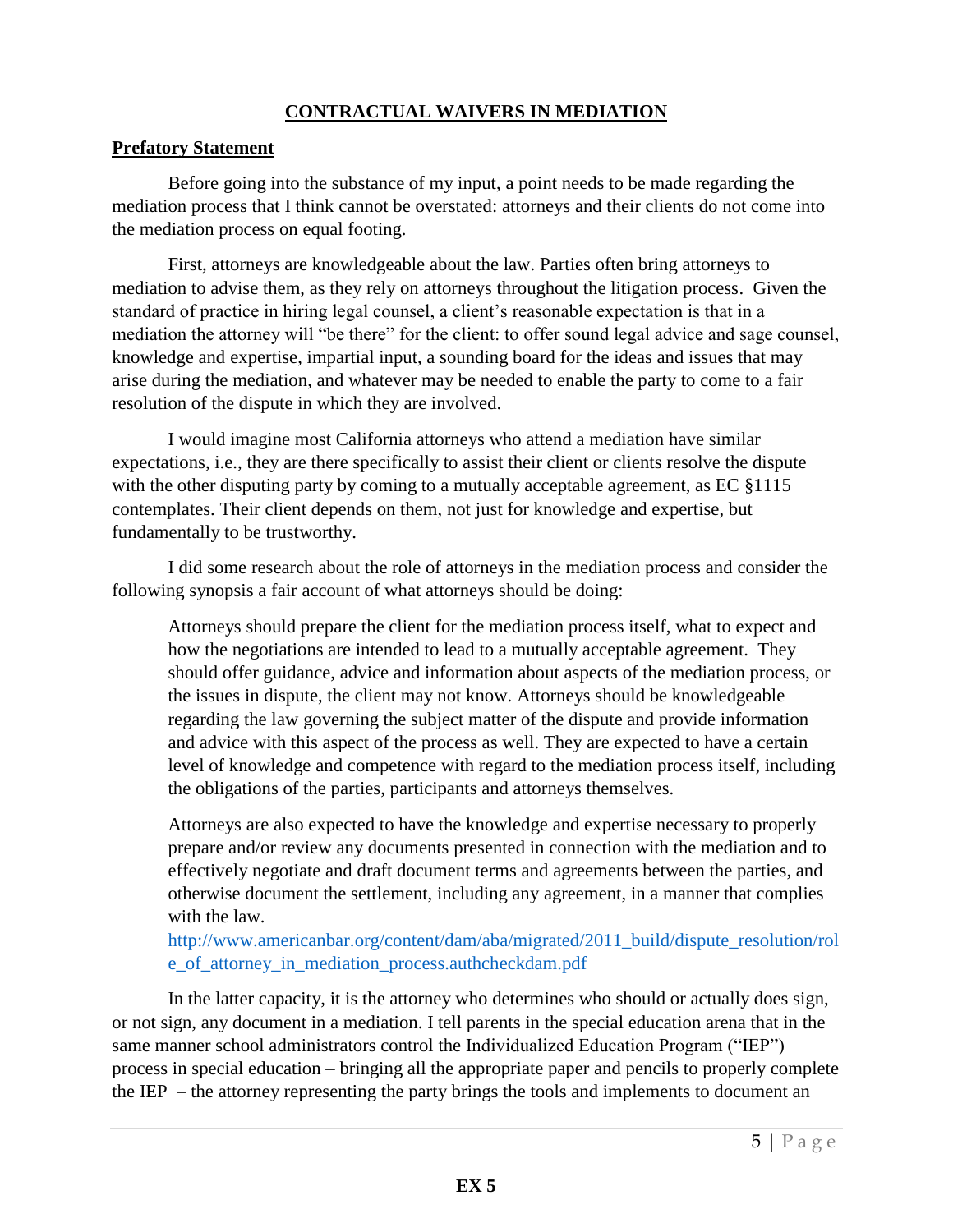agreement, and thus is in control of *what* is documented, *how* and *to what extent*, ultimately responsible for ensuring it is done *properly* and *completely*, including all appropriate signatures.

In all these respects, the client/party typically has none of the knowledge, power or authority their attorney does and unless they are attorneys themselves, is wholly dependent on the knowledge, ability, subject matter and procedural expertise, ethics, and intent of the attorney (including with regard to any fee arrangement or agreement between the attorney and client).

In addition, while Code of Civil Procedure ("CCP") §1775 acknowledges that litigation is stressful for parties, mediation - where one party is coming into contact with an opposing party regarding the dispute that led to litigation in the first place - can be just as stressful, so that a party can be understandably anxious. Knowing their attorney "has their back" goes a long way toward ensuring the process will come to a more peaceful and positive resolution.

In light of this unequal footing and clear imbalance of power, one would think there would be a higher standard of accountability for attorneys who hold such positions of trust and responsibility. Since *Cassel,* however, any accountability and responsibility for an attorney's actions during mediation, which may have existed before, has been eliminated.

As a result, mediations can be far more treacherous for parties. Now it is the responsibility of the party/participant to look over their attorney's shoulder and make sure he or she is doing their job - properly filling out forms, collecting needed signatures, and otherwise making sure all phases of a mediation comply with applicable law, at the same time ensuring the attorney is acting honestly, ethically and with the necessary expertise to bring the mediation to a successful conclusion. If they don't, and any technical requirement is not met, it is the party's responsibility, because in California attorneys have no responsibility or accountability for what occurs in mediation. Such a circumstance begs the question: if the client is capable of doing all these things for themselves, why do they need an attorney at the mediation at all?

In light of the risk mediation poses to parties, I am unsure how the Supreme Court could issue a decision such as *Cassel* and not simultaneously take steps to address the imbalance of power between attorneys and the parties they are supposed to represent in mediation, particularly in light of the role it plays in disciplining California's attorneys. After all, it is the Supreme Court that oversees the attorney profession in California, including the monitoring and discipline of attorney members of the State Bar:

In addition to its power to admit attorneys to the bar, the *California Supreme Court has long stated that it has the inherent power to discipline attorneys.*

[Fn 36 - 36. *See* Stratmore v. State Bar, 14 Cal. 3d 887, 889, 538 P.2d 229, 230, 123 Cal. Rptr. 101, 102 (1975); Brydonjack v. State Bar, 208 Cal. 439, 443, 281 P. 1018, 1020-21 (1929)).

"Attorney Discipline and the California Supreme Court: Transfer of Direct Review to the Courts of Appeal" by Richard Green Wallace, California Law Review, Vol. 72, Issue 2, Article 5, March 1984, Vol. 72:252 at 256-257. [http://scholarship.law.berkeley.edu/cgi/viewcontent.cgi?article=2106&context=ca](http://scholarship.law.berkeley.edu/cgi/viewcontent.cgi?article=2106&context=californialawreview) [lifornialawreview](http://scholarship.law.berkeley.edu/cgi/viewcontent.cgi?article=2106&context=californialawreview)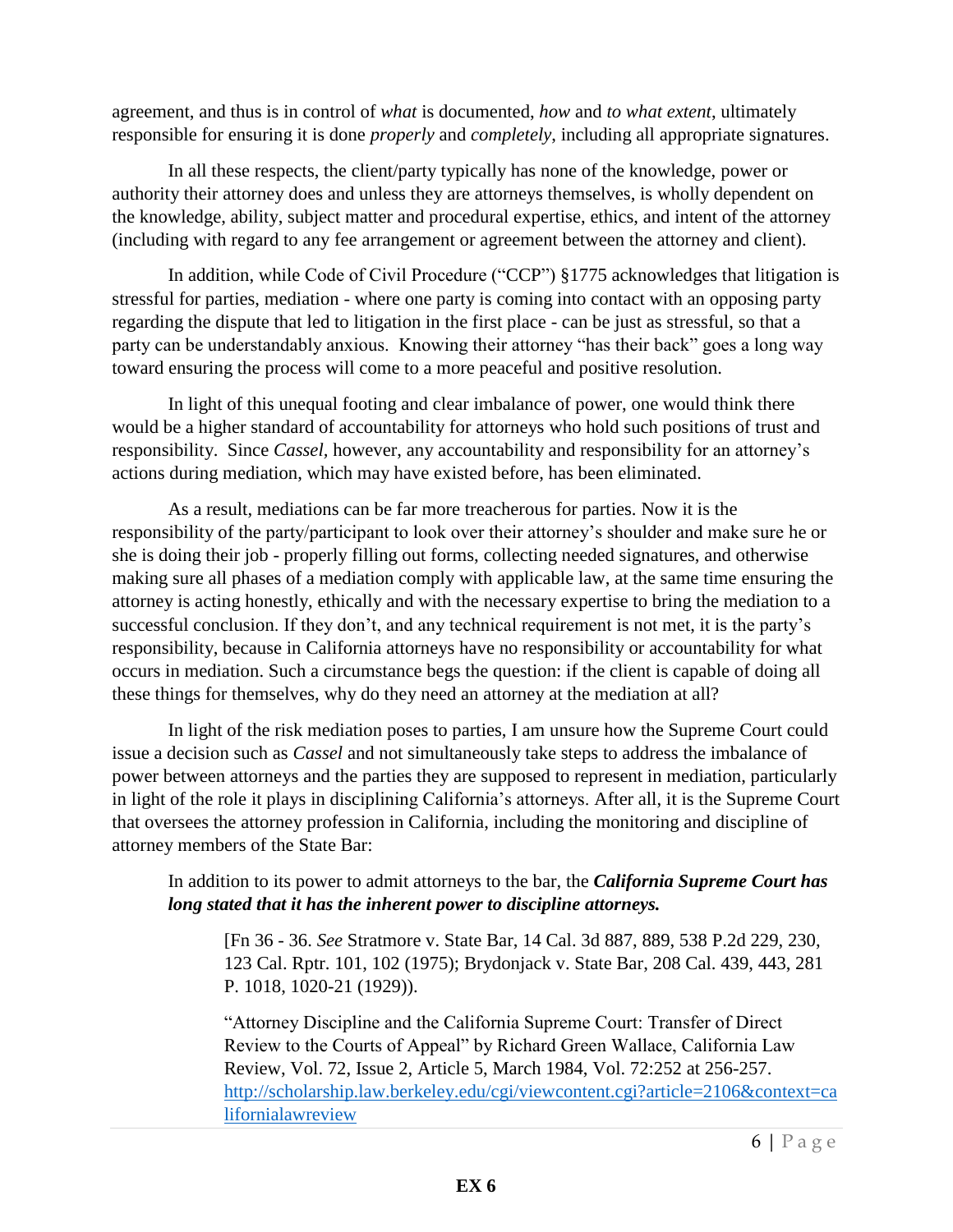The State Bar Act authorizes the state bar to conduct investigations and hearings regarding attorney misconduct, and provides the resources necessary to investigate and judge the merits of the thousands of complaints filed against attorneys in California each year." The disciplinary work of the state bar is performed by the State Bar Court. However, any person subject to discipline by the state bar or any of its committees may have the action reviewed by the supreme court. *The State Bar Act thus places the supreme court at the apex of the disciplinary system, making it responsible for reviewing all disciplinary actions.* Vol. 72:252 at 257. [Footnotes omitted]

In addition, the California State Bar's website notes the State Bar is an arm of California's Supreme Court, stating:

"*The State Bar's discipline system is designed to protect the public, the courts and the profession from attorneys who violate ethical rules covering their professional conduct.*" <http://www.calbar.ca.gov/AboutUs/StateBarOverview.aspx> v

Despite such clear authority, I am unaware of any action by the Supreme Court to exercise its "inherent power to discipline attorneys" in light of *Cassel,* despite its being at the "apex of the disciplinary system" and "responsible for reviewing all disciplinary actions." While one would expect it to sternly warn its constituent attorneys about not engaging in such improper conduct, since it was the Supreme Court that issued *Cassel,* essentially finding the conduct there was contemplated by the Legislature, it seems unlikely warnings are forthcoming.

I am also unaware of any efforts "designed *to protect the public, the courts and the profession from attorneys who violate ethical rules covering their professional conduct"* by ensuring the mediating public has notice of the risks the process entails. It is troubling the Supreme Court would issue a decision that clearly has had such a devastating impact on the rights of mediating parties, based on the belief that was the Legislature's intent, while taking no steps to ensure the public, whom the Legislature clearly intended mediation to benefit, is adequately informed of the state of the law related to the mediation process, so that party/participants can make an informed decision about whether or not to participate at all.

#### **Introduction**

Initially, in asking the Commission to consider contractual provisions which seek to waive confidentiality, and specifically those where parties seek to waive confidentiality in the context of disputes involving public agencies where transparency and accountability are at issue, I was focusing on the waiver provision used in our settlement agreement, agreed to by the settling parties as a term of our "mutually acceptable agreement" in resolving our dispute.

However, over the past couple of years since the Commission began focusing on mediation confidentiality in the wake of *Cassel,* our case and others, and in light of the course of our litigation, I have begun focusing on the use of a contractual waiver to inform parties and protect the rights of party/participants, as against attorney/participants, particularly given the circumstances of our case where our former attorneys used their role as attorney/participant to wrest control of mediation confidentiality from the parties in our litigation for their own use, purpose and interest.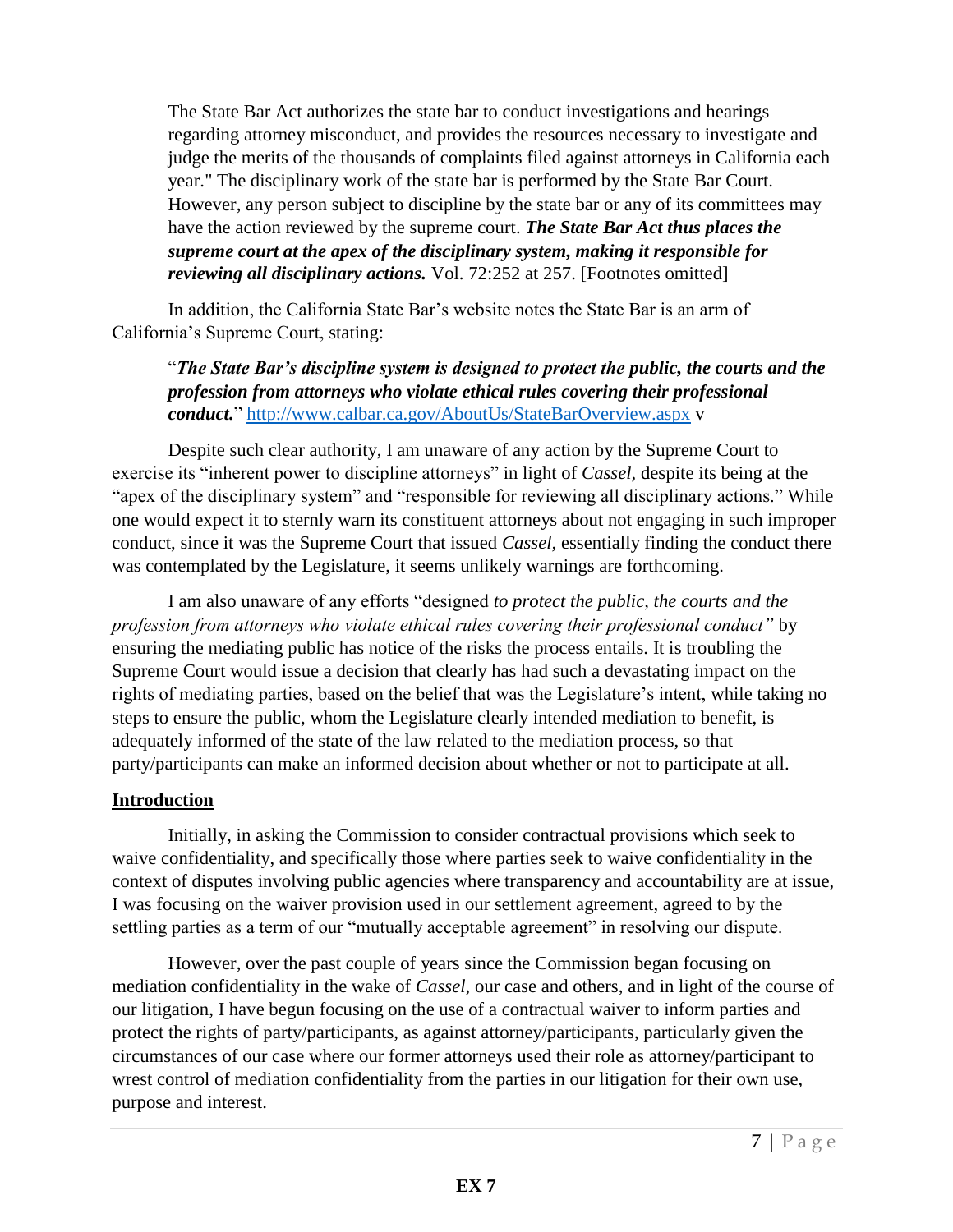In addition, over the past decade and a half I have been involved in special education advocacy and have become increasingly aware of problems in mediation and the need for some sort of waiver to protect parent and student educational rights in that context. Since our settlement in particular, I have been contacted by many families in the state who, through their efforts to obtain appropriate special education services for their children, have faced significant challenges and had extremely negative experiences with the mediation process (which under the Individuals with Disabilities Education Act ("IDEA") is one of the most widely-recommended and strongly encouraged means of alternative dispute resolution for parents of students with disabilities).

In many cases, significant parent and student rights have been detrimentally impacted through relationships families have with their own legal counsel, as well as through interactions with legal counsel representing school districts, which have led to the loss of significant student rights, without oversight, accountability or recourse. At the end of the process, students are often left without services, despite having used the dispute resolution process the state is mandated to ensure is in place to address disputes over services, and their parents are left with agreements which contain terms that are either meaningless or unenforceable and worse, the prospect of continuing litigation without the financial wherewithal to afford new counsel or the means of redressing their grievances against an offending attorney.

This analysis will discuss each of the above three circumstances and the role contractual waivers play in each of these three contexts.

While I worked in the legal field for over 25 years as both a litigation paralegal and an education advocate, and admittedly have been "schooled" by the two separate litigations we've been required to bring, by no means do I profess to be educated in or adept at analyzing law or the legislative history of the mediation statutes in general, or mediation confidentiality in particular. However, I believe I do bring the layperson's perspective, as well as a commonsense approach to fairness and justice, to the issues discussed. My point, in any case, is to ask your indulgence to the extent I misstate or misinterpret any case, principle or theory, and that you please feel free to correct me or clarify points as you see fit, for there is no doubt my schooling is still "in progress."

#### **I. Contractual Waiver in** *Porter* **Settlement for Education Agency Accountability**

The first contractual waiver I discuss is the waiver agreed to by the settling parties in our Settlement Agreement in *Porter v. Board of Trustees of Manhattan Beach Unified School District.* The specific provision the parties agreed to was Paragraph 19 and was intended to waive confidentiality. This waiver became a term of settlement, in part, because my family wanted accountability for the sorts of litigation tactics education agencies had become known for in special education disputes and in particular for the practice of litigating rather than providing mandated services to children with disabilities.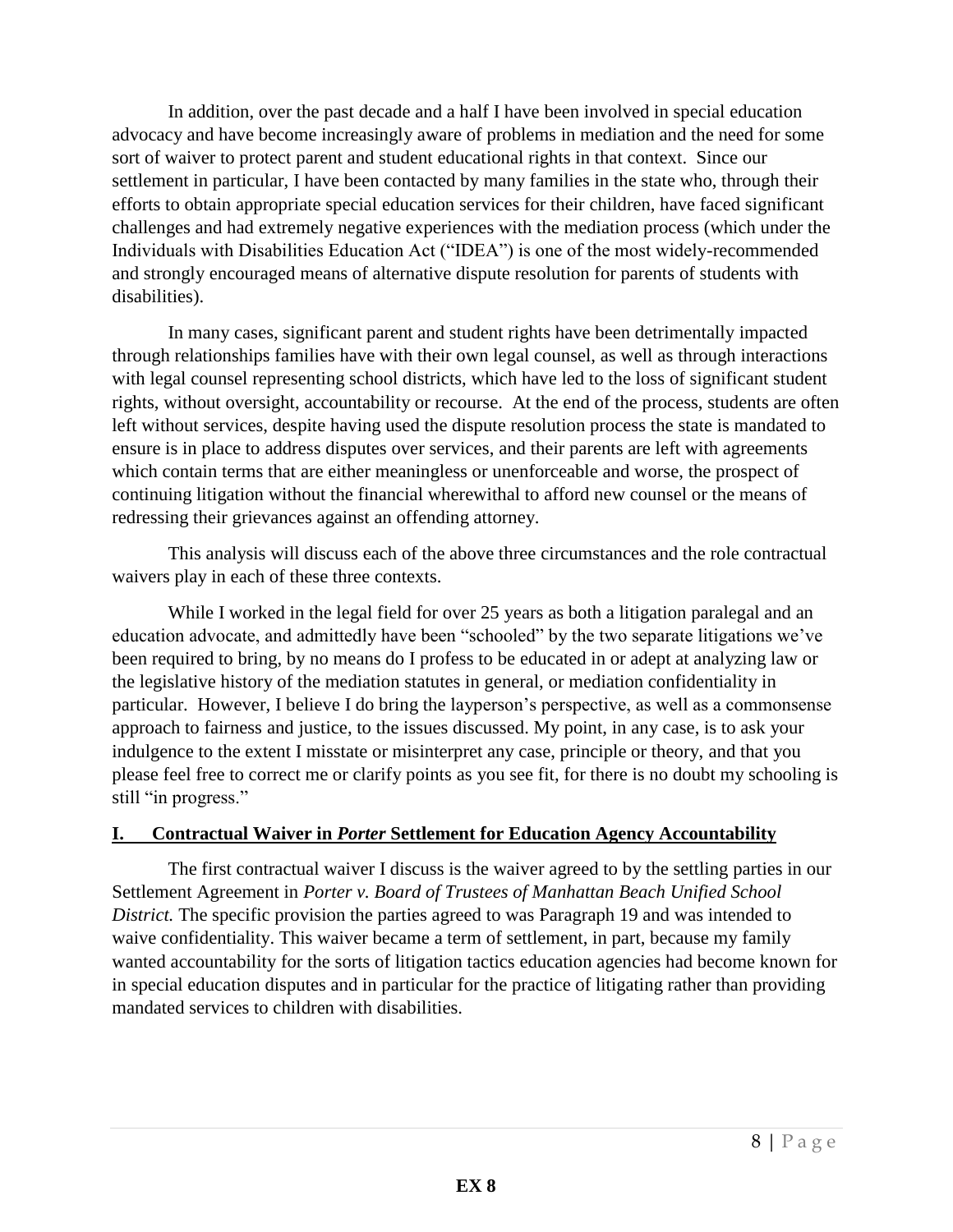#### *Porter v. Manhattan Beach Unified School District*

Our original dispute involved the Manhattan Beach Unified School District ("MBUSD"), the local education agency, and the state education agency, the California Department of Education ("CDE") and was over the provision of special education services for my son under the IDEA. We filed for due process in 1999 and prevailed in June 1999, but it soon became apparent MBUSD would not comply with the decision so we were forced to hire legal counsel. After waiting a year for the district to comply - to no avail - we filed suit in federal court to enforce the order. Our litigation lasted six years and went from the federal court to the 9<sup>th</sup> Circuit, the U.S. Supreme Court and back again to the federal court where it ultimately settled in 2005.

During the years of our dispute, we became very much aware of the various tactics used by local school districts against parents who tried to obtain appropriate services for their children. For example, when parents would seek services, a district would drag its heels and prolong the IEP process. Parents would become so frustrated they felt compelled to file for due process, so that a process that was to take 45 days under the statute at the time could drag on for months, if not years. On the eve of hearing, districts would mediate and settle with the family, sometimes offering the services the family had been seeking all along, but just as often offering significantly less.

In many cases, desperate families would accept any offer just to have something in the way of services for their child. In these mediations and settlements, districts would insist on absolute confidentiality, not only with regard to the mediation itself, but with regard to the terms of any agreement that was reached, including amounts paid in settlement, services received, etc., without regard to the fact that certain settlement information was subject to public accountability statutes.

Districts also would threaten parents with the loss of agreed-to services if a parent so much as breathed a word about what they had been able to achieve for their child in mediation. In settling before hearing in this manner, it became apparent districts were using mediation to avoid the accountability that went with the obligation to report due process proceedings filed against the district that went to decision, as only those cases were reported in the public record at the time.

This tactic enabled education agencies to use the confidentiality of the mediation process to hide a pattern of litigation that is harmful to students with disabilities and their families, that wreaks havoc with school personnel and destroys school/family relationships. It also enables school districts to continue to spend taxpayer dollars on school district attorneys and legal fees to avoid providing mandated services, rather than spending such tax dollars on providing sorely needed services, without any accountability to families, the school community or the taxpaying public.<sup>1</sup> 

 $\overline{a}$ 

<sup>&</sup>lt;sup>1</sup> Unfortunately, I believe this problem has continued since our settlement in 2005 and in fact, has grown worse.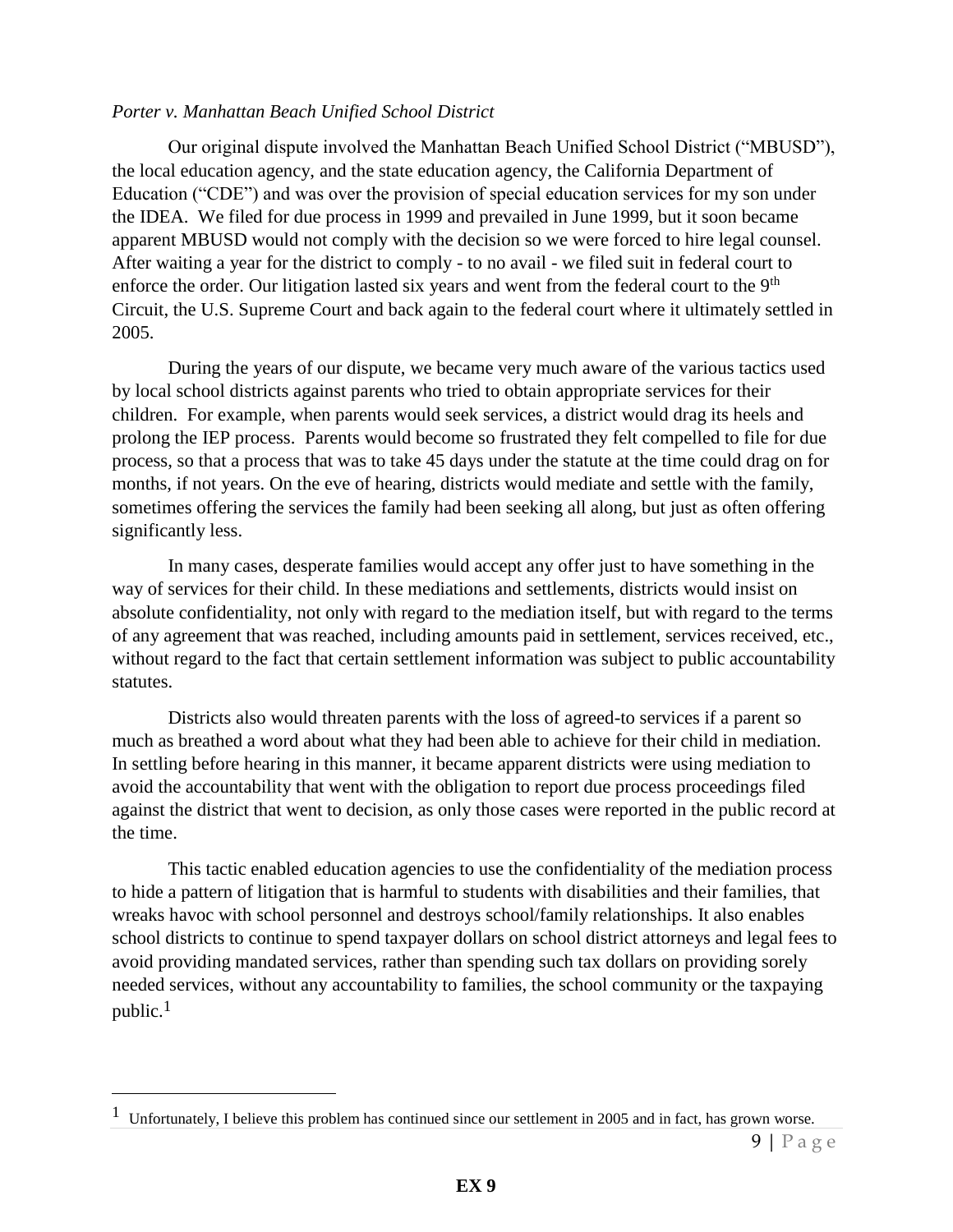In October 2004, after approximately five years of litigation in our case, Judge Gary Allen Feess granted our partial summary judgment motion on the issue of liability against MBUSD and the CDE. In November 2004, Judge Feess appointed a special master who was to oversee our son's education and for the first time, as a junior in high school, he began to receive meaningful services. Judge Feess issued a written Memorandum and Decision in December 2004.

A few months later the issue of mediation first came up. At the time, my husband and I were not inclined to consider mediation with MBUSD or the CDE as we believed the only way we could achieve long-term accountability and stop the litigation games our district had been playing was to go to trial, with the openness and transparency we believed that process would bring.

However, once it appeared a mediation might actually take place, and our attorneys strongly encouraged it, we were clear that we would not settle unless we were assured there would be NO confidentiality behind which the education agencies could hide the bad acts they had engaged in during our litigation. The ONLY confidentiality we would agree to would be that afforded to students and their educational records under state and federal law. This was an issue we believed our attorneys were invested in as well, as they represented other families of students with disabilities.

Our mediation commenced April 26, 2005, with the process continuing over the next several months during which the parties negotiated the definitive settlement documents.<sup>2</sup>

As part of this negotiation, the settling parties agreed to a waiver of confidentiality as a mutually agreed-to term of settlement as EC §1115 contemplates. Specifically, Paragraph 1 of the Settlement Agreement, which was finalized in early August 2005, identified the April 26, 2005 mediation session and that through our Settlement Agreement we were finalizing what was begun there:

"The purpose of this Agreement is to implement the Stipulation for Settlement, pursuant to Code of Civil Procedure section 664.6, entered into by the Parties on April 26, 2005, and to further document the compromise to fully and finally settle and resolve all claims between and among the Parties, ... "

Paragraph 19 itself stated:

 $\overline{a}$ 

"Upon the full execution of this Agreement, the Parties, and each of them, waive the terms and provisions of that certain Judicial Arbitration Mediation Service Confidentiality Agreement (California), dated April 26, 2005. The Parties acknowledge and agree that the terms and provisions of this Agreement are not confidential."

 $2\,$  I discuss what occurred during the mediation session itself later in this input as part of the discussion entitled "How W&T Coopted Rights/Interests of the Party/Participant in 2005 Mediation." *See,* Section II, below.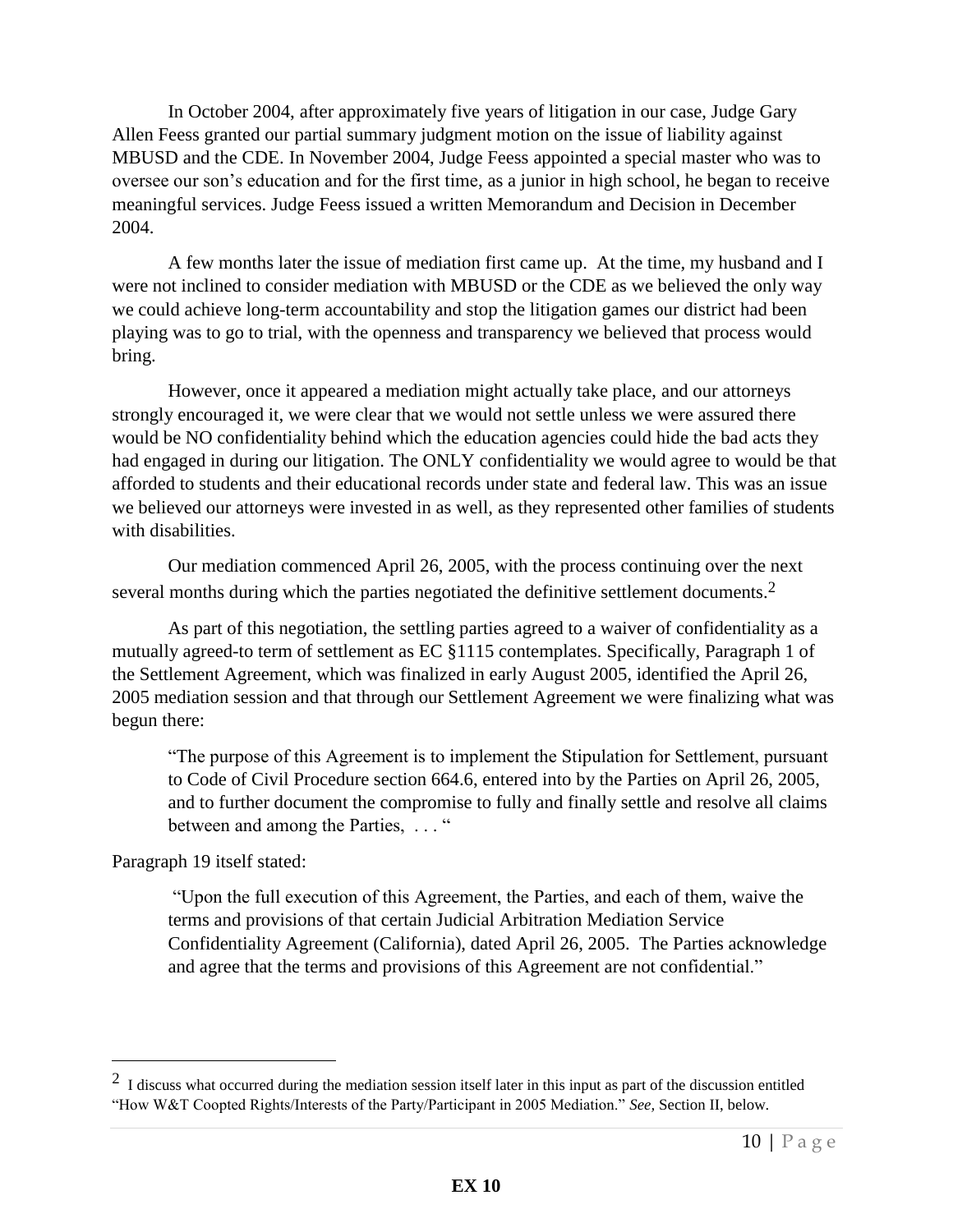In no uncertain terms, the parties (including my husband and I on behalf of our son, as plaintiffs, the two public education agencies and the local and state individual defendants), all agreed to waive the confidentiality specifically identified in the terms and conditions of the JAMS Confidentiality Agreement, dated April 26, 2005.

However, based upon the Settlement Agreement as a whole, the waiver in Paragraph 19 did not just involve confidentiality related to the mediation (although that was specifically identified as waived in the language of the Settlement Agreement). Instead, Paragraph 19 related to *all confidentiality*, with the exception of confidentiality related to my son's education and educational records. (*See,* Paragraph 11 of the Settlement Agreement which specifically excludes from the waiver the "confidentiality of Student's records," and rules related to transcripts and graduation).

Our attorneys, Wyner & Tiffany ("W&T"), not only participated in the negotiating and drafting of the Settlement Agreement and related documents, they insisted on taking the lead in the settlement process. W&T also subsequently approved the Settlement Agreement as to form (which is mentioned in the Court of Appeal's first decision in 2010, noting Steven Wyner signed the Settlement Agreement on behalf of W&T); advised us to enter into the settlement generally, including the Settlement Agreement itself (*see,* Paragraph 13); and drafted language indicating it was entered into pursuant to the laws of the State of California and should be interpreted under those laws (which obviously included California's CCP and the Evidence Code ("EC") sections related to mediation generally and mediation confidentiality in particular). (*See,* Paragraph 16). Thus, W&T provided notice and assurances to us, as well as to the underlying defendants and their representatives, that the agreement passed muster under California law.

Ultimately, all the settling parties and their legal representatives, including W&T, placed their signatures on the Settlement Agreement following language which stated:

"*The Undersigned* declare that they *have read this document* consisting of twelve (12) pages (including signature pages) and *understand its terms and freely enter into final Agreement*." (Emphasis added)

Thus, the settling parties and their representatives confirmed the waiver of confidentiality in Paragraph 19 and their understanding that the terms and provisions of the Settlement Agreement in general, were proper and legally valid.

Because our son was a minor, the settlement had to be approved by the federal court, which was accomplished through an "Application for Minor's Compromise" prepared by W&T and filed with the Court, along with a copy of the Settlement Agreement, including the waiver in Paragraph 19, and other settlement documents as exhibits. Thus, the waiver of confidentiality in Paragraph 19 was also reviewed by Judge Feess in approving the "Application for Minor's Compromise" and the settlement as a whole, on August 10, 2005.

On September 22, 2005, Judge Feess signed the "Stipulation for Dismissal of Lawsuit," retaining jurisdiction to enforce the terms of the Settlement Agreement, the Order Approving Minor's Compromise and the Special Master Order, including overseeing the Special Master appointed with regard to my son's education while he remained in MBUSD. As a consequence,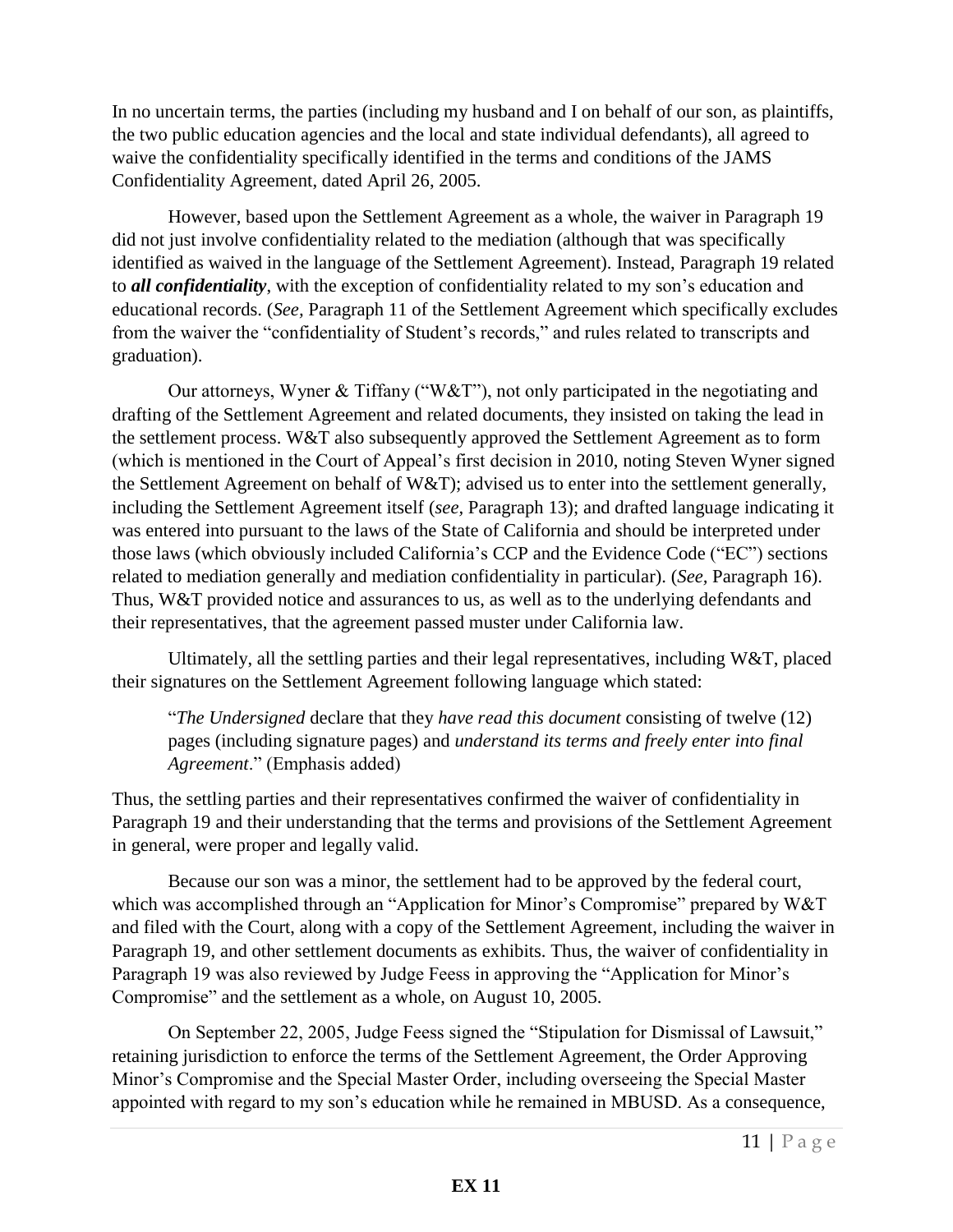the waiver of confidentiality also served the parties' interests as it would allow us to address any evidentiary issues regarding the settlement and the Special Master which might arise during the six year period in which Judge Feess would retain jurisdiction over the action. In fact, evidentiary issues did arise in 2006, in 2007 and again in 2010-2011. In each instance, the waiver of confidentiality was never an issue among the parties to the settlement.

At settlement, the parties believed we had agreed to a valid waiver of confidentiality in Paragraph 19 as a term of settlement. In addition, my husband and I believed we had succeeded in documenting a waiver that would allow us to hold the public education agencies accountable, unable to avoid the public scrutiny we believed was necessary to ensure such agencies stopped using the tactics described above, including the mediation process and its shroud of confidentiality, to avoid accountability in the future.

Unfortunately, we soon learned our attorneys were taking certain positions with regard to our settlement that would cause us significant financial harm and put our son's settlement at risk. In addition, approximately a year or so after the settlement, we learned for the first time that they would assert mediation confidentiality in a manner that contradicted the plain language of the Settlement Agreement. W&T's actions since the settlement in 2005 have resulted in their misappropriating the mediation confidentiality the parties had waived through a term of settlement, for their own purposes, thus thwarting the intent of the settling parties to agree to a mutually acceptable term of settlement and control how their evidence could be used in future proceedings.

For these reasons we believe there is a need for contractual waivers to secure the rights of the party/participant as against the attorney/participant.

#### **II. Contractual Waivers to Secure Right of Party/Participant against Attorney/Participant**

#### *W&T Assert Mediation Confidentiality in Porter v. W&T*

While the parties in *Porter v. Manhattan Beach USD* resolved our dispute through the mediation process, agreeing to mutually acceptable terms documented in our Settlement Agreement and approved by the federal court, one of the terms, i.e., the waiver of confidentiality in Paragraph 19 was subsequently coopted by W&T and retroactively invalidated, first by the actions of W&T and thereafter by the California courts interpreting the result of their actions.

This was accomplished by W&T asserting "mediation confidentiality" for their own use as "attorney/participants" to the mediation, separate and apart from the rights and interests of their clients (the party/participants):

First - by asserting mediation confidentiality during discovery in *Porter v. W&T* as a shroud to block access to evidence regarding events which occurred in the mediation;

Second - after bringing a pre-trial motion *in limine* to preclude all evidence related to the mediation, by representing to the court through their legal counsel on the eve of trial that they were dropping their previous objections to the introduction of evidence protected by mediation confidentiality, specifically based on the waiver in Paragraph 19;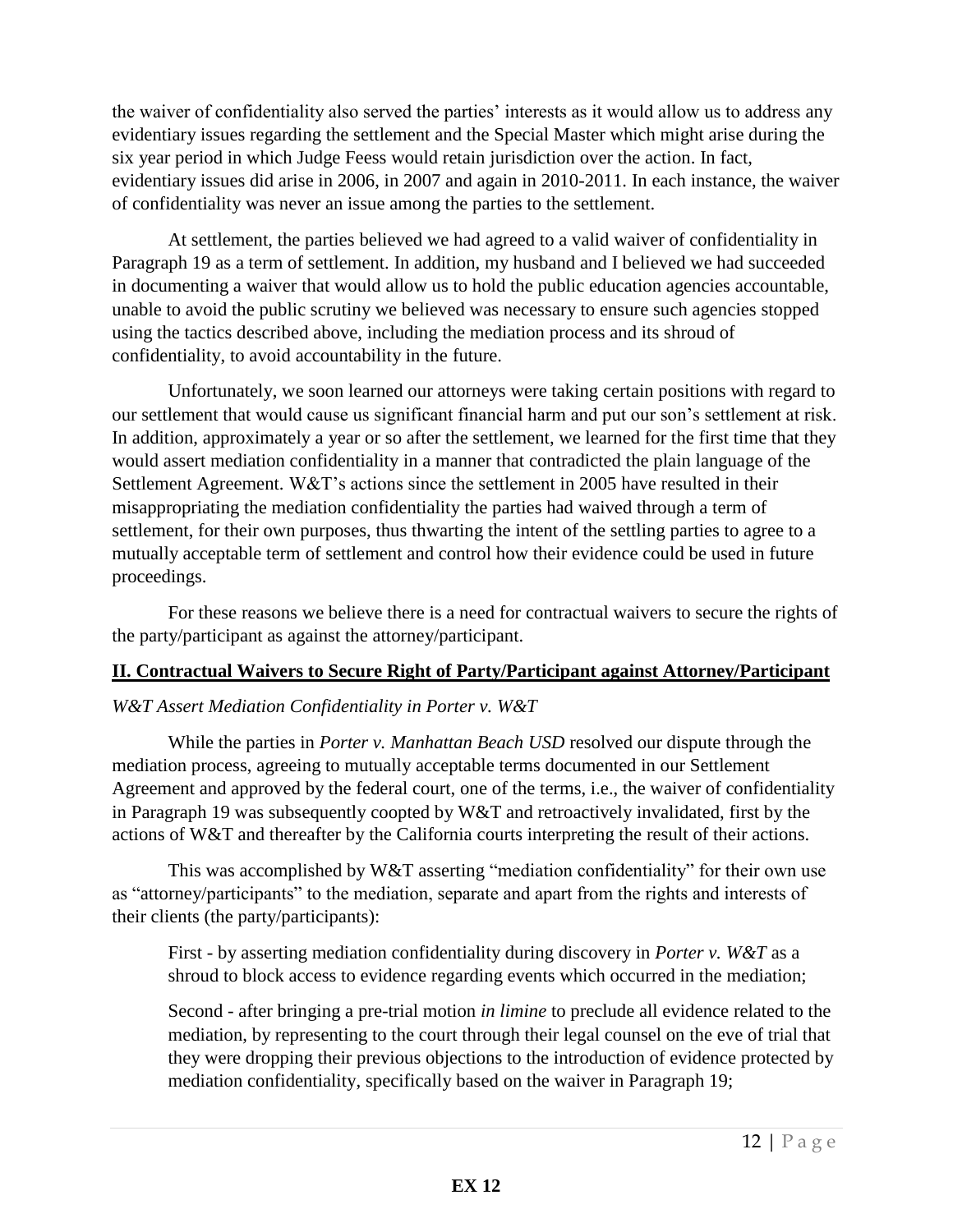Third - by introducing evidence regarding the mediation at the trial, by introducing documentary evidence, providing oral testimony themselves and by calling witnesses to testify with regard to the mediation;

Fourth - after a jury verdict against them, by abruptly reversing position and reasserting objections based on mediation confidentiality, claiming the introduction of evidence regarding the mediation at the trial, which they had caused by dropping their previous objections at the outset of trial, had caused an error in the proceeding which entitled them to a new trial so as to avoid the consequences of a jury verdict which resulted from an open and fair trial in which they had had every opportunity to defend themselves; and

Fifth – by doing all of the above NOT at the time of the mediation or resulting settlement, but significantly after the fact.

In granting their motion for new trial, the Superior Court validated W&T's efforts to wrest control of mediation confidentiality away from their clients and the parties to the original underlying litigation.

Thereafter, the California Supreme Court, by attaching *Porter* to *Cassel,* and subsequently refusing to hear an appeal related to Paragraph 19 and the question of who controls mediation confidentiality, allowed W&T, and attorneys in general, to coopt mediation confidentiality for their own purposes and to use - and misuse - mediation confidentiality against the very party/participant they claimed to be representing at the mediation.

As a consequence, the right of settling parties to resolve their dispute and negotiate mutually acceptable settlement terms as EC §1115 contemplates, was usurped *two years after the fact* by non-party participant attorneys who hoodwinked everyone, including their own clients, the opposing parties and their representatives, into believing they were acting in good faith in properly documenting the 2005 settlement.

The result is that party/participants in California who choose to mediate have no rights in the process as compared to their attorney/participants, as California courts will allow the interests of attorney/participants to take precedence over the interests of the party/participants for whom the mediation statutes were enacted. In addition, rather than hold attorneys accountable, the courts would rather avoid the issue than take a stand against such unethical conduct by legal counsel. We do not believe this is a recipe for confidence in California's mediation system or in the ability of California's judicial system to oversee and discipline its attorneys.

#### *Procedural History of Porter v. Wyner & Tiffany*

 In mid-September 2005, after settlement funds, including W&T's legal fees, were paid, W&T filed a "Stipulation for Dismissal" which Judge Feess signed and entered on September 22, 2005, officially ending the case. Judge Feess retained jurisdiction to enforce the settlement, as mentioned above.

Approximately one week later, W&T presented us with a letter dated September 27, 2005 in which for the first time they took positions which contradicted the terms and express language of the Settlement Agreement, the Application for Minor's Compromise, our fee agreements and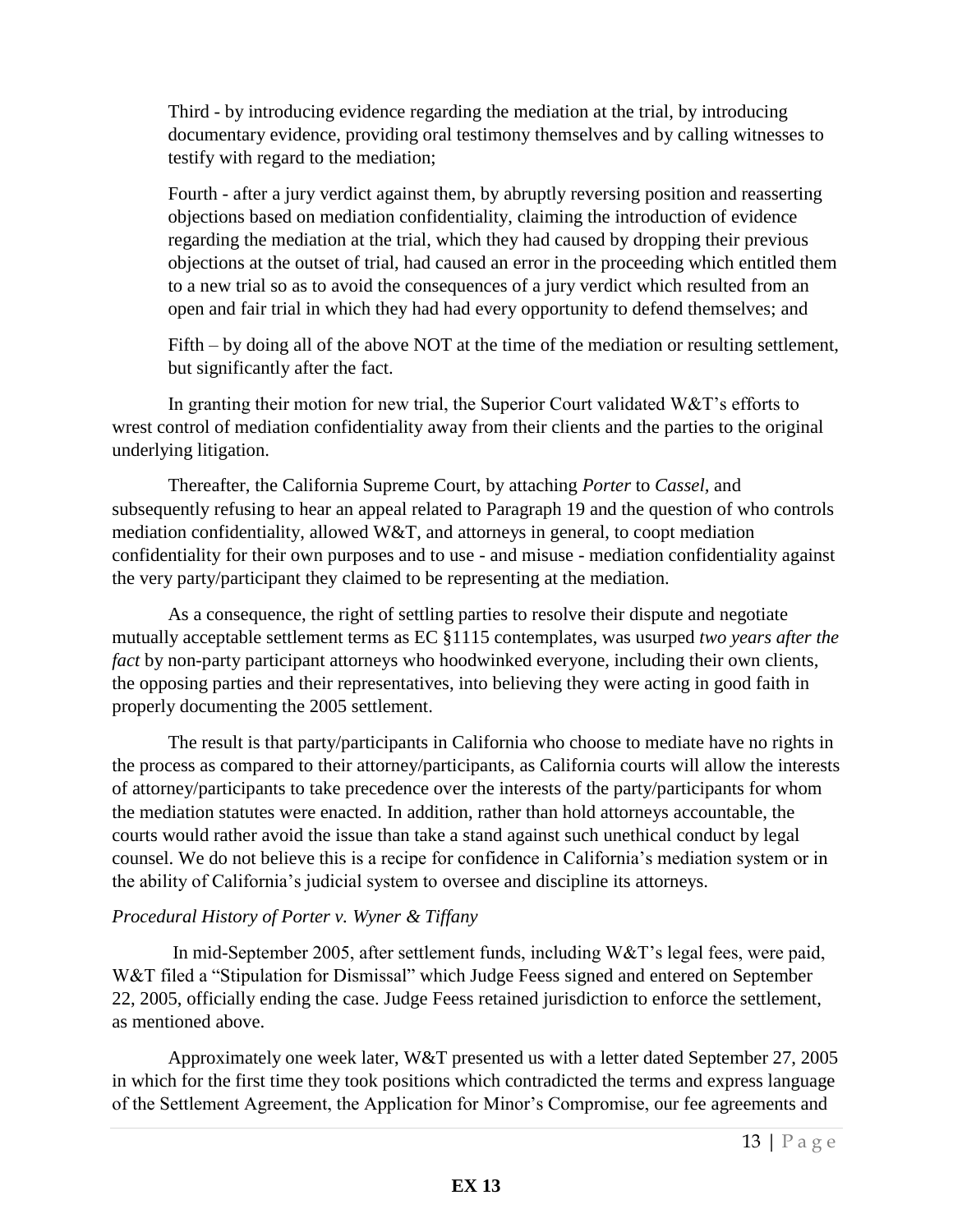my pay agreements. (I was also employed by W&T at the time). However, at this time, W&T did not indicate any disagreement with the waiver of confidentiality in Paragraph 19. Over the next few months, we attempted to resolve the dispute their September 27, 2005 letter created, but when our efforts were unsuccessful, we filed a lawsuit against W&T in February 2006.

At the time of the August 2005 settlement, W&T promoted their role in our litigation by exploiting the non-confidential nature of the settlement and engaged in actions which demonstrated their belief there was no confidentiality. In addition to issuing a personal press release about the settlement and its terms, they also posted the settlement documents on their business website and circulated them to other advocacy websites without our knowledge or consent.<http://www.wrightslaw.com/news/05/porter.settlement.htm>

During the first year of litigation, W&T proceeded as if they acknowledged the waiver of mediation confidentiality under Paragraph 19, citing to and relying on documents from the mediation in pleadings filed with the Superior Court and producing documents related to the mediation:

June 2006 – W&T filed a Motion to Strike which made no mention of mediation confidentiality nor did it assert any objections related to it. In fact, their Points and Authorities filed in support of the Motion relied on facts that occurred during the mediation and referred extensively to the Mediation Agreement, while their September 2006 Reply Brief likewise did not object on the basis of mediation confidentiality and again similarly referenced the mediation and the agreement.

August 2006 - W&T produced documents, including documents related to the mediation, without objection, including their personal notes of the mediation session among other documents.

November 2006 – On November 13, 2006, in response to a Motion to Compel Further Responses to Written Discovery, W&T's papers specifically relied on evidence they had produced from the mediation.

On November 16, 2006, only days later, W&T filed a Demurrer and Motion to Strike the Second Amended Complaint, asserting EC §1119 made inadmissible and not subject to discovery evidence of admissions or anything else said in connection with the mediation process and that inclusion of such items was an "express violation" of EC §1119.

For the first time, and more than a year after the settlement,  $W&T$  took the position they could assert mediation confidentiality for themselves, separate and apart from their clients who were the parties to the mediation, and could do so *retroactively to invalidate a term of agreement the underlying parties had mutually agreed to in settling their dispute.* This, in spite of the fact that as our attorneys, W&T had negotiated and documented the term, represented to us and the other settling parties that it complied with state and federal law, and they had approved it as to form. As well, *no other party or participant disputed its validity*.

W&T maintained this position regarding mediation confidentiality up to the time the trial in our case was about to commence. However, in February 2008, just before the start of trial, W&T filed a motion *in limine*, which sought to preclude "the introduction of any evidence of, or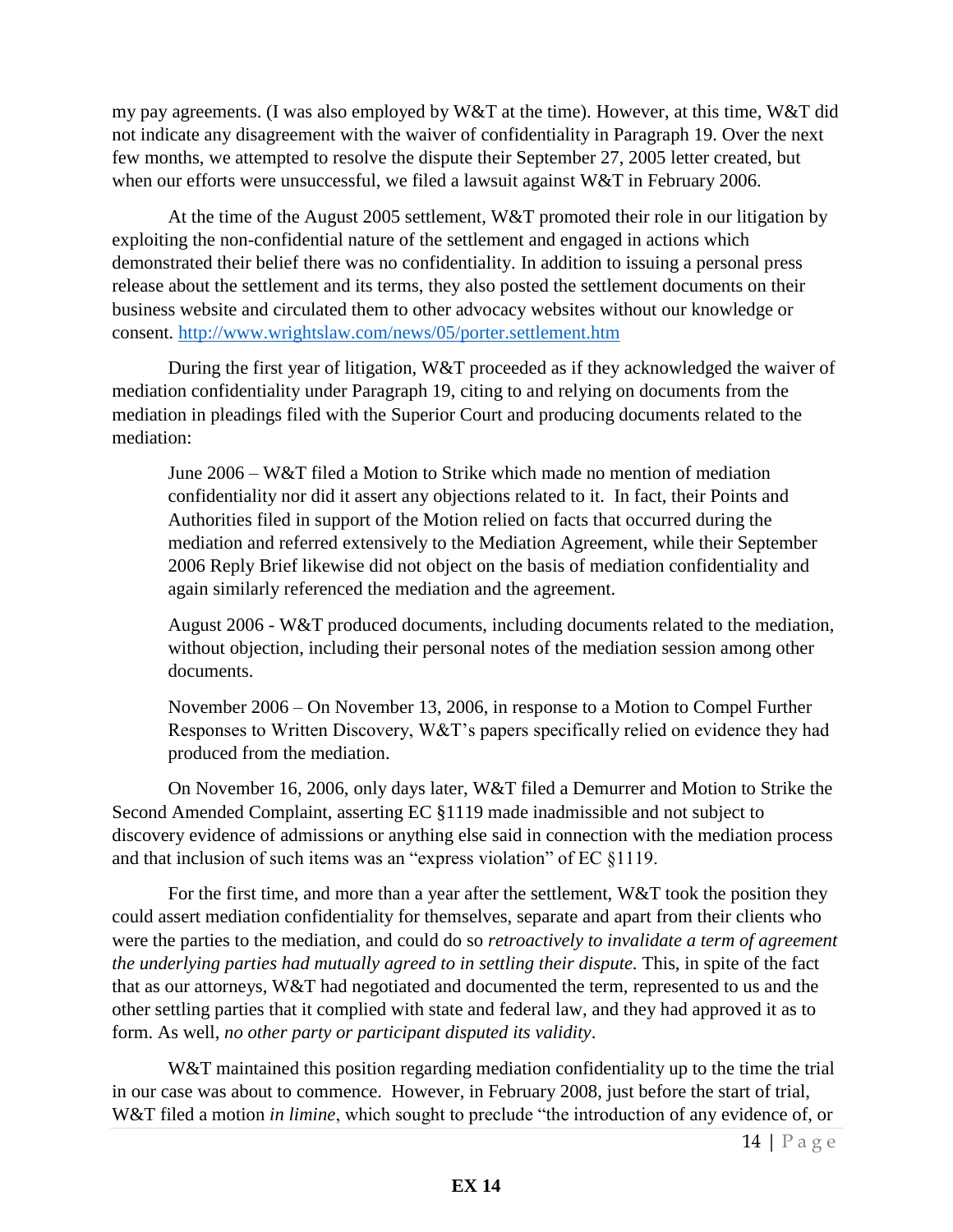testimony regarding, communications made during the Mediation." We opposed the motion arguing, among other things, that the parties in the underlying federal action had expressly waived mediation confidentiality through Paragraph 19 of the Settlement Agreement.

#### *Mediation Confidentiality in 2008 Trial Proceedings*

 Abruptly, however, at the outset of trial W&T changed their position and withdrew their motion. Specifically, on the morning trial was to begin, W&T's counsel, with W&T present in the courtroom, responded to a direct inquiry from Judge Ettinger, on the record:

COURT: But did everybody sign a waiver of confidentiality?

MR. KVETON:…Based on the arguments that were made and raised by the plaintiff in their opposition, including the issue of *waiver by all participants,* and *the waiver in the final settlement agreement,* we will withdraw the motion. [2RT 50:15-51:3 **(**RA40).] <sup>3</sup>

The Court then confirmed W&T's position that mediation confidentiality had been waived, stating "you have waived it and [] we all agree on it." [2RT 54:14-55:3 (RA44-45).] Based on W&T's last minute withdrawal of their objection to evidence protected by mediation confidentiality and the court confirming it, Judge Ettinger ordered the depositions of W&T reopened to allow questions about the mediation which had been objected to previously. Judge Ettinger also ordered the deposition of Robert J. Feldhake, the federal defendants' chief negotiator at the mediation. <sup>4</sup>

Thereafter, throughout the trial, W&T not only themselves testified and introduced documentary evidence regarding the mediation, they also called Mr. Feldhake as one of their central witnesses and through him introduced, elicited, and relied on evidence from the mediation and the period during which the definitive settlement documents were negotiated that otherwise would have been barred by mediation confidentiality. During this process, the appearance of Mr. Feldhake, who as attorney for the primary insurer ASCIP, acted as the chief representative and negotiator on behalf of the defendants, also demonstrated the underlying defendants had waived any objections they could have asserted to the use of the evidence.

 On March 7, 2008, after a two-week trial, the jury returned a verdict in our favor, specifically finding that: (1) W&T owed \$211,000 in back wages; (2) owed \$51,000 for breach of the Fee Agreement; and (3) a release agreement, drafted by W&T to absolve them of liability for tax advice and shift certain costs to us should be rescinded. Judgment was entered on the verdict on June 23, 2008. [1AA0179.]

 $\overline{a}$ 

 $3\,$  I have not attached the referenced pages, but have kept the references in, should you like to see them.

 $4\,$  At no time during the pre-trial, trial or post-trial processes, did any other party or participant to the mediation ever dispute the waiver in Paragraph 19.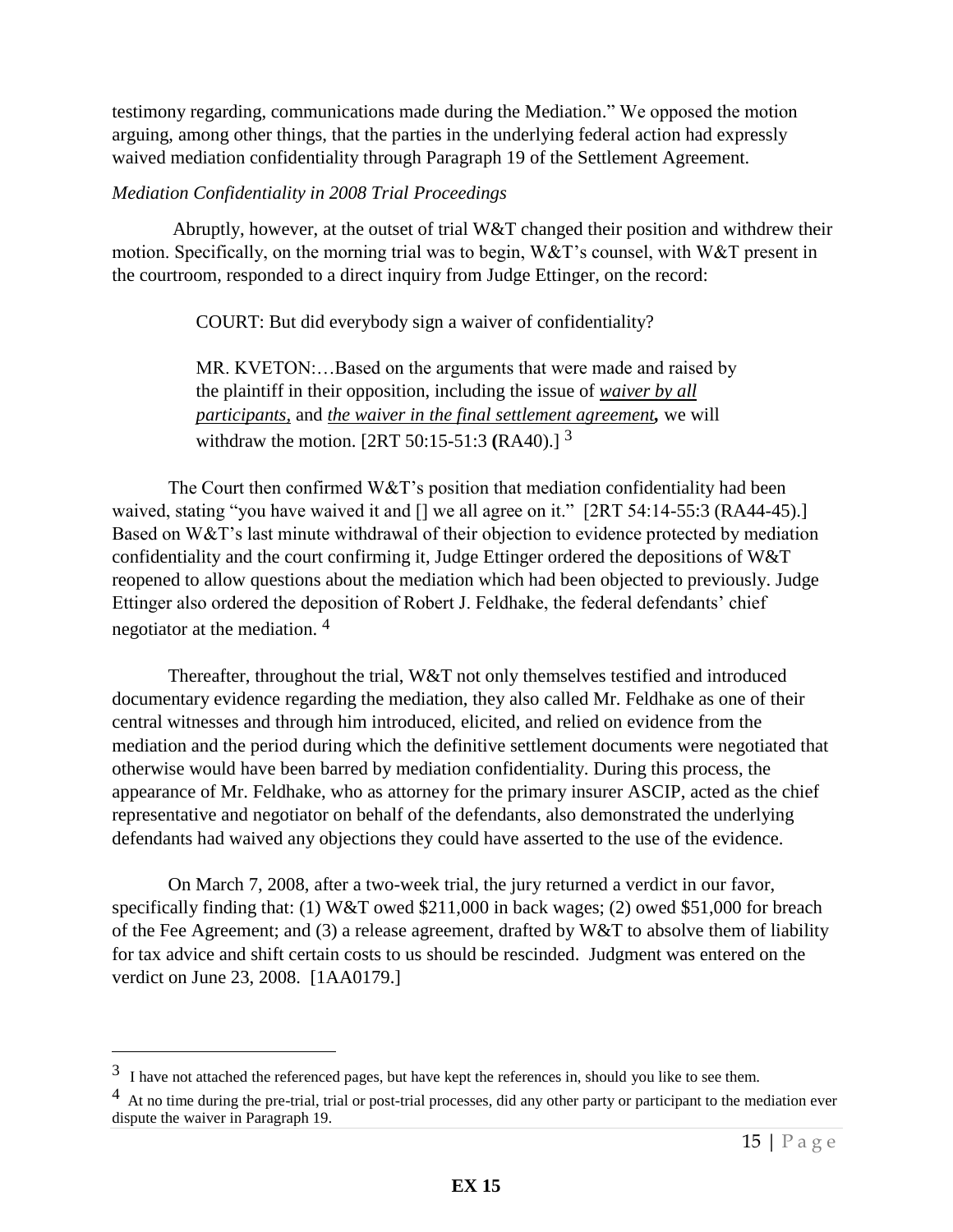Approximately one month later, the Supreme Court issued *Simmons v. Ghaderi*, 44 Cal. 4th 570 (2008) ("Simmons"), which held that a party cannot impliedly waive mediation confidentiality by conduct. Using *Simmons* as the basis, W&T filed a motion for new trial and a motion for judgment notwithstanding the verdict ["JNOV"] and suddenly once again flip-flopped from their pretrial position, now claiming they had not formally waived mediation confidentiality in the manner required by the statute and that the resulting irregularity in the proceedings had prevented them from having a fair trial.

On September 10, 2008, Judge Ettinger granted W&T's motion for new trial, vacated the June 23, 2008 judgment and deemed W&T's JNOV motions moot. Our first appeal followed.

 Our trial demonstrated that all the parties who had participated in the mediation and the underlying settlement and who had signed the settlement agreement, as well as their representatives, had effectively agreed to waive mediation confidentiality for purposes of the trial and participated in the trial with that clear understanding. For plaintiffs, this was evidenced by the voluntary appearance of myself, my husband, and our representatives at the time of the mediation (Steven Wyner and Marcy Tiffany), as well as our voluntary testimony and submission of documentary evidence. Similarly, for the underlying defendants, this was evidenced by the voluntary appearance, testimony and production of documentary evidence by Robert J. Feldhake, on behalf of all the underlying defendants, their counsel and insurance representatives at the time of the mediation. The resulting trial was an open and fair trial, particularly for W&T, who were given every opportunity to air their claims and assert their defenses, with all the evidence they needed to do so.

At that time, all the parties and participants to the mediation - *with the exception of W&T -* stood by the waiver of mediation confidentiality in Paragraph 19 and continued to do so in proceedings before the federal court, where W&T were no longer involved. While Paragraph 19 continued in effect in the jurisdiction in which it was developed, it was rendered null and void in California courts where we sought accountability under California's laws, because of the constantly-changing actions of our former attorneys, who purported to represent our interests in the mediation and settlement, but several years after the settlement would eventually admit they were not.

#### *Appellate Proceedings re: Mediation Confidentiality*

The Court of Appeal initially found in our favor in its April 8, 2010 decision which was subsequently depublished. However, W&T submitted a petition for review to the California Supreme Court that was granted, attaching our fate to *Cassel* pending before the Supreme Court*.* 

We subsequently filed an *amicus* brief in *Cassel* and our attorney was invited to participate in the November 2010 oral argument, where he explained the facts of our case, how it was like *Cassel,* but also distinguished*,* and how an express contractual waiver provision had been negotiated and agreed to in Paragraph 19 by the settling parties, which our attorneys alone among the settling parties and representatives, retroactively claimed to dispute and repudiate.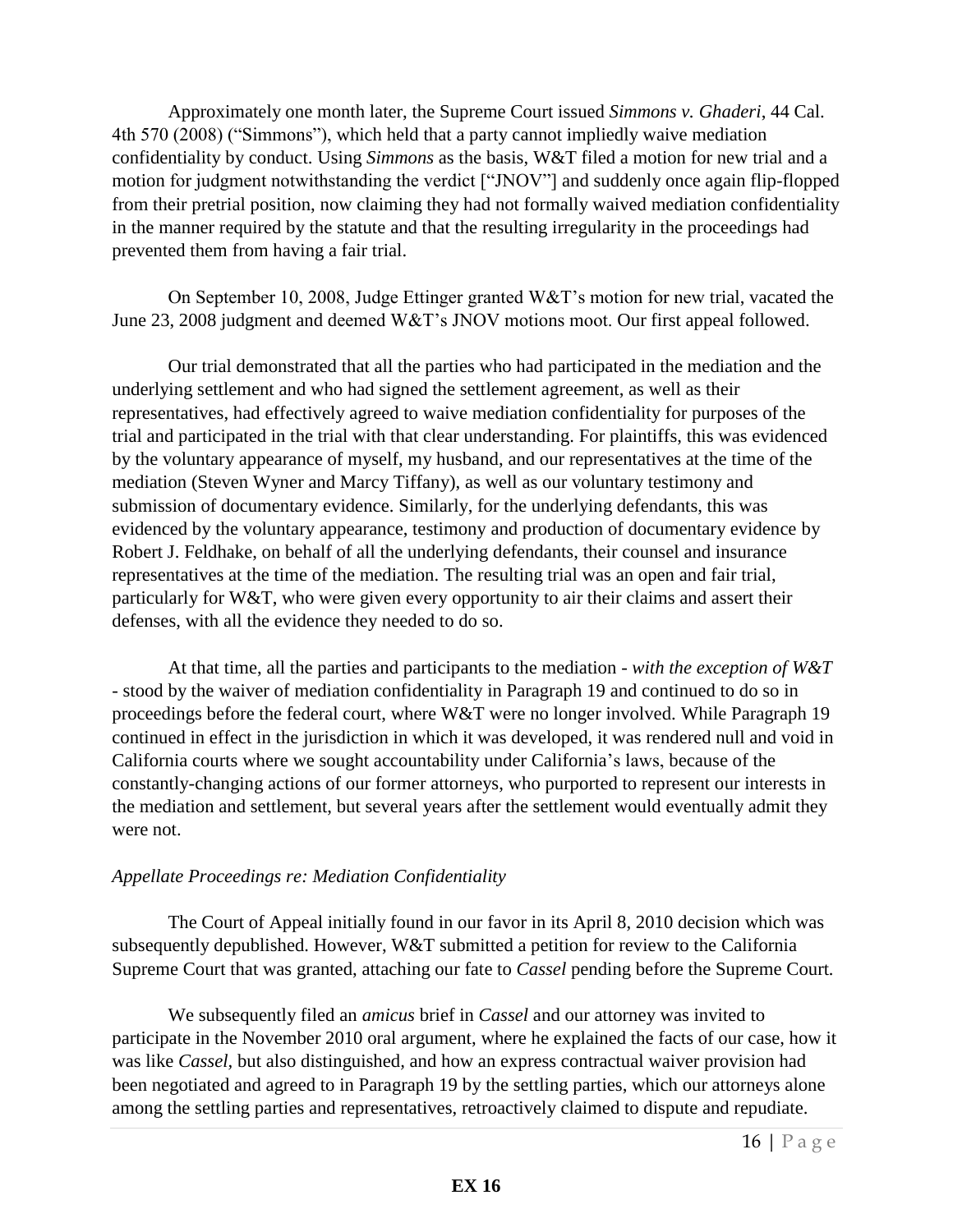When the Supreme Court issued its decision in *Cassel,* it included Justice Chin's concurrence, which actually focused on this issue, stating:

This case [*Cassel*] does not present the question of what happens *if every participant in the mediation except the attorney* waives confidentiality. *Could the attorney even then prevent disclosure so as to be immune from a malpractice action*? *I can imagine no valid policy reason for the Legislature to shield attorneys even in that situation. I doubt greatly that one of the Legislature's purposes in mandating confidentiality was to permit attorneys to commit malpractice without accountability*. *Interpreting the statute to require confidentiality even when everyone but the attorney has waived it might well result in absurd consequences that the Legislature did not intend. That question will have to await another case.* But the Legislature might also want to consider this point.

We believe our case answered Justice Chin's question, i.e., "what happens if every" participant in the mediation *except the attorney* waives confidentiality?" However, our case *was different* because at the time of the mediation and subsequent settlement, our attorneys had given the appearance that they agreed with the waiver and had, in fact, waived confidentiality.

 In fact, *the only "participants" who have ever challenged the documented waiver in Paragraph 19 are the very attorneys who negotiated and drafted the waiver of confidentiality* on *our behalf as part of the Settlement Agreement, approved it as to form, and led us, their clients, as well as the other signing parties to believe it was valid*. Further, they urged us to sign the Settlement Agreement, themselves signed it to indicate they approved it as to form and had freely entered into it, only to retroactively repudiate it when it didn't serve *their interests.* 

As the Commission's analysis 2015-4 at page 11 indicates, the Court of Appeal in applying *Cassel* in *Porter II* disagreed. Rather than concluding *Porter* was distinguished by the contractual waiver, based on its interpretation of the "participants" to the mediation, the Court of Appeal found:

In their supplemental brief, the Porters claim that this case falls within the "absurd result" scenario discussed by Justice Chin in his concurring opinion in *Cassel, supra*, 51 Cal.4th at pages 139-140. There, Justice Chin indicated that if all *participants* in a mediation waived confidentiality except the attorney, it might result in absurd consequences if the attorney could prevent disclosure of the communication and thus shield himself from a malpractice action. The analysis is not apt here, however, as many of the *participants* aside from the attorneys did not sign the agreement. [*Porter v. Wyner & Tiffany,* July 27, 2011, page 19, Footnote 13]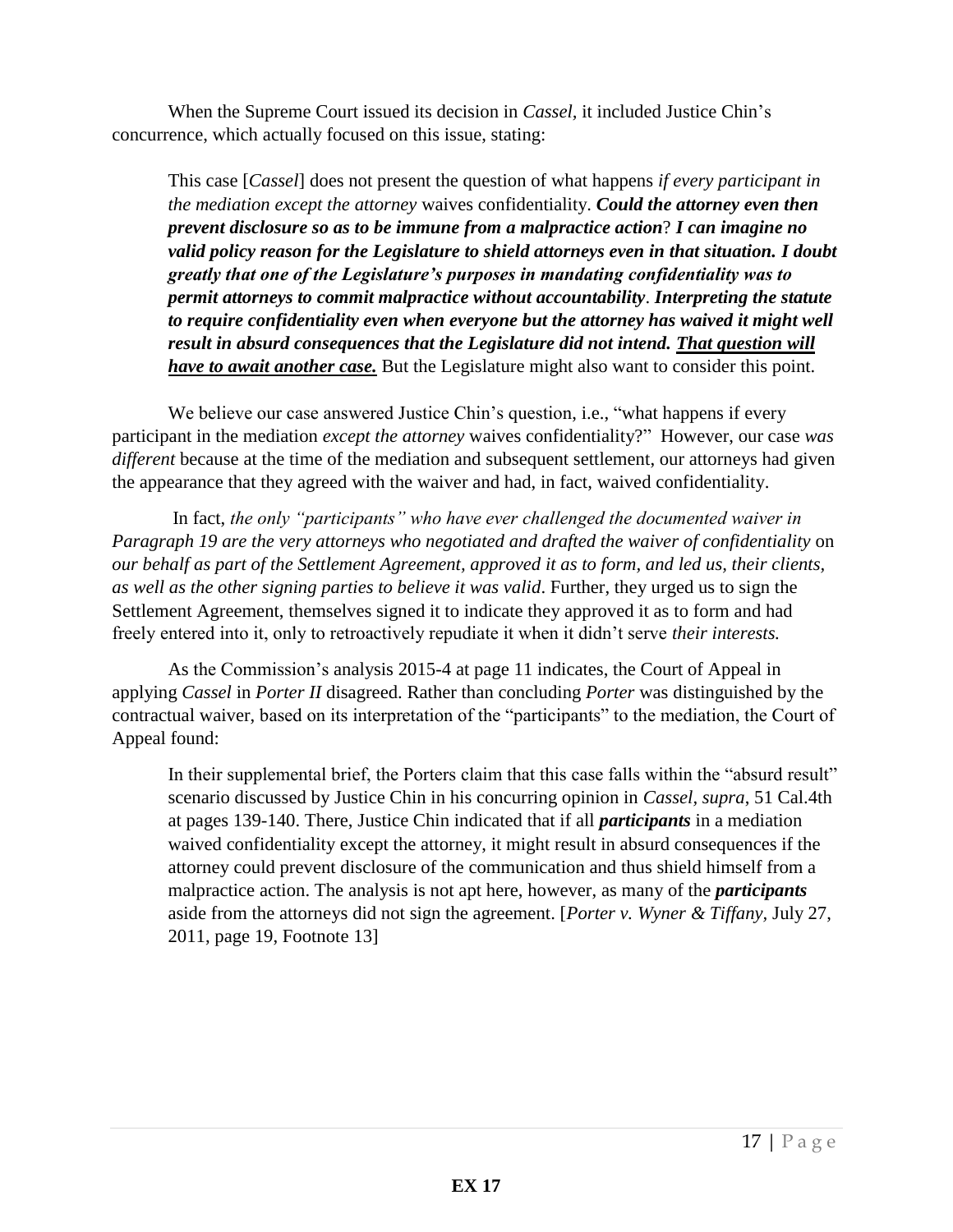Thus, the Court of Appeal, applying *Cassel*, narrowly interpreted the language of the statute so that *all the participants who attended the mediation were required to sign the settlement agreement* in order for the waiver of confidentiality agreed to by the parties in settling their dispute to be valid. <sup>5</sup>

The Court's interpretation appeared to ignore the record which demonstrated W&T hadn't even asserted mediation confidentiality *until well over a year after the settlement was concluded* so that at the time of the settlement, none of the parties or participants even had notice of any objections or concerns with regard to the issue of confidentiality at the time, much less timely notice of it, so that such concerns could be addressed. **<sup>6</sup>**

Further, this interpretation overlooked the fact that it was  $W\&T$ 's obligation, as the attorneys responsible for documenting the agreement at the time of the settlement, to ensure that all appropriate parties and participants, including themselves, signed the settlement agreement so that it was valid and compliant with the law. Lost in all the literal interpretation of the statute was W&T's role in the strategic manipulation of the entire process *after the fact,* and the impact it has had on the rights of the parties they supposedly represented in the mediation.

In essence, not only could an attorney/participant attend a mediation on behalf of a party and act separately from the interests of that party/participant, they could lead the party to believe everything about the agreement was proper, but then *over a year after having purportedly negotiated and drafted a final settlement agreement for that party,* assert their separate interests*.*

The Court of Appeal applied *Cassel's* principles to the facts of *Porter II,* despite the fact that the cases were distinguished in many respects (e.g., *Porter* involved a mediation which led to a resolution, including a settlement agreement, which included a term that waived confidentiality (agreed to by the parties as part of their mutually acceptable agreement), and attorneys who didn't assert mediation confidentiality until over a year and a half after purporting to validly document that settlement). The Court of Appeal, in applying *Cassel,* came to the same conclusion as *Cassel*, i.e., that the actions of the attorney/participant and their impact on the client/participant did not lead to an "absurd result," and also concluded this is what the Legislature intended in its use of the term "participant."<sup>7</sup>

 $\overline{a}$ 

<sup>5</sup> We believe a fundamental flaw in *Cassel* is its focus on California's "mediation confidentiality statutes" without considering those statutes within the context of California's "mediation statutes" in general under CCP §1775 et seq., or how the latter demonstrates the legislative purpose and intent of the mediation process is to benefit the parties who seek to use it to resolve their disputes.

<sup>&</sup>lt;sup>6</sup> Certainly, to the extent that W&T had objections, they also have an obligation to raise them with their clients, opposing parties and their counsel, and do so in a timely manner, particularly considering the significant rights implicated, including those of their minor client. Certainly, nothing in the statute contemplates or condones attorneys lying in wait by withholding critical objections, only to spring them later in order to secure some procedural advantage in litigation which their actions in withholding such information caused.

<sup>7</sup> We believe our case did demonstrate the "absurd result" and that the *Cassel* analysis and findings cannot be applied to the facts of our case without a more in depth analysis of the mediation statutes as a whole, particularly insofar as the actions of our former attorneys post-dated the mediation in question, not arising for over a year and resulting in *retroactive repudiation of agreements they had been responsible for ensuring were valid.* In part, this is a function of the fact that, as noted above at Footnote 5, the *Cassel* court limited its analysis to the reach and impact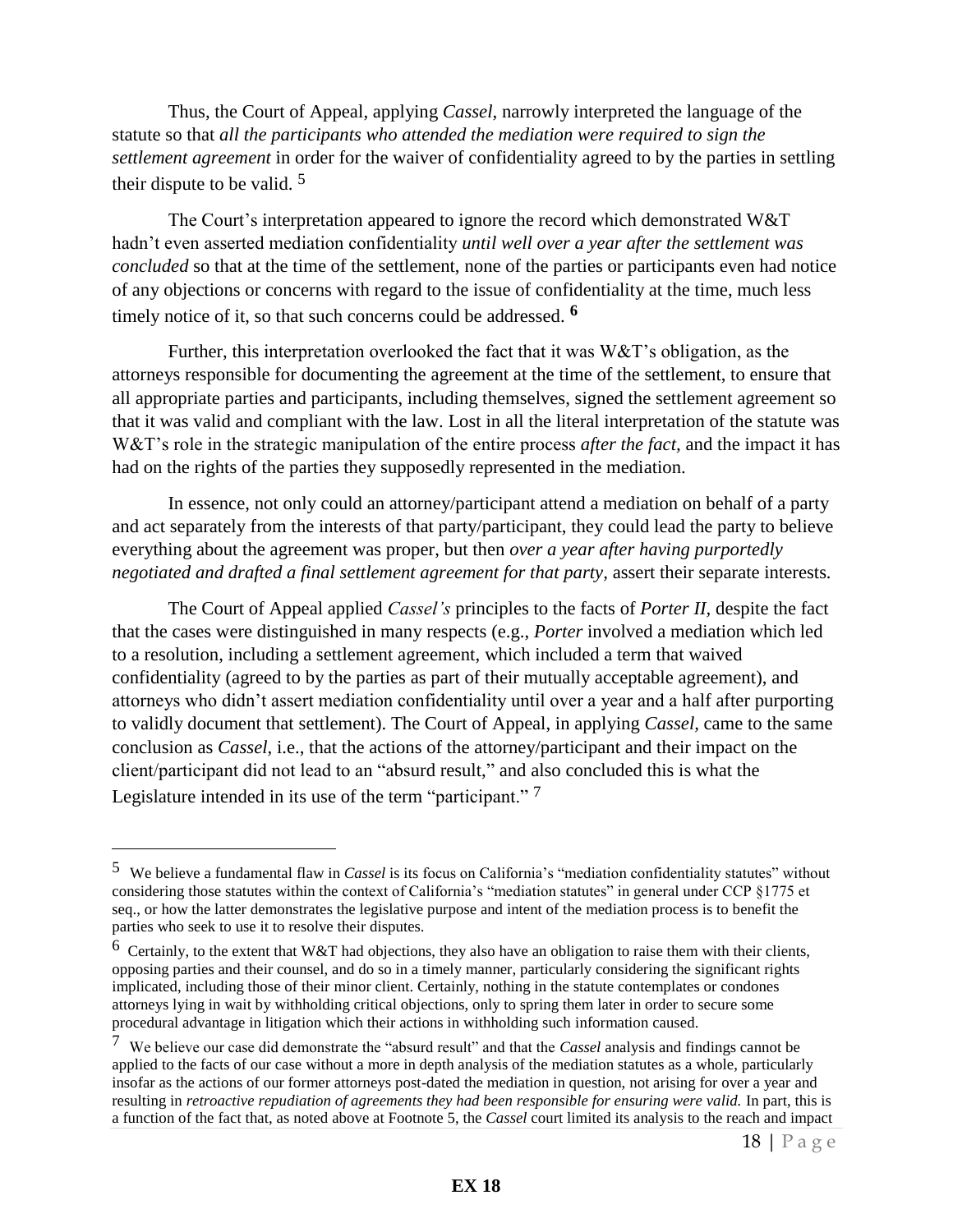We appealed to the California Supreme Court. Our issues presented were simple and reflect questions which today remain unanswered:

1. Who controls the decision to waive mediation confidentiality? Specifically, where all parties to a dispute have expressly waived mediation confidentiality, should non-party participants to the mediation be allowed to thwart that decision?

2. Does a documented waiver of mediation confidentiality contained in a fully executed Settlement Agreement require the signatures of all non-party participants to the mediation in order to constitute a valid express waiver of mediation confidentiality?

Unfortunately, despite our belief that our petition was a direct response to Justice Chin's question, the California Supreme Court apparently didn't see the need to address these questions or the issues they raised, including the waiver by the parties or the problematic issue of accountability for how the actions of self-interested attorneys were compromising California's mediation process.

Over the past ten years, our former attorneys have prolonged our litigation asserting numerous, varied and contradictory positions regarding mediation confidentiality – first ignoring it during discovery, then asserting it in discovery and again in pre-trial motions, only to abruptly flip-flop and claim it didn't apply due to Paragraph 19 in the Settlement Agreement. However, when the openness and transparency of a fair and just trial, based on their dropping pre-trial objections to evidence related to the mediation resulted in a jury verdict against them, once again they vociferously asserted its "absolute" nature and that the "irregularity in the proceeding" they had caused entitled them to a new trial.

What is ironic is that while W&T continued to assert the "absolute" nature of mediation confidentiality to the California Supreme Court in *Cassel* and the Court of Appeal in the rehearing after *Cassel,* and then again to the Supreme Court when we petitioned for review, they abruptly switched positions yet again in their reply papers in connection with the 2012 JNOV ordered by the Court of Appeal in *Porter II*, for the first time taking the novel position that the

 $\overline{a}$ 

of "the mediation confidentiality statutes" and did not consider those statutes within the context of California's "mediation statutes" as a whole. However, what is also puzzling is that the *Cassel* court *actually relied on the Uniform Mediation Act* (although it failed to cite to it) for the "statutory purpose" of mediation confidentiality (citing to *Simmons,* which in turn cited to *Foxgate* which stated "The legislative intent underlying the mediation confidentiality provisions of the Evidence Code is clear," citing to "(Nat. Conf. of Comrs. On U. State Laws, U. Mediation Act (May 2001) § 2, Reporter's working notes, P 1"). At the same time, the *Cassel* court ignored the UMA's provisions related to the role, rights and relationship of a "party" to a "nonparty participant," including an attorney, which seems to demonstrate it is the "party" for whom the process was convened, but also distinguishes "participants" as separate and distinct from their "counsel" who often accompany them to such a process (Reporter's notes 1.2(2), page 11, Lines 7-8); that such a nonparty participant "attorney" is considered a "support" person for the party (Prefatory Note, 1: Role of Law (Page 2, Line 16)); that "mediation confidentiality" is a privilege (Sec. 5, page 22 et seq.); and that while the nonparticipant could be a holder of the privilege (Sec.  $5(b)(4)$  at page 22), this was a status typically reserved for nonparticipant "experts" (Sec. 5 Rptrs. notes, 4.c, Page 27, Lines 21-28) so that the primary holder of the privilege is the "party" (Sec. 5, Rptrs. Notes 4.a-b, page 26) for whom the mediation is convened, and whose "candor" is what is required to enable a resolution to the dispute. (*See, Cassel,* page 5, "Discussion" related to recommendations of the California Law Revision Commission and citations to *Simmons* and *Foxgate).*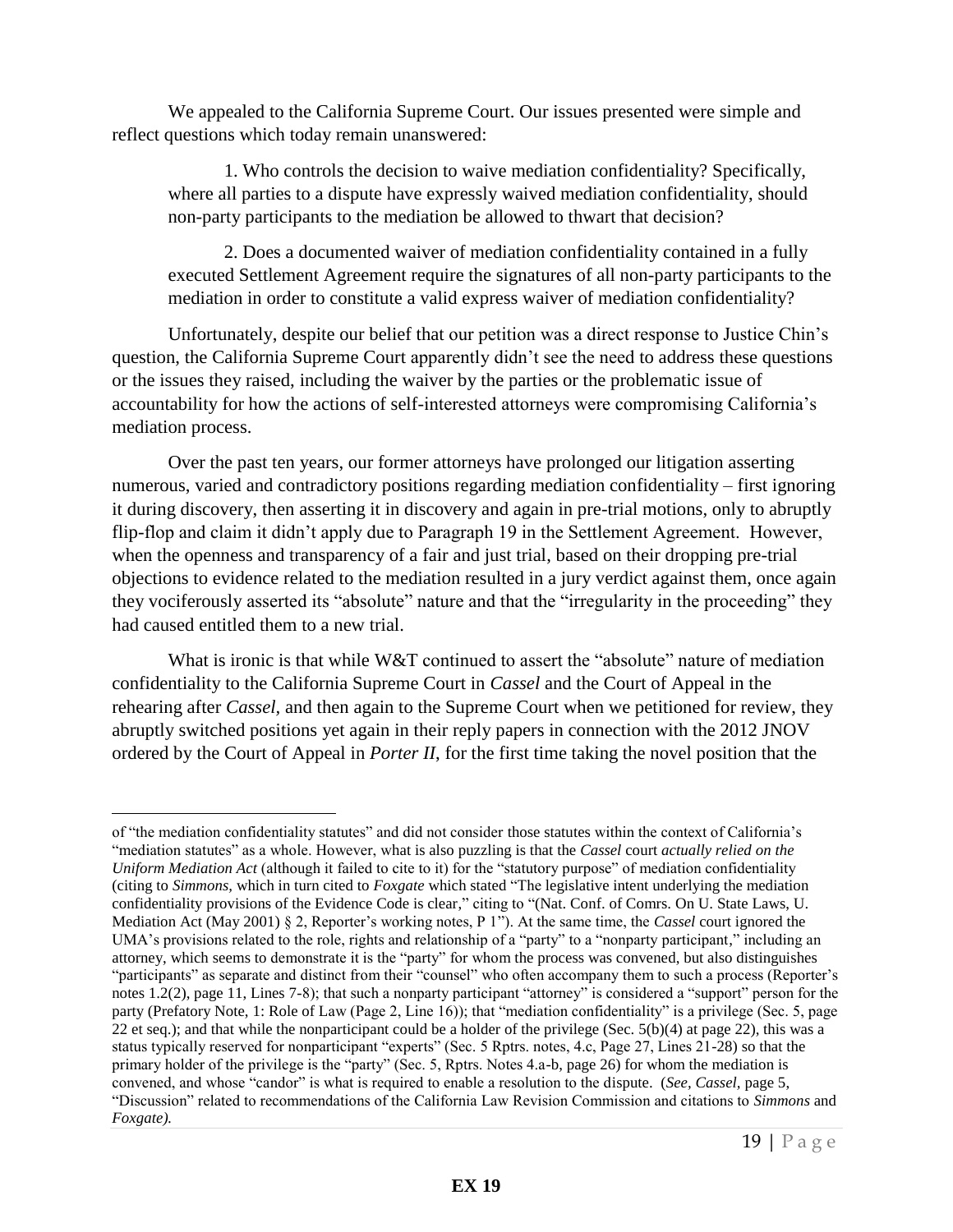mediation period actually ended ten days after the April 26, 2005 mediation session, based on their interpretation of EC §1125.

Throughout our litigation, W&T have alternately characterized themselves as "parties" to the mediation (to justify negotiating on their own behalf as against the interests of their clients at the mediation), but claimed they were not "parties" to the Settlement Agreement, (and therefore were not bound by its language or provisions, particularly the waiver in Paragraph 19, while continuing to assert the validity of the remaining terms of agreement so long as they benefited them, including those which ensured payment of their legal fees).

They have alternately asserted the rights of, and objections on behalf of, "other parties," "other participants" who attended the mediation, and even "the mediator," to justify their efforts to set aside the waiver in Paragraph 19, over the rights of their clients, whom they were ostensibly representing at the mediation. This despite the fact that the settling parties had agreed to the waiver as a term of their mutually acceptable settlement, and that none of the other participants who attended the mediation on behalf of the other parties has actually ever objected to the introduction of the evidence, because their interests were all aligned with the party on whose behalf they attended the mediation.

#### *W&T Coopted Rights/Interests of Party/Participant in 2005 Mediation*

 $\overline{a}$ 

It was our understanding that in the mediation and settlement process an attorney is supposed to be representing and aligned with the interests of the client, so that in arranging and attending the mediation on our behalf, our attorneys were there to *represent and be in alignment with our family's interests,* i.e., the parties they represented. While the chief negotiator for the underlying defendants represented, and was aligned with, the interests of the disputing party defendants at the mediation, as well as the participants who were present on behalf of those defendants (including various representatives of both MBUSD and the CDE), this was not the case with our attorneys.

At the outset of our April 26, 2005 mediation session, while there was a brief introduction by the mediator regarding what the process would entail, beyond that my husband and I did not see the mediator or the opposing parties or their counsel, for most of the mediation. Instead, our attorneys caucused with the mediator and the chief negotiator/counsel for the defendants in a separate part of the office. <sup>8</sup> Because of the process used in our mediation, we

<sup>&</sup>lt;sup>8</sup> If it hasn't already been raised or discussed as an issue, I believe it is important for the Commission to examine how mediations are often actually conducted. In our case, the mediation did not involve face-to-face sessions between the parties to the dispute, but instead from our perspective consisted of meetings between us and our attorneys followed by meetings between the attorneys alone who we understood were caucusing directly with the mediator outside the presence of the clients. Thus, the parties were excluded from the process in a manner that leaves open the possibility for decisions being made without the parties' knowledge, involvement or consent. In researching the roles of attorneys in mediation, I came across an article on the American Bar Association's website which notes: "Caucus Sessions: A mediation technique, which a lawyer may encounter if he or she attends the mediation session(s), is the *caucus*. A caucus is a separate session between the mediator and each party to the dispute, outside of the presence of all other parties. A caucus session with a party would include the party's lawyer, unless the party instructs otherwise. *Mediators should not engage in caucus with a lawyer outside of the presence of that lawyer's client.* Through caucus, the mediator explores privately with the party such matters as impediments to settlement and the consequences of various alternatives. Not all mediators use this technique. A caucus session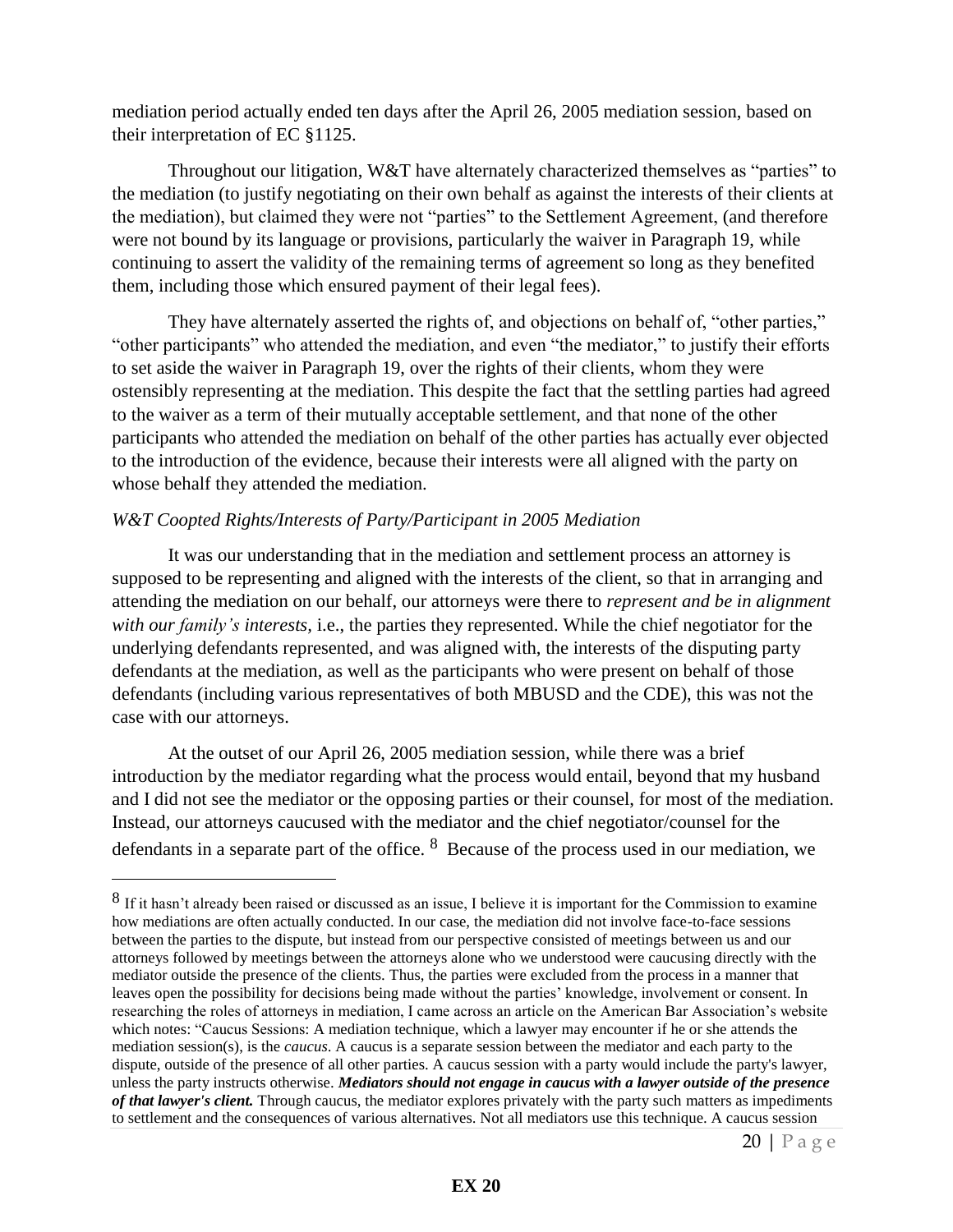did not know what our attorneys were telling the mediator or the opposing side and with only one or two exceptions, heard only what our attorneys wanted us to hear and knew only what they wanted us to know. In a mediation conducted in this manner, all sorts of things can be said and represented without a client's knowledge. In addition, our communications were for the most part wholly separate communications and exchanges that truly were "attorney/client communications," as no one other than our attorneys and staff from their office, my co-workers who ostensibly were also aligned with our interests, participated in our separate discussions.

Unfortunately, as discussed previously, it became apparent through the trial testimony of the chief negotiator that during the mediation W&T were actually asserting their interests over our son's interests and our interests as clients, and over my interests as their employee, and had used separate caucuses with the mediator, in which only the attorneys were apparently present, to accomplish this. <sup>9</sup>

In addition, this was subsequently confirmed through  $W&T$ 's own admissions in their motion for new trial and during the appeal process, in December 2009 briefs submitted to the Court of Appeal with regard to "new authority" in the Court of Appeal decision in *Cassel.* In their letter brief, W&T stated that the settlement in the underlying action had involved a "feeshifting statute, so that part of the negotiations included how much money would be allocable to attorneys' fees for which the defendants were separately liable," so that:

"Thus, *W&T was a party to the mediation in its own right with respect to the negotiation over attorneys' fees."* (*See,* Respondents' and Cross-Appellants' Letter Brief re: New Legal Authority," 12/17/09 at Page 8).

In addition, W&T similarly asserted they had a separate, employer/employee relationship with me as their employee and that if I had waived my right to recover my lost earnings claim as part of the settlement (which is what they had advised me to do during the mediation when the underlying defendants had sought a reduction in W&T's fees), W&T would incur a substantial obligation:

"Thus, W&T was not, at least with respect to this aspect of the negotiations, acting solely as an agent for the Porters, such that the discussions between Mrs. Porter and Mr. Wyner had no impact on W&T's interests." (*See,* Respondents' and Cross-Appellants' Letter Brief re: New Legal Authority," 12/17/09 at Page 8).

 $\overline{a}$ 

requires specific disclosures and raises certain confidentiality and trust issues." "Role of Attorneys in the Mediation Process," (Page 7) (emphasis added)

[http://www.americanbar.org/content/dam/aba/migrated/2011\\_build/dispute\\_resolution/role\\_of\\_attorney\\_in\\_mediatio](http://www.americanbar.org/content/dam/aba/migrated/2011_build/dispute_resolution/role_of_attorney_in_mediation_process.authcheckdam.pdf) [n\\_process.authcheckdam.pdf](http://www.americanbar.org/content/dam/aba/migrated/2011_build/dispute_resolution/role_of_attorney_in_mediation_process.authcheckdam.pdf) . *See also,* <http://www.mediate.com/articles/israelL13.cfm>which relates to California mediations and does not appear to contemplate caucus where the parties are left in a room while the attorneys go and meet with the mediator and perhaps representatives for the opposing party, which is what happened in our case.

<sup>&</sup>lt;sup>9</sup> "Mr. Feldhake testified that the issue was raised "very late in the morning"  $(3/4/05 \text{ Tr. } 150:11$ -14), and that he "raised it with Mr. Wyner and Ms. Tiffany in private caucus when it was just the three lawyers together." (3/4/08 Tr. 152:2-5) W&T relied on this testimony, which they complained caused an irregularity in the proceeding, to support their motion for new trial.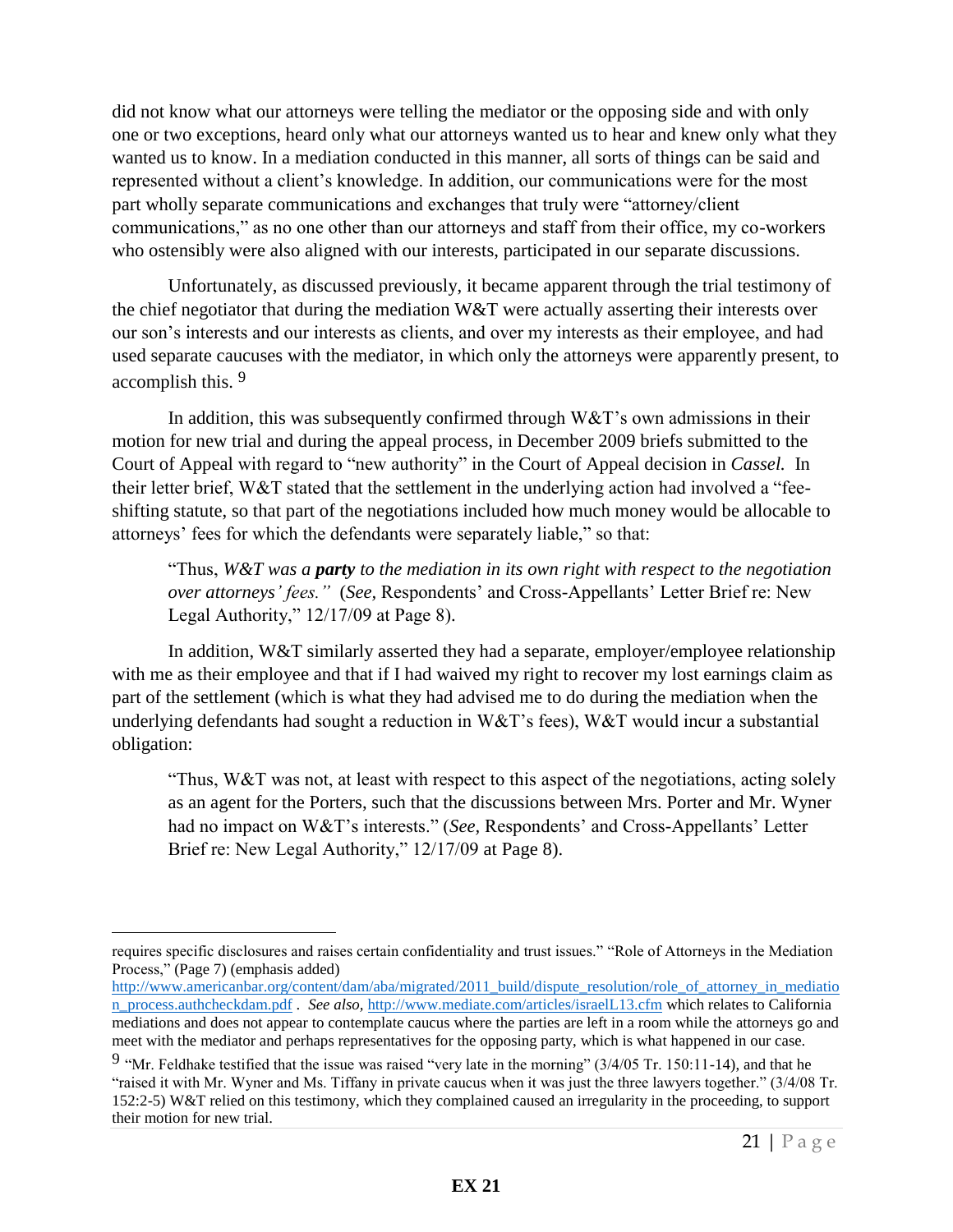In other words, it was  $W&T$ 's belief they were at the mediation to negotiate their fees as against our son's interests in recovering a settlement to compensate him for the deprivation of his educational rights, and against me as their employee, to whom they owed unpaid wages. At no time prior to or during the mediation did W&T inform us they were taking such positions in the negotiations, which at least would have allowed us to decide that perhaps mediating was not such a good idea after all. Also, nothing in the mediation process or procedures indicated this was something they might do, a reality that continues in mediations to this day.

It is our belief that at every step of the process, the attorney/participant has been allowed to coopt control of mediation confidentiality for their own purposes, separate and apart from their client. Fundamentally, as a result of *Cassel* and our case interpreted in light of *Cassel,* the party-to-party process and use of confidentiality in mediation has been coopted by a third-party, the attorney for one of the party/disputants, who has taken it out of what was a straightforward bi-lateral relationship and not only made it trilateral, they have sent it somewhere outside of the standard party-to-party relationship altogether in a manner that has enabled attorneys to shroud their actions and use mediation confidentiality as an untouchable refuge for the negligence, malpractice and outright fraud that unfortunately is part of the practice of some attorneys.

In our case this occurred not only during the mediation and negotiation process (where they used the process for their own interests and purposes, through the drafting of the settlement documents and the waiver of confidentiality to which they voiced no objections), but subsequent to the settlement, by retroactively invalidating the very provision they had negotiated, drafted and purported to approve as to form - a mutually agreed to term of settlement negotiated by the disputing parties in resolving their dispute (Paragraph 19) - to coopt the confidentiality the statute provides for disputing parties to shroud their actions from accountability in a manner the mediation statutes clearly do not contemplate.

In this fashion, the attorney/participant has also coopted the statute's benefits, including the parties' right to control how their evidence would be used in future proceedings, for themselves to use against the very party/participant, i.e., their client, the statute was intended to protect. Clearly, such acts do not comport with CCP §§1775 – 1775.15 and EC §§1115-1128 or any of California's statutes related to mediation. To us, this interpretation is an "absurd result."

Just as problematic is the decision of the Supreme Court which has essentially validated such acts, yet failed to address:

1) The ethical violations such acts represent;

2) The impact of such acts on the rights of parties to come to mutually acceptable terms in settling their dispute and to control confidentiality in the mediation process; and

3) That the control of mediation confidentiality has been wrested away from the party/participant for whose benefit the mediation was ostensibly convened, by the attorney/participant supposedly representing them, with the rights of the latter superseding and taking precedence over the former.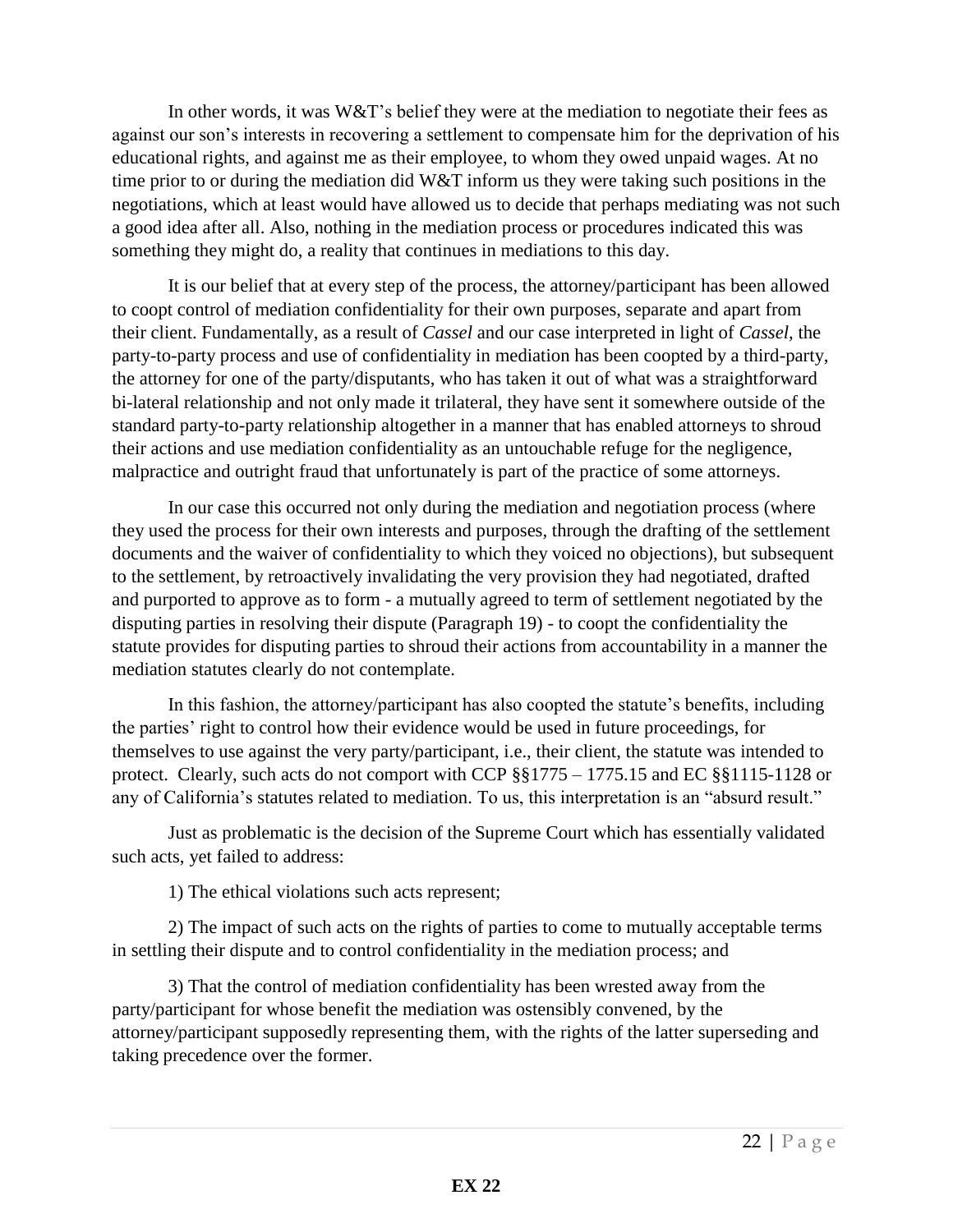We believe that to address this coopting of authority and to warn would-be mediation participants about what attorneys presently can do with impunity under the law as interpreted in *Cassel,* a form of contractual waiver, which includes extensive notice provisions, is required to protect the party/participant in the mediation process.

#### **PROPOSED "Notice and Contractual Waiver"**

What began as a waiver for accountability purposes has been altered in light of our case and the present context of mediation, where attorney/participants are now allowed to coopt the rights and interests of the parties in mediation.

Because the purpose of mediation is to allow the disputants to resolve their disputes in the manner that serves their purposes and because attorneys who attend mediations should be there only to serve the interests of their client in an ethical and good faith manner, parties should have the right to agree to a contractual waiver that allows the parties to control the confidentiality of their evidence, and also to seek redress of their grievances related to attorneys or with regard to any other issues that may arise regarding the process, including simple error, mistake, etc.

As an initial matter, even if the Legislature should determine to enact changes to the statute that will open up the mediation process to necessary scrutiny and accountability with regard to attorneys who may use it for purposes other than what the Legislature truly intended, there must be notice in the process so that parties know their rights in mediation, including their rights in relationship to the attorney representing them. Their knowledge of their rights and that relationship could also lead to parties deciding to negotiate a contractual waiver of mediation confidentiality to enable them to protect themselves against acts by an attorney which may occur during the process that could possibly deprive them of their rights.

Specifically, such an initial notice could forthrightly address:

- Definitions of and the differences between the parties and participants;
- The rights of the party/participant (i.e., that they are the ones for whom the mediation statutes were enacted, not only to enable them to resolve their dispute, but to allow them to control confidentiality and the use of their evidence in any future proceedings, and thus they are the primary participants who control mediation confidentiality, including whether it should be waived or maintained);
- The role of the attorney/participant in the process (including that the role of the attorney/participant representative is generally limited to supporting or acting in alignment with the interests of the party/participant on whose behalf they attend the mediation);
- That the interests of the parties take precedence in the mediation process, as they are the ones for whom the mediation was convened, and that the attorney is to represent and align with the interests of the party in any decision-making that occurs in the mediation process;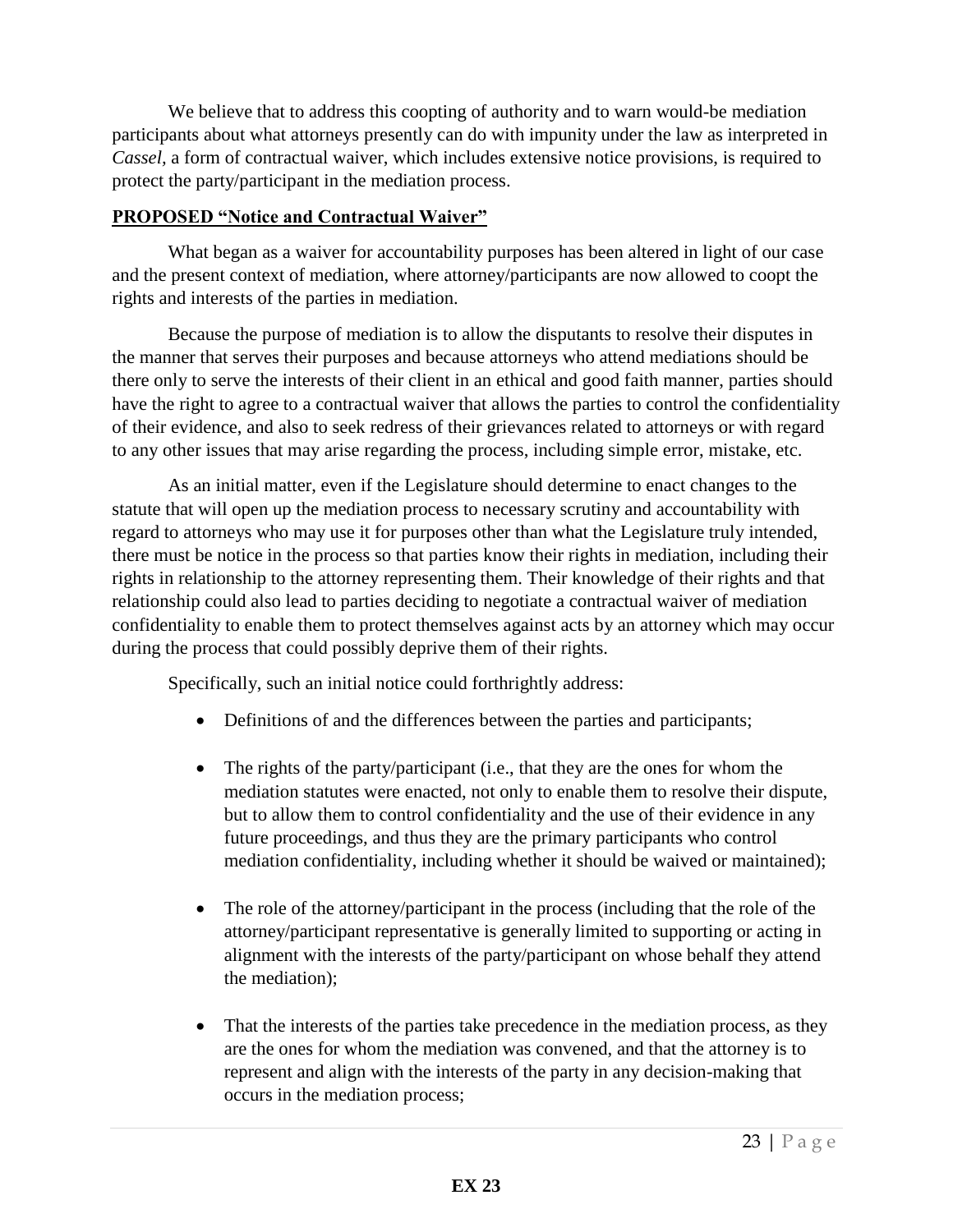- The role of other nonparty participants, including the role experts play in the process, and that such nonparty participants may have a confidentiality interest with regard to statements and reports prepared by such persons for the mediation, given that such assurances of confidentiality are necessary to encourage their candid participation. (*See,* U. Mediation Act (May 2001) Section 5, Reporter's notes, 4.c Nonparticipants as holder, at page 27);
- Information regarding the obligations of attorneys in terms of expected competencies, knowledge and expertise, with regard to the processes of mediation and documentation of a settlement, a waiver, etc., so that all attendees at a mediation, including parties and attorneys, are on the same page as to the ground rules for the process;
- Exemplars of potential problems that could arise, including the issue of caucusing, as discussed above; that an attorney should not be negotiating for themselves or against the client's interests; what forms duress and/or intimidation might take in the mediation process; fee and payment issues, etc.;
- Steps to take should such problems arise, as well as resources that are available to assist parties to a mediation in such situations.

In addition, it is important that the mediator not be seen as the sole source of information about the "rules of the game" in the mediation process. Such information should also come from each attorney present, in the presence of the mediator, with an acknowledgement of the rules, and their obligations under them, affirmatively communicated to attendees. Such affirmations would provide assurances to the mediator regarding the attorney's knowledge and expertise in the process and also reassure parties and participants through the acknowledgement of their obligations under the law and the canons of ethics. This would serve to cement these obligations in the attorney's mind as well.

While what occurred in our case may be the exception to the rule of what typically occurs in mediation, so long as *Cassel* is the law there exists the potential for parties to mediation to be subjected to the acts we experienced. Considering the devastating impact such actions can have on a party's rights, not to mention the long-term consequences of continuing litigation, parties should be given the option and in fact be encouraged to agree to a prospective waiver, through which the parties would agree that in the event one party determines, during or after a mediation, that their attorney, or another attorney/representative nonparty participant at the mediation, engaged in actions that compromised their rights or the rights of another party in the mediation and settlement process, the parties will cooperate in any action, which can range from complaints to the State Bar to potential legal action by a party to redress grievances for any such claims, in order to assist the party in redressing their claims.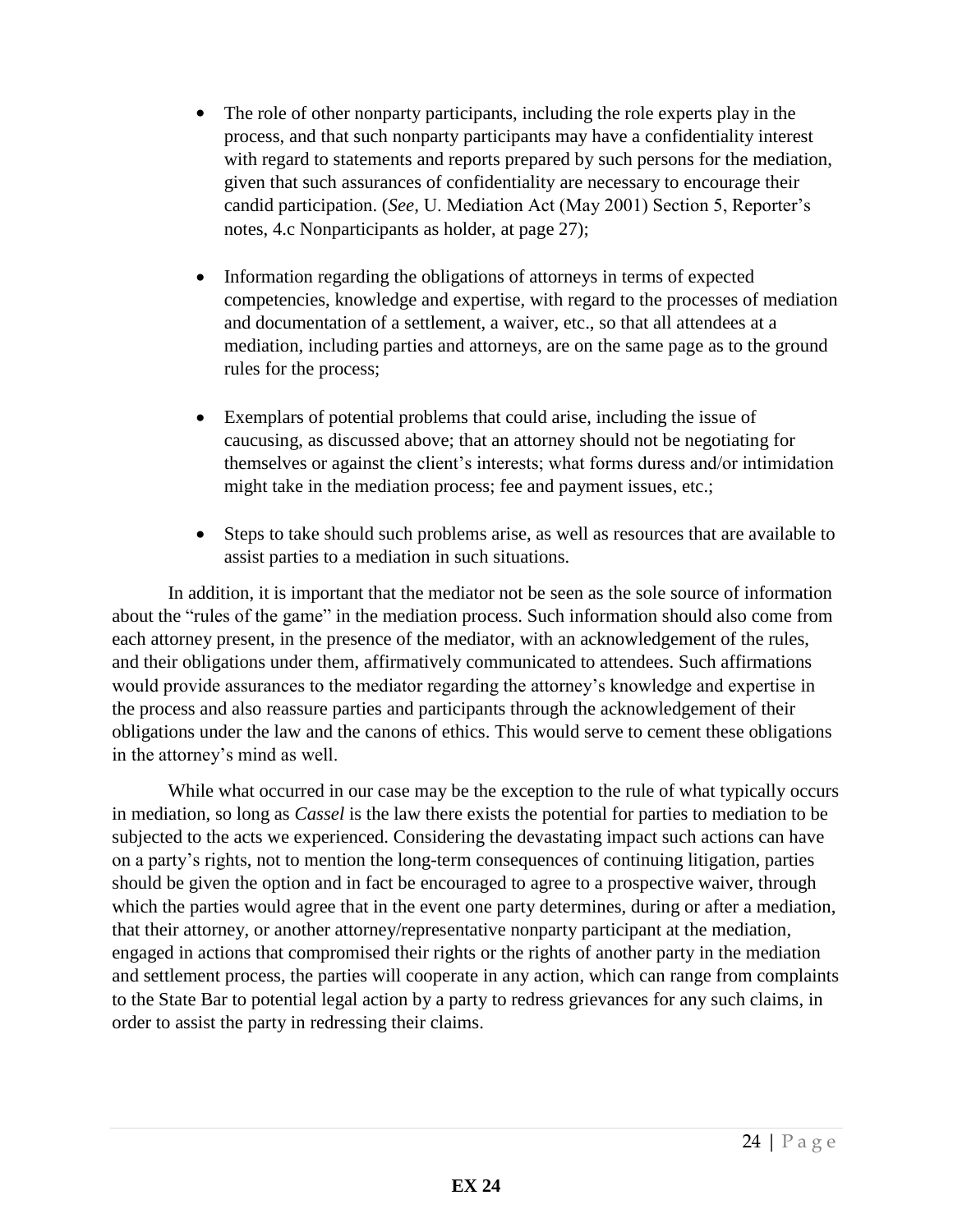A prospective waiver could be as simple or as complex as the parties decide. It would allow the parties to lay out ground rules in advance to ensure that a party's attorney acted in a manner that has the rights and interests of the party at heart. Such a provision would not only ensure the parties have notice of this very problematic aspect of mediation, but would provide assurance of the validity of the process through notice of such rights and that should problems arise, there would be a means of addressing them.

 Such a prospective waiver could state it would only be relevant or necessary should a problem arise and would be extinguished with the resolution of the dispute, unless subsequent facts were discovered, making it relevant again. Such an advance waiver could also include specific protections the parties wish to have for evidence they agreed was confidential, including that it would remain so unless all the parties agreed.

More importantly, such a waiver should clearly state that attorneys or representatives of the parties in attendance did not have the option to block such a waiver and that with the exception of an "expert witness," whose right to confidentiality with regard to their specific statements or reports should be protected, attorneys are to be aligned with interests of the party they represent and must agree with that party's decision regarding confidentiality, including any waiver. Should an attorney choose not to agree to such a provision, this would serve as notice to a party that perhaps they should not proceed with the mediation and instead seek new counsel, as their present attorney did not agree with the scrutiny such protections would bring.

As a result, everyone – parties, participants, attorneys, representatives, etc. - would be put on notice of the potential problems that could arise during a mediation and that the parties' power to prospectively waive mediation confidentiality to address such occurrences would ensure accountability for such problems.

Such a waiver could include whatever method the parties choose to agree to in terms of options for addressing such problems, including but not limited to, *in camera* proceedings as CLRC's analysis has discussed or perhaps a process along the lines of Justice Chin's suggestion in his concurrence in *Cassel:* 

"For example, it may be appropriate to provide that communications during mediation may be used in a malpractice action between an attorney and a client to the extent they are relevant to that action, but they may not be used by anyone for any other purpose. Such a provision might sufficiently protect other participants in the mediation and also make attorneys accountable for their actions."

Frankly, such a notice and form waiver could become as routine a part of any agreement to mediate or confidentiality agreement as the provision currently used in the current JAMS Confidentiality Agreement to waive the automatic termination provisions under EC  $$1125(a)(5).$ <sup>10</sup> Also, such a notice and waiver provided at the outset of the process would do nothing to inhibit the candid and frank discussion necessary to a mediation.

 $\overline{a}$ 

<sup>10</sup> http://www.jamsadr.com/adr-forms/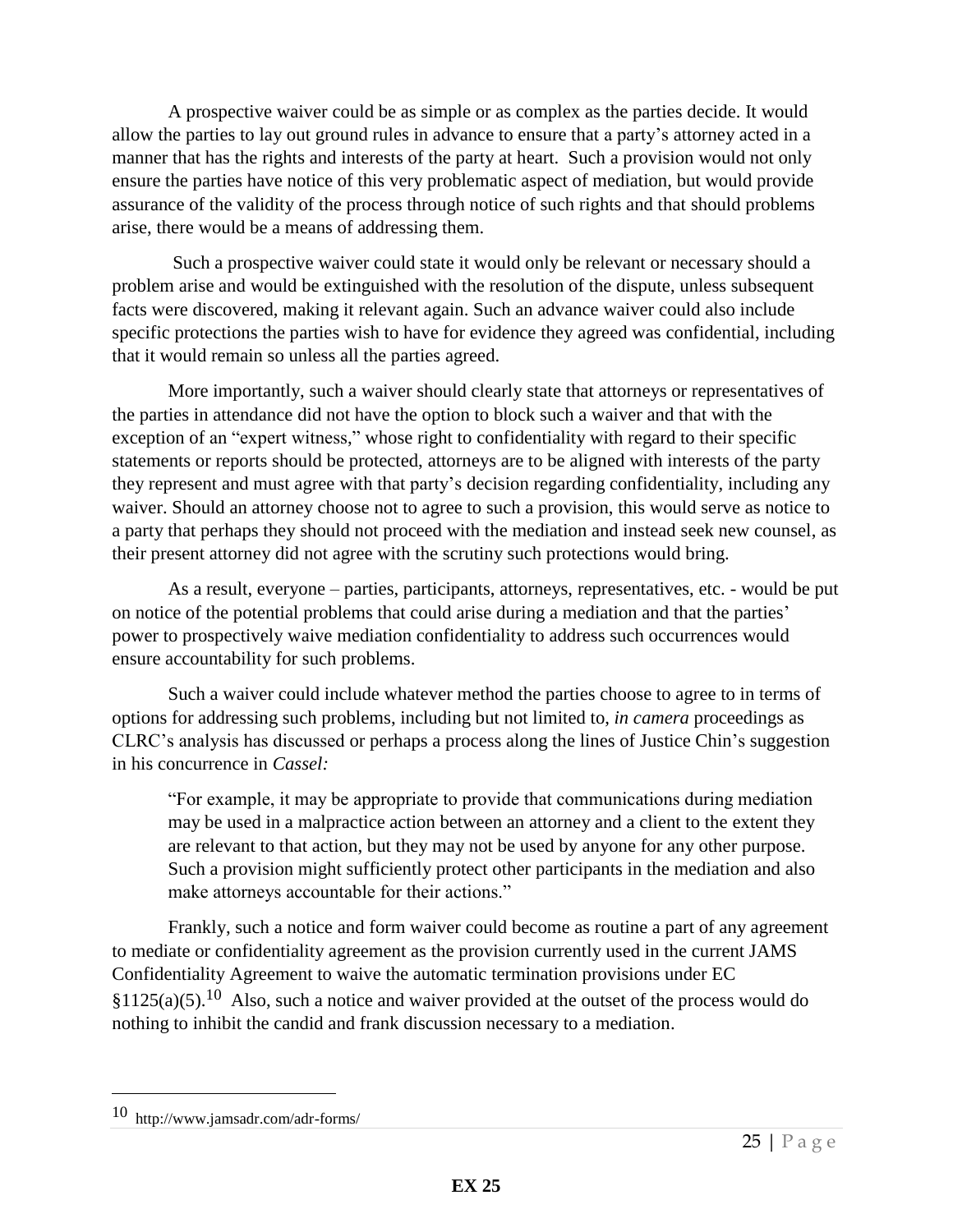Fundamentally, when everyone has notice of the process, the rules of the game and is on the same page in terms of rights and responsibilities of all the players, the playing field is far closer to level for parties and attorneys alike than it is today. There would be no better boost to confidence in the mediation process as a whole and its continued use and effectiveness as an alternate means of dispute resolution in California could be safeguarded and ensured.

#### **III. Contractual Waiver to Protect Parent and Student Education Rights**

#### *Mediation in Special Education Disputes*

 As my August 2013 letter indicated, mediation is considered perhaps the most efficient and effective form of alternative dispute resolution in the special education context, as it purposely seeks to avoid subjecting families and school personnel to the stresses associated with the litigation process.

However, the mediation process is presently fraught with significant peril for parents and their children, who find themselves confronted with dangers on multiple fronts in a mediation process with its own unique stressors, which sometimes transcend the problems litigation presents.

Based on my involvement with special education in California, not only as a party, but also as an advocate, I have come to believe there is a need for some form of waiver to protect parent and student educational rights in the mediation process. Since our settlement, I have been contacted by many families in the State of California who, in their efforts to obtain appropriate special education services for their children have experienced significant challenges with mediation (which under the IDEA, is the most widely-recommended means of alternative dispute resolution for parents of students with disabilities).

Some of these challenges include:

Attorneys who have used mediation to obtain legal fees, at the same time the student the attorney was representing received little in the way of educational services;

Parents being forced to waive their child's rights under the law in order to get services from a school district the child should have been able to receive under the Individualized Education Program ("IEP") process, at the same time the public education agency responsible for ensuring such rights as a condition of their receipt of both state and federal funds, continues to collect such funds as if they had provided services;

Local education agency legal counsel using mediation, as well as their role as drafters of settlement agreements, to curtail rights through omitted terms, vague terminology and poorly documented service delivery periods, without oversight or accountability and with parents having no recourse for any problems that arise.

As a result, after a mediation designed to resolve disputes over services and ensure the provision of same, students are left without services, while their parents find themselves with agreements which include terms that are often unenforceable or meaningless, and far too frequently facing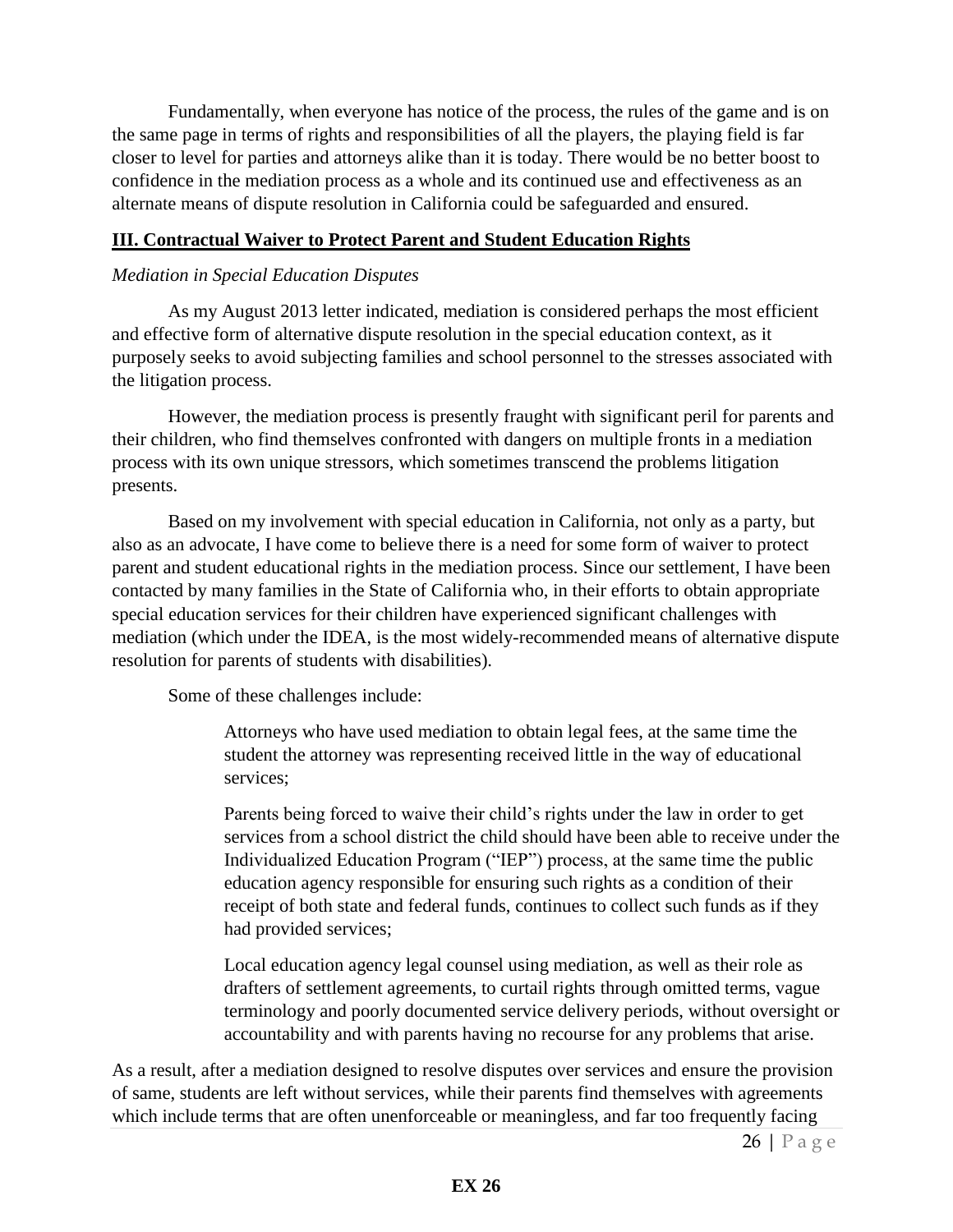the prospect of continuing litigation without the means to afford new legal counsel and without any avenue for pursuing an attorney who may have wronged them in the first place, all because of mediation confidentiality.

 While parties who litigate in California today may be inexperienced in litigation, parents are even less so, and typically have little if any experience with legal systems or processes. While California's Office of Administrative Hearings ("OAH") provides a guide "Understanding Special Education Due Process Hearings" that includes general information about mediation as part of the due process procedures and through "mediation only," to my knowledge it includes no warnings about the problems I've described.

[http://www.documents.dgs.ca.gov/oah/SE/SE%20Guide%20to%20understanding%20DPH.pdf,](http://www.documents.dgs.ca.gov/oah/SE/SE%20Guide%20to%20understanding%20DPH.pdf) California's procedural safeguards notice similarly includes only general information about the process.

IDEA's regulations do provide that "The public agency must inform the parent of any free or low-cost legal and other relevant services available in the area" if the parent requests the information or the parent or agency files a due process complaint under the IDEA (34 CFR §300.507(b)) (Authority: 20 USC §1415(b)(6)), and while California's Office of Administrative Hearings publishes such a list, the actual availability of "free or low-cost legal" services is another matter, with such services virtually nonexistent in a state where only a small segment of the attorney population actually provides services in the area of special education. [\(http://www.documents.dgs.ca.gov/oah/SE/SE%20advocacy%20list.pdf\)](http://www.documents.dgs.ca.gov/oah/SE/SE%20advocacy%20list.pdf).

#### *Parent Attorneys Can Compromise Services/ Rights of Students and Parents*

Where attorneys are involved in the process, unsophisticated parents are completely reliant on them, dependent on their knowledge, expertise and honesty. In addition, none of the parents I have spoken to over the past couple of years since the *Cassel* decision had any idea about that case or what has occurred in *Porter* since our settlement*,* despite how well-known our case may have been in the special education field at the time of the 2005 settlement. This means that parents who participate in mediation related to special education have no idea or warning that by doing so they may give up significant rights without recourse for attorney malpractice, negligence or conflict of interest on the part of their legal counsel.

Nor are parents aware that because IDEA is a fee-shifting statute, attorneys who rightly have an expectation to be paid, may end up feeling mediation is the place to take a stand with regard to their fees. As our case demonstrated, some special education attorneys apparently believe they are at the mediation *primarily* to negotiate their fees. Thus, mediation can be an inviting option, since an attorney who can obtain fees through mediation does not have to go through the process of justifying fees to a judge. As a result, the potential for a conflict of interest can arise during mediation where the attorney's interests can take precedence over those of the student and parent.

In addition, significant student and parent rights can be impacted in mediation. Attorneys may pressure parents to accept less in the way of services than the student actually needs in order to conclude the mediation so the attorney can achieve their pay day. Attorneys may also try and convince parents to waive rights to speed up the process.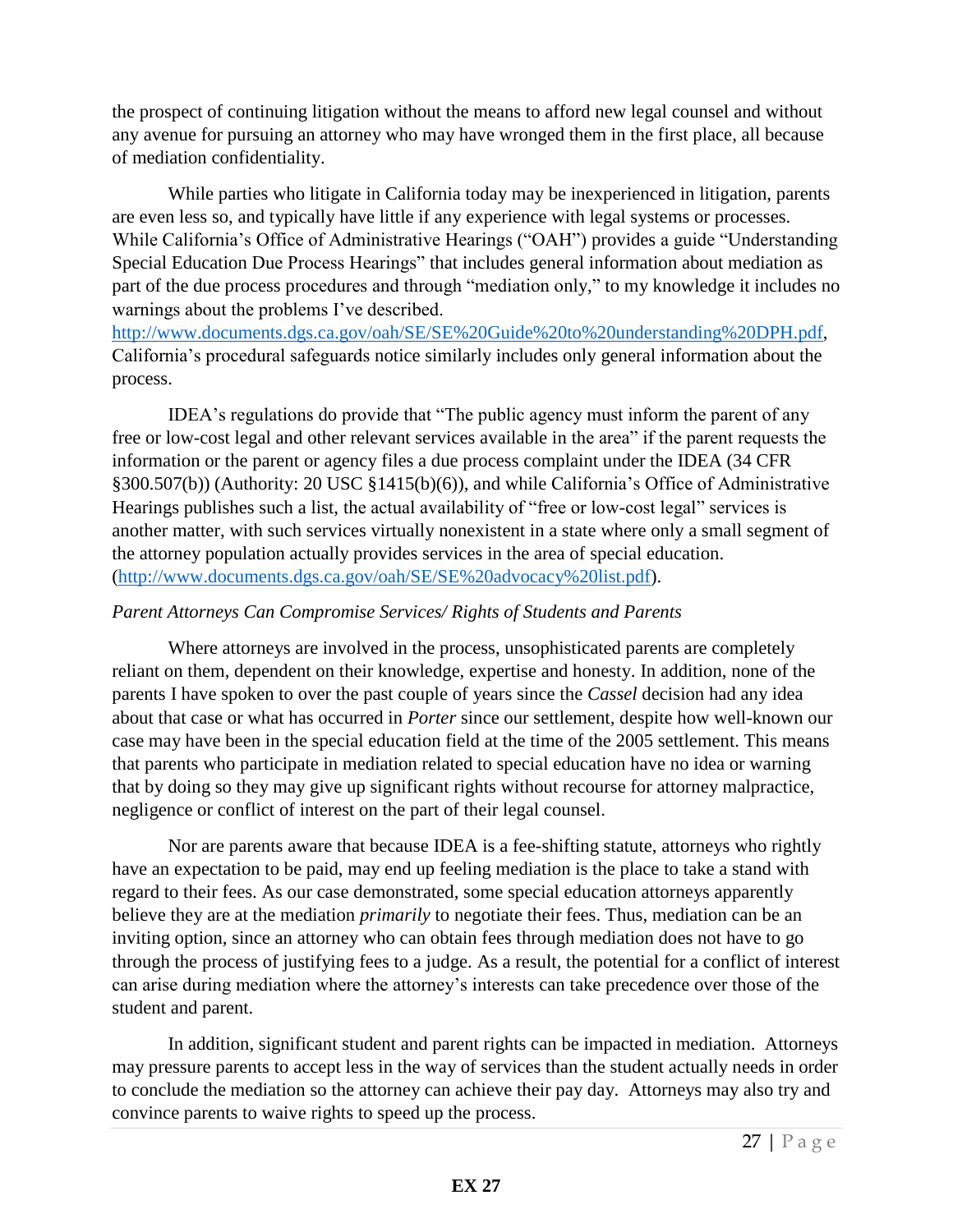In such a context, mediation can be extremely detrimental to the rights of parents and guardians of students with disabilities, whose rights and interests are dependent on the ethical behavior of attorneys but which can end up sacrificed to, and compromised by, an attorney whose focus becomes their own personal interest in being paid over the educational needs of their client student and parent (even when that may not have been their original intent) and that focus takes precedence over the interests of the student.

#### *School District Attorneys Can Compromise Services/ Rights of Students and Parents*

However, the problems don't end there, for it is not just issues related to a family's attorney that can prove problematic in special education mediation. Parents should be able to secure all appropriate services and supports for their child through the IEP, a process that is fully documented and protected by procedural safeguards which, if need be, enables a parent to pursue claims for both procedural and substantive violations. Unfortunately, districts often do not follow this process and parents are forced to file for due process or mediate to obtain needed services.

Many local education agencies regularly hire legal counsel for due process and mediation, which parents attend both represented by counsel and unrepresented. Parents who end up in mediation must also rely on the good faith of attorneys who represent the education agencies with whom a family is in dispute, at the same time such attorneys may seek to protect the interests of the agency over those of the student and parent. Such attorneys have been known to convince parents and guardians of students that they must waive substantive educational rights in mediation in order to get services for their child, when this simply isn't the case.

When parents pursue due process, often on the eve of hearing, school districts schedule a mediation to attempt to settle. The district comes to the table to finally agree to provide services they should have provided all along through the IEP process, but didn't. Many times, districts offer a student the bare minimum in the way of services. Worn out from the process and believing that obtaining even minimal services is better than the nothing their student has received up to this point, families often agree to accept the minimum offered.

However, parents are then presented with a settlement agreement purporting to document the terms of the agreement, only to find that it includes provisions requiring them to waive their child's rights, and their rights under IDEA, in exchange for services. Often the rights they are asked to waive include the right to pursue claims for prior denials of services during the period the district was supposed to be providing a "free appropriate public education" ("FAPE"), clearly didn't do so, and yet sought and received federal funds as if it had. In many cases, waivers relate to services that haven't even been delivered. In essence, district legal counsel can use IDEA's procedural safeguards to discourage families from pursuing rights the law actually guarantees.

In addition, LEA legal counsel have been known to fail to properly document settlement terms or the resulting IEP to reflect services they verbally represented to parents would be provided. Districts sometimes fail to comply with the express terms of the documents drafted ostensibly to settle a dispute, or misinterpret or fail to adhere to stated terms and then require parents to file suit to attempt to enforce them. To top it off, parents are required to enter into confidentiality provisions which are used to hide these improper provisions, as well as the bad acts and deprivation of rights which led to the mediation in the first place.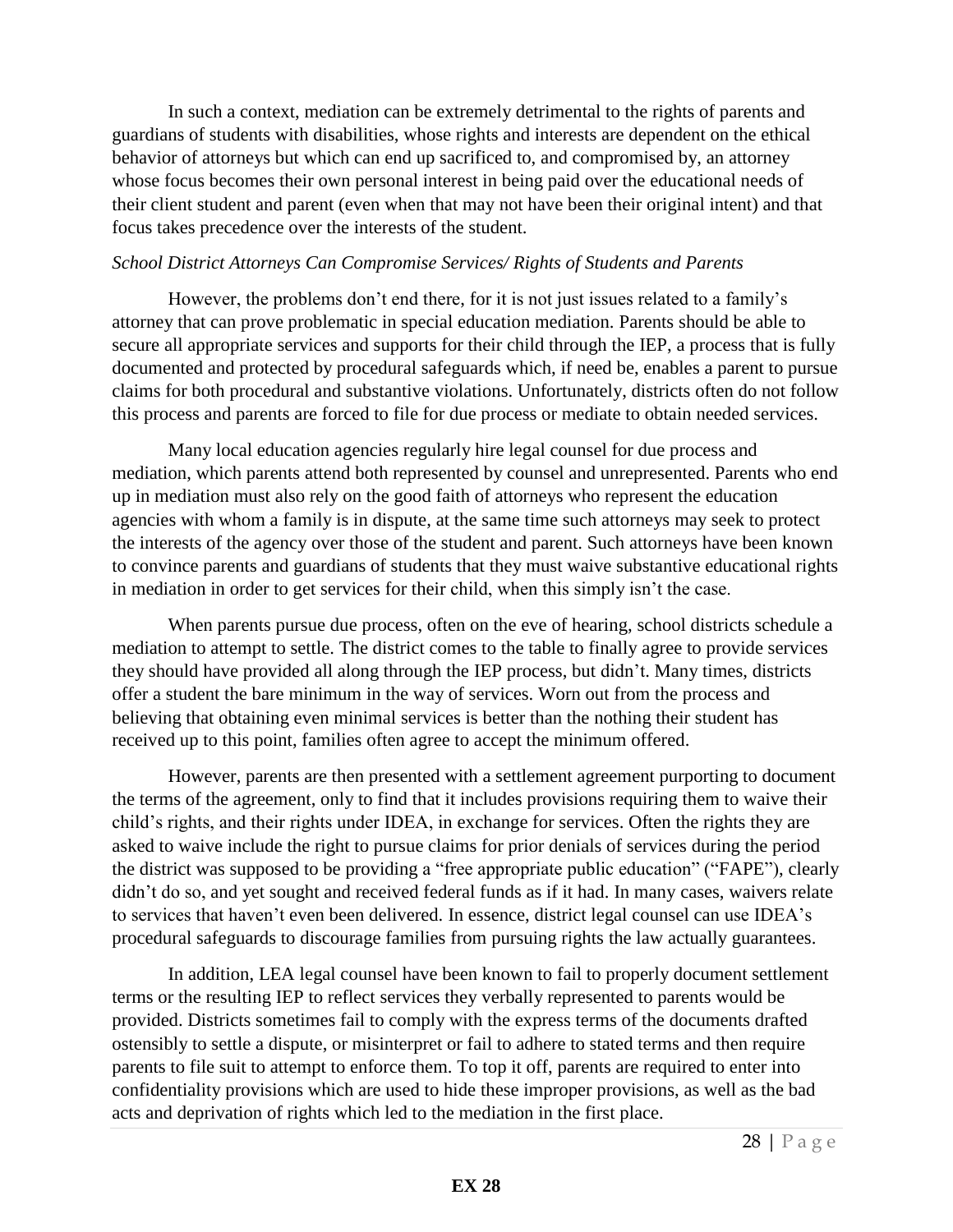At the end of the process, the student can be left without needed services and the parent is faced with continuing noncompliance and the prospect of further disputes after having waived their rights in the process. Since documents developed during mediation and communications regarding them are presently precluded from disclosure under *Cassel*, where a parent or guardian may have unwittingly relinquished rights that are critical to their child receiving a "free appropriate public education," either at a mediation or in the documentation of any agreement which resulted, such parent or guardian has no recourse against the school district, its legal counsel or their own attorney should they be an unwitting party to such activity. Worse, given the confidentiality provisions, many of them are afraid to even speak about what has happened.

#### *Services/Rights Are Relinquished and Agency Obligations Eliminated*

In this way, mediation can be used by school districts to eliminate their mandated obligation to ensure students are identified for and receive the services they need under the IEP process, so that the student can make the appropriate educational progress IDEA contemplates, an obligation that is a condition of a school districts' receipt of federal funds. [An in-depth discussion of the sorts of problems attendant to this process can be found at a website created about a family's dispute with their LEA and the State of California. [\(http://www.educationnotlitigation.org/letters-sent/appendix2.pdf.](http://www.educationnotlitigation.org/letters-sent/appendix2.pdf.%20See,%20pages%2012-18) *See,* pages 12-18)

Unfortunately, services are regularly compromised in special education mediation today in this fashion. This is contrary to IDEA's purpose of meeting a student's unique needs. It is an unconscionable violation of the LEA's obligations to ensure FAPE and protections under the procedural safeguards. It is also a violation of public policy.

Although releases and waivers may be standard in general business litigation, special education disputes do not involve typical business entities, and instead students and parents are pitted against a publicly-funded agency which has assured a grantor of funds (the State of California and/or the U.S. Department of Education) that it is complying with the law and ensuring students receive a "free appropriate public education." Hoodwinking or forcing a family into waiving rights to get services the agency is obligated to provide is a forced waiver that goes against common sense, the IDEA and Congress's clear intent. Because this is happening behind the shield of mediation confidentiality, there is no accountability whatsoever for such improper activity or the extent to which it is occurring and so it continues.

While the IDEA promotes mediation as a less stressful alternative to due process litigation, when it is used in this way it is by no means a "viable" alternative or "less stressful" for that matter, for in many cases students and their families are no better off than when they started and frequently end up with fewer services and further disputes, in which they discover they have waived significant rights and thus no longer have claims to assert. In addition, many parents find out long after the mediation that what they thought they had achieved for their child educationally, in fact, was not achieved because of attorney mistake, self-interest, or bad faith on the part of school districts and their legal counsel.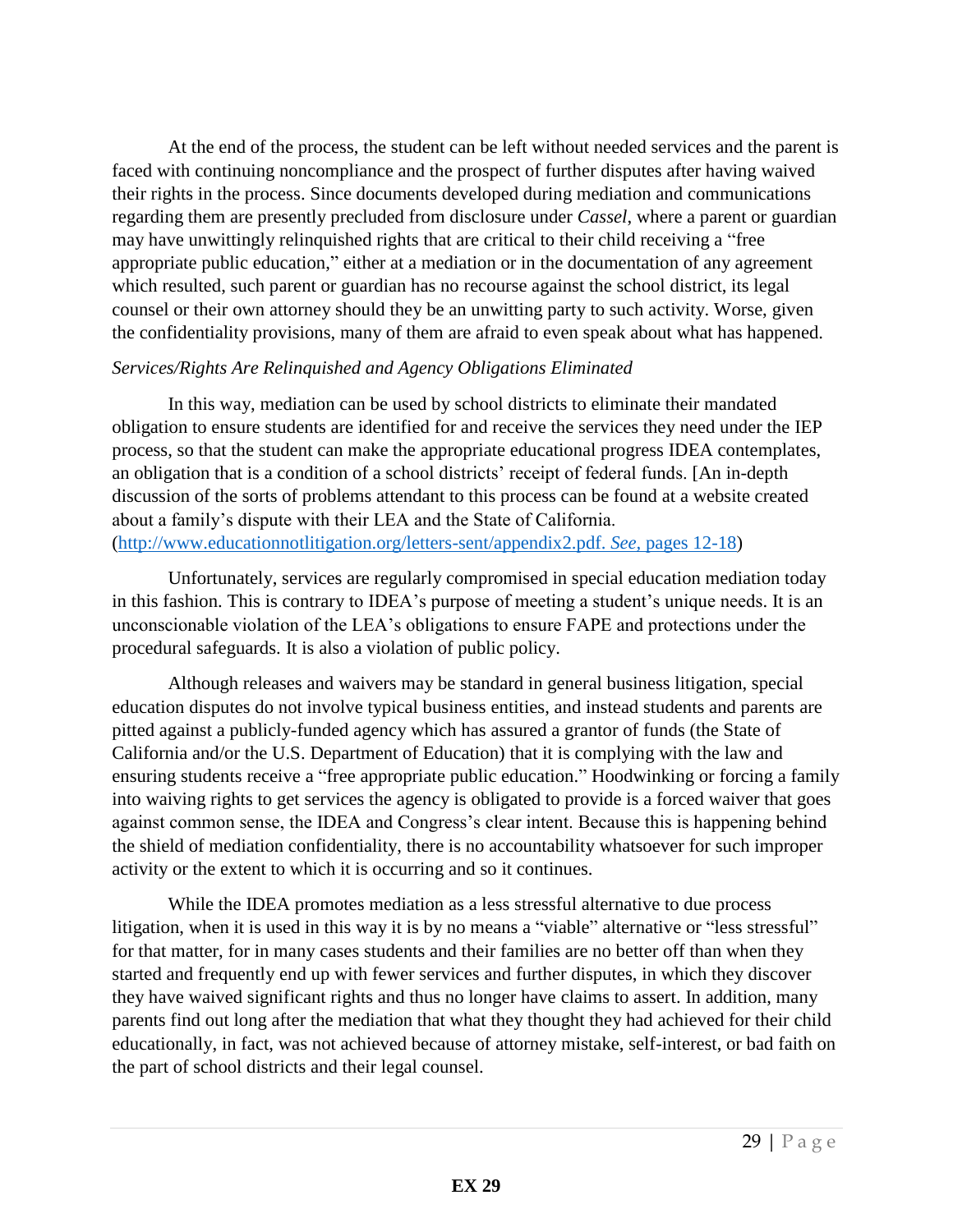Thus, a process considered a part of IDEA's procedural safeguards is being used by school districts to engineer an unwitting relinquishment by parents of their child's and their own, substantive and procedural education rights. Such rights are being extinguished *without any recourse whatsoever* for the negative impact this can have on a student's educational progress or outcome resulting from mistakes, missteps or intentional misdeeds in mediation. In essence, school districts use parents and the mediation process to eliminate a district's statutory obligations to their child, and the mediation process is their cover.

In addition, given the "confidential" nature of mediation and how fearful most parents are to even speak about their mediation, there is an overall lack of awareness of this problem, with a resulting lack of accountability on the part of education agencies, not only for the individual student services and rights being denied, but for the societal impact of the failure of California's public education agencies to appropriately educate our children.

This is occurring, in part, because parents are not adequately informed of the risks mediation poses in relation to attorneys in the process, the potential for waiver of rights or that *Cassel* prevents parents from redressing grievances which develop as a result of the process.

#### *Cassel Has Affected Due Process Rights under Special Education Procedural Safeguards*

The IDEA requires state education agencies to ensure that the procedural safeguards under 20 USC §1415 are in place, including the provision of a procedural safeguards notice, whose contents are intended to notify parents of their opportunity to present and resolve complaints, including the availability of mediation to do so. (*See, 20* USC § §1412(a)(6) and  $1415(d)(2)(E)(iii)$ ). Local education agencies are required to provide such a notice to parents upon the initial referral or request by a parent for an evaluation, when a complaint is filed or upon a parent's request.<sup>11</sup>

While such notices provide parents with information regarding their opportunity to present complaints and utilize mediation, they do not provide any warning that parents may risk relinquishing rights in mediation or that because of *Cassel,* there is no recourse for the loss of rights that may occur in the mediation process. Thus, California's procedural safeguards notice fails to meet the most basic "notice" requirements regarding the risks of mediation that would enable parents to act upon such "notice" and exercise their right to avoid such risks.

Also, under IDEA, mediation is not to be used to deny rights afforded under Part B. Specifically, IDEA requires that "The procedures must ensure that the mediation process: . .[i]s not used to deny or delay a parent's right to a hearing on the parent's due process complaint, *or to deny any other rights afforded under Part B of the Act;* . . . [34 CFR 300.506(b)(1)] [20 U.S.C.  $1415(e)(2)(A)$ ]." <sup>12</sup>

 $\overline{a}$ 

<sup>11</sup> This document is on CDE's webpage "Notice of Procedural Safeguards" and includes cites to 20 *USC* §1415(d); 34 *CFR* §300.504; *EC* §56301(d) (2), *EC* §56321, and §56341.1(g) (1)).*<http://www.cde.ca.gov/sp/se/qa/pseng.asp>* Also, a brief regarding IDEA's requirements for mediation is here:

[http://idea.ed.gov/explore/view/p/%2Croot%2Cdynamic%2CTopicalBrief%2C21%2C.](http://idea.ed.gov/explore/view/p/%2Croot%2Cdynamic%2CTopicalBrief%2C21%2C)

<sup>&</sup>lt;sup>12</sup> How a parent would pursue such rights given the absolute nature of mediation confidentiality protections afforded under *Cassel* is unclear.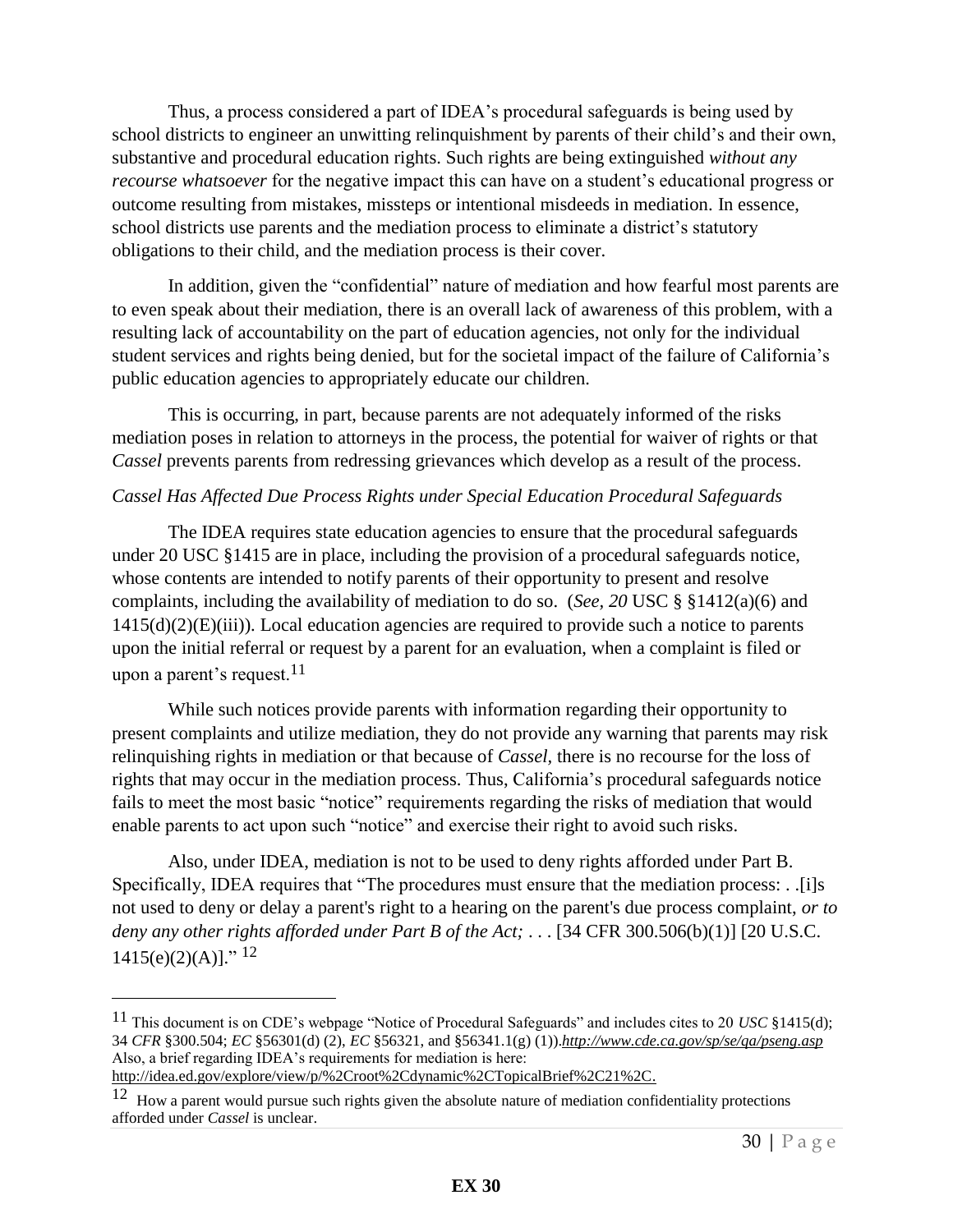Unfortunately, this is exactly what is happening in California today, where the mediation process is being used to deny rights under the law and such actions cannot be redressed under *Cassel's* strict interpretation of mediation confidentiality. Given the scenarios described above, the result is educational damage that goes far beyond what typical litigation or mediation might contemplate, as it implicates the deprivation of educational rights in the context of the very system designed to ensure such rights. Not only are parents left without recourse, the education agencies responsible for the student's education, often the cause of the damage, are not accountable in any way in a system that is far more broken than people are even aware.

Nothing in the procedural safeguards notice the State of California and its local education agencies must provide parents, and nothing in the IDEA or in California's education code for that matter, give any notice that when parents participate in alternative dispute resolution under the IDEA the result can be the loss of significant educational rights. Parents believe that by mediating they are obtaining something of benefit for their child, when in California, by pursuing their "right" they may be at risk for losing even more.

Such circumstances are problematic as they are occurring in the context of the unique nature of special education, where significant duties are owed by the LEA and the SEA to students and their parents. Special education involves parties on one side (the student and/or parent) who are dependent on the other party (the LEA) for the agency's knowledge, expertise and good faith compliance with the law. In addition, the LEA has significant duties to the student/parent, including significant educational obligations to ensure student/parent rights, appropriate student services and FAPE as a condition of their receipt of federal funding. Yet, a conflict of interest can arise where the LEA will spend the funds it is appropriated to provide special education services to students, instead for legal fees to fight the provision of such services, particularly where this occurs in a process shrouded by mediation confidentiality.

In this context, this lack of notice is a significant problem. As I stated above, people are generally unaware of these problems with special education mediation. Compounding that is the reality that the general public, including those who might end up in mediation are completely unaware of *Cassel* or its significance. The lack of any information about these issues from the CDE, the state education agency or OAH, the agency that oversees special education due process proceedings, seems to confirm this.

Another equitable consideration is that while *Cassel* has affected due process rights under IDEA's procedural safeguards in California, it isn't the case in every state. Parents can mediate in other states and have accountability for the problems or activities described above regarding mediation, while a student/parent in California is out of luck. Not only is this inequitable, this directly implicates due process rights under both state and federal law, since mediation under the IDEA is considered a function of the due process procedures and the procedural safeguards which the law is designed to ensure.

I am sure that in enacting the IDEA and its provisions designed to encourage mediation as an alternative means of dispute resolution, Congress never contemplated that student rights would be routinely eliminated by the very process established to resolve disputes or that the education agencies obligated to ensure their provision would be the engine behind such a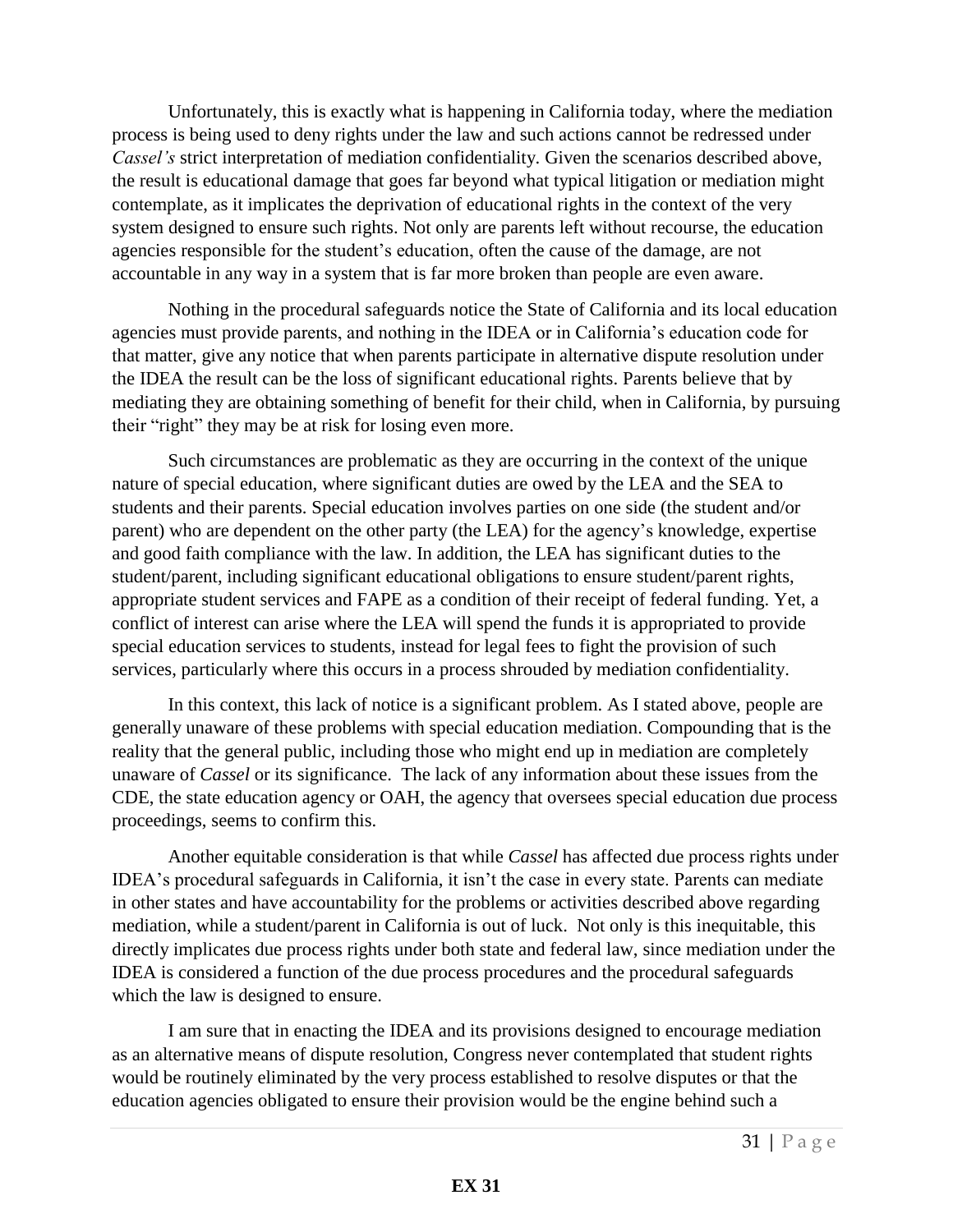process. However, I also don't believe Congress could have anticipated a court decision such as *Cassel* which effectively eliminates any redress of the grievances that arise in mediation.

I have many resources I can share regarding mediation in the special education context if the Commission is interested.

#### **PROPOSED "Contractual Waivers to Protect Parent and Student Education Rights"**

Our original purpose in negotiating Paragraph 19 was because school districts were hiding the nature and extent of special education litigation, as well as the increasing tax dollars being paid to fight the provision of services, leading to special education settlements hidden from the public, with no accountability. However, it is the activity I have just detailed and the damaging impact it is having on long-term educational outcomes of students, affecting their families, their districts, their communities and the State of California as a whole, which is my greater concern. This concern is the basis for my suggestions regarding contractual waivers to enable parents to open up mediation should problems arise and to stanch the loss of education rights happening in mediation today.

As with the "Proposed Notice and Contractual Waiver to Protect Interests of Party/Participants" discussed above, information about the process, rights and responsibilities involved with mediation should be made available to parents who choose to mediate. In addition, notice of the rights of parents as parties in relation to their own legal counsel, as well as in relationship with their school district and its legal counsel, should be provided and explained so that should problems arise in this context, parents will recognize them and be prepared to take appropriate steps in a timely manner. Also, steps that can be taken to redress other problems that may arise can also be made available.

 I also believe that in the context of mediation involving public education agencies, where significant rights are at stake and at risk for being waived, a contractual waiver should be available to address such actions, so that students and parent rights are not extinguished without redress or recourse as is presently the case. Such a contractual waiver would be prospective and agreed to by the parties at the outset of a mediation. Such a waiver would not only act as notice to parents and guardians, but as a deterrent to attorneys who might consider using the mediation process to prefer their interests over the rights of the student and parent they are representing, or to prefer the interests of the education agency over those of the student and parent who actually are supposed to be the beneficiary of the school district's services.

While confidentiality is preferable in mediation, more preferable is a resolution that is meaningful and lasting, and which benefits the parties, including in this instance, the student who is in need of services and the parent who is vested in the student becoming, through the delivery of services, the productive member of society the IDEA contemplates. The mediation process should not be utilized by education agencies who are responsible for ensuring services to deny such services nor should it be used to extract waivers from unwitting parents which negatively impact a student's rights or eliminate an education agency's obligations under the law.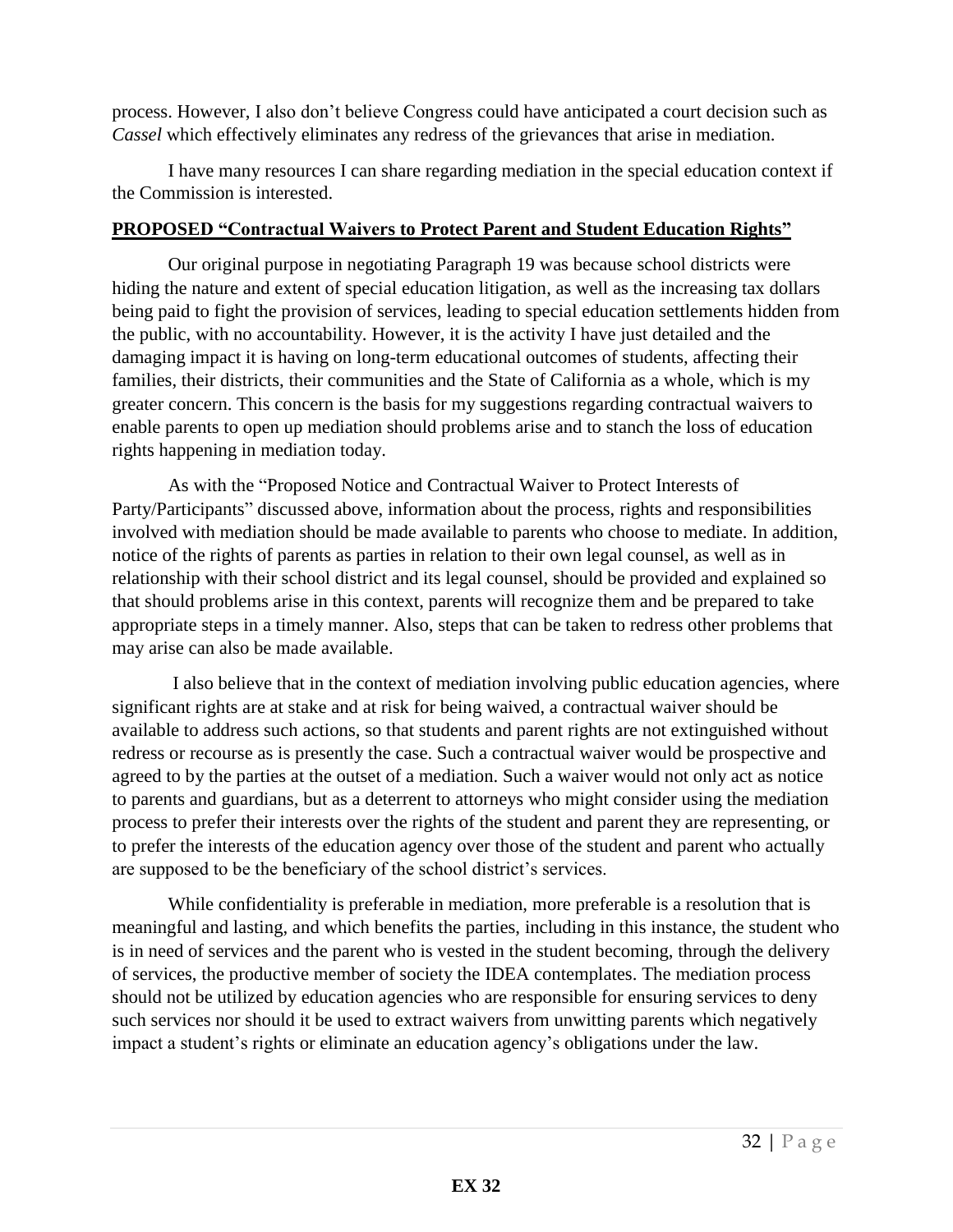In addition, should questions or disputes arise with regard to a term of the settlement, e.g., the exact length of a service agreed to, or a term or provision of the settlement agreement and its meaning for the student's services, or in the event a mistake has occurred through error or inadvertence, a contractual waiver would allow the mediation process to be reopened and/or the process or issue reexamined for purposes of rectifying such problems. No person or their confidentiality rights is harmed by clarification of terms or by resolution of mistake or error.

Further, should it be discovered that an attorney has acted in a manner which has detrimentally impacted the rights of the student or the parent, such a waiver would again allow the injured party to take appropriate steps to hold the attorney accountable in the various ways attorneys can be held accountable outside of mediation. In addition, in the case of education agency legal counsel such accountability could include complaints to a school board or the CDE for actions which violate Part B, as the procedural safeguards notice contemplates. Complaints brought to school boards based on an act of litigiousness that does not serve students or the community could eventually lead to an attorney or law firm's service contract not being renewed, so that such openness could lead to greater budgetary and professional responsibility and accountability.

If parties to a mediation prospectively agree to such a waiver in case of problems or disputes, so that everyone knows that such problems and disputes can be resolved later outside the mediation, everyone is on notice that such actions will not be tolerated and that there will be scrutiny and accountability they should occur. This would mean that, as with contractual waivers in part II, above, the imbalance of power would shift to a more equitable balance, and the playing field leveled.

Parent attorneys will be accountable to their clients and on notice that there will be accountability should they prefer their interests over their client's. Overzealous attorneys who seek to continue lucrative contractual relationships with public agencies by extracting waivers of rights from the very students the education agency is supposed to be serving, would come under scrutiny and such a practice would hopefully end. School districts will no longer be able to avoid their obligations under the law nor will their legal counsel be able to use mediation as a weapon against students and their families. Such practices, which are clearly against public policy and the long-term benefit of our schools, our communities and our states, could be confronted and hopefully ended.

Also, where parties wish to do so, they should be able to do as the parties in our case did, i.e., negotiate a waiver that protects student confidentiality and enables parties to maintain control of how their evidence will be used in any future dispute that arises, while also ensuring the information is available to the public, so there is accountability for what public agencies do and how they spend taxpayer dollars. In this way, education agencies could openly demonstrate how effective they are in educating students and that they are acting in a good faith manner.

As a result, parents will be able to negotiate for necessary services in an environment that is far closer to what the IDEA contemplates and quite possibly, school districts will stop using mediation in the manner they have and instead will start using the IEP process again in the manner Congress intended.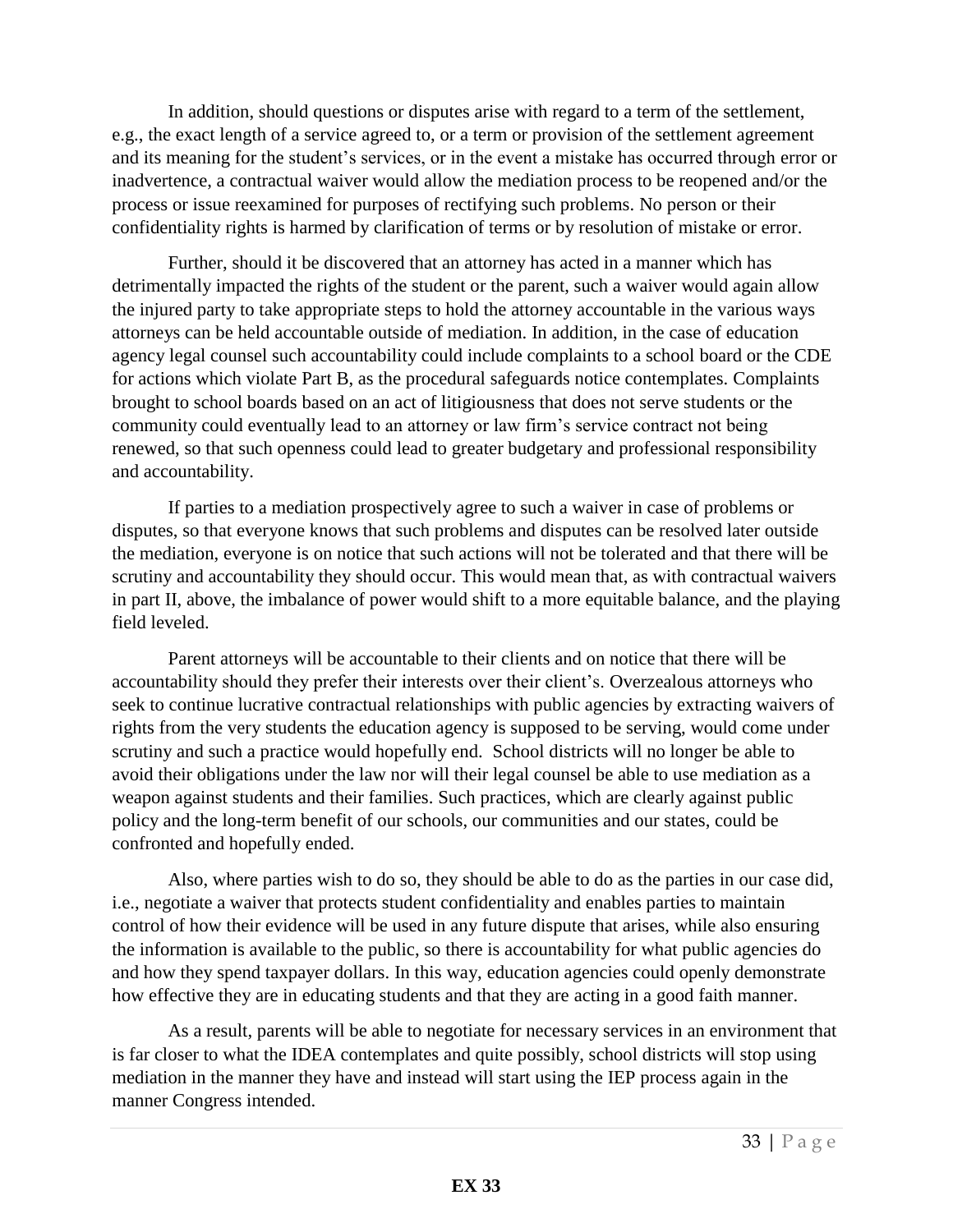As with my initial proposed contractual waiver, in those instances where parties agree to prospectively waive confidentiality for the resolution of such matters, their attorney would also be required to agree to such a provision or be seen as acting in a manner that is counter to the process and thwarting the purpose of mediation, i.e., resolving the dispute. The refusal to agree to a provision would also serve as notice to a party that perhaps they should seek new counsel for most fair and ethical attorneys do not fear the scrutiny such openness would bring.

Again, while the IDEA promotes mediation as a means of alternate dispute resolution, and contemplates confidentiality as part of the process, nothing in the law contemplates the draconian results mediation is having on families who use it to obtain the appropriate services their child is entitled to under the law, while others are using it as a shroud for all sorts of improper activities and conduct. Hopefully, a prospective waiver in the mediation process will be seen as a tool for the parties on both sides to fulfill their obligations to the student, to ensure that the student receives the services and the free appropriate public education the IDEA was enacted to ensure.

#### **CONCLUSION**

As you suggested, I have read the Memorandum 2015-22 (pages 18-25) regarding contractual provisions and I very much appreciate the discussion there. I believe some of my suggestions are very much in keeping with the approach discussed and in fact I think my thoughts are very much in line with the discussion regarding the attorney/client relationship under EC 958 (and not just because I heartily approve the Court of Appeal's commonsense interpretation in its first read on *Porter).* Although I have made suggestions for contractual waivers, and I believe they should be a part of the discussion of the revision of the mediation statutes, including those which pertain to mediation confidentiality, I also believe it is also necessary that a statutory exception be enacted by the Legislature as:

It will be a message from the Legislature that the actions by attorneys represented in *Cassel, Porter,* and *Wimsatt* will not be tolerated and that the interpretations by the *Cassel* court was not the Legislature's intent;

It will be the law that the acts involved in such cases will see the light of day, that there will be scrutiny, and accountability for any and all activities mediation confidentiality has been used to shroud, so that such activities will hopefully cease;

It will be clear that the provisions of the code are no longer to be subject to tortured interpretation or manipulation of the process or strategic "pushing the envelope" by aggressive attorneys who have been able to coopt and misuse mediation confidentiality intended to benefit the litigants for themselves;

It will telegraph an expectation that everyone is proceeding from the same presumption – that parties and participants are to be informed, that everyone should be on their best behavior and if not there will be accountability.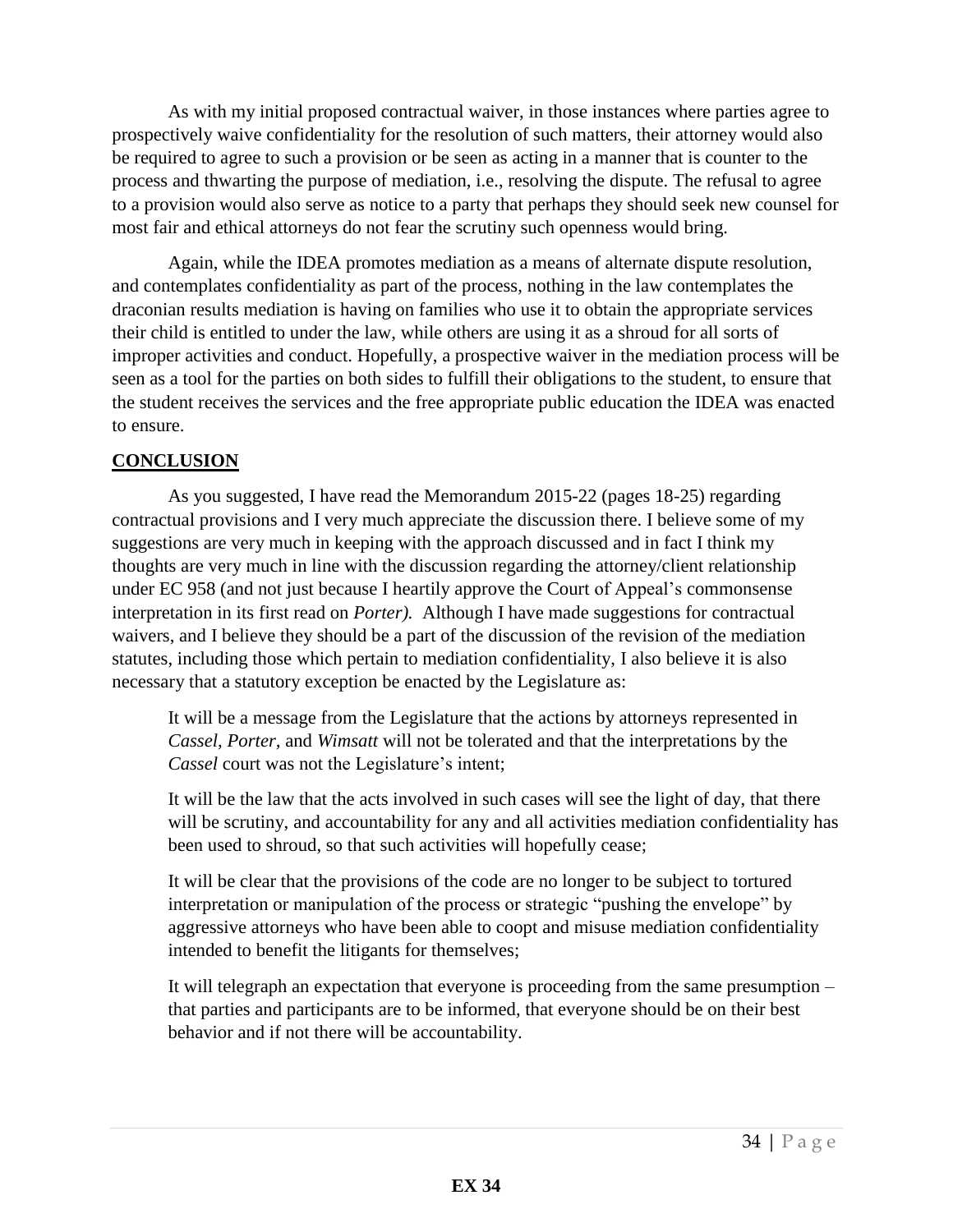In keeping with my proposals in anticipation of waivers, I believe the Commission should recommend to the Legislature that there be strong notice requirements in advance of mediation (and here I am not just talking about a *Wimsatt* warning, for I do not believe that an agreement to mediate should contemplate such a waiver of rights). Instead, as indicated above in the proposals for contractual waivers, there should be notice that informs attendees of the obligations of parties and participants, including that they are all expected to proceed in good faith.

I also believe that any legislation should include language that guarantees parties the right to agree to a provision to waive mediation confidentiality in any agreement, if they so choose, so that a party confronted with problems with attorneys as I've described, can take steps to redress any grievances which may arise. Frankly, this would put all mediation participants on notice that while mediation has the potential for conflicts of interest, there will be accountability for improper conduct of any kind, so that everyone knows their interests are protected.

I would also strongly encourage any change in the law to take into consideration how prevalent mediation is within the special education community and require far greater scrutiny and oversight with regard to that process for the reasons stated above, not only for the protection of parent and student rights, but also to examine and investigate potential abuses of the process which implicate significant student rights and agency obligations which are being improperly eliminated through the mediation process, which at the present time are all going unaddressed.

Frankly, in the same way a pilot project was established to encourage mediation, it would be beneficial if a similar pilot project were established to educate parents and guardians of students with disabilities who use the mediation process, particularly given the prevalence of mediation as an alternative to litigation in special education. Such a project could go beyond the current services offered by OAH and provide meaningful resources to enable parents and guardians to understand their rights without being required to incur significant legal costs (which supports the law's assurances of free and low cost legal services in the pursuit of a student's right to a "free appropriate public education," which cannot be "free" so long as parents must incur costs to be protect their child's rights). It would not only significantly benefit parents, it would benefit the education community and the State of California as a whole, given its obligation to ensure access to mediation, and an effective alternative dispute resolution, as part of its annual assurances under the IDEA.

I also hope that to the extent California does not consider adopting the Uniform Mediation Act, it does at least incorporate the Act's well-drafted provisions and explanatory notes, which I found very helpful. Also, since the *Cassel* court itself relied on the Act for its statement of legislative intent (through *Foxgate*)*,* and for the "statutory purpose" of mediation confidentiality, including the "frank and candid" exchange it is supposed to be encouraging, I think the use of such a resource only makes sense.

As to the CLRC study, while I have read with interest the many comments the Commission has received from attorneys insisting that mediation confidentiality needs to be "absolute," and that anything other than such absolute confidentiality will somehow cause the entire system to fall apart, I believe the facts of our case prove unequivocally this is not the case.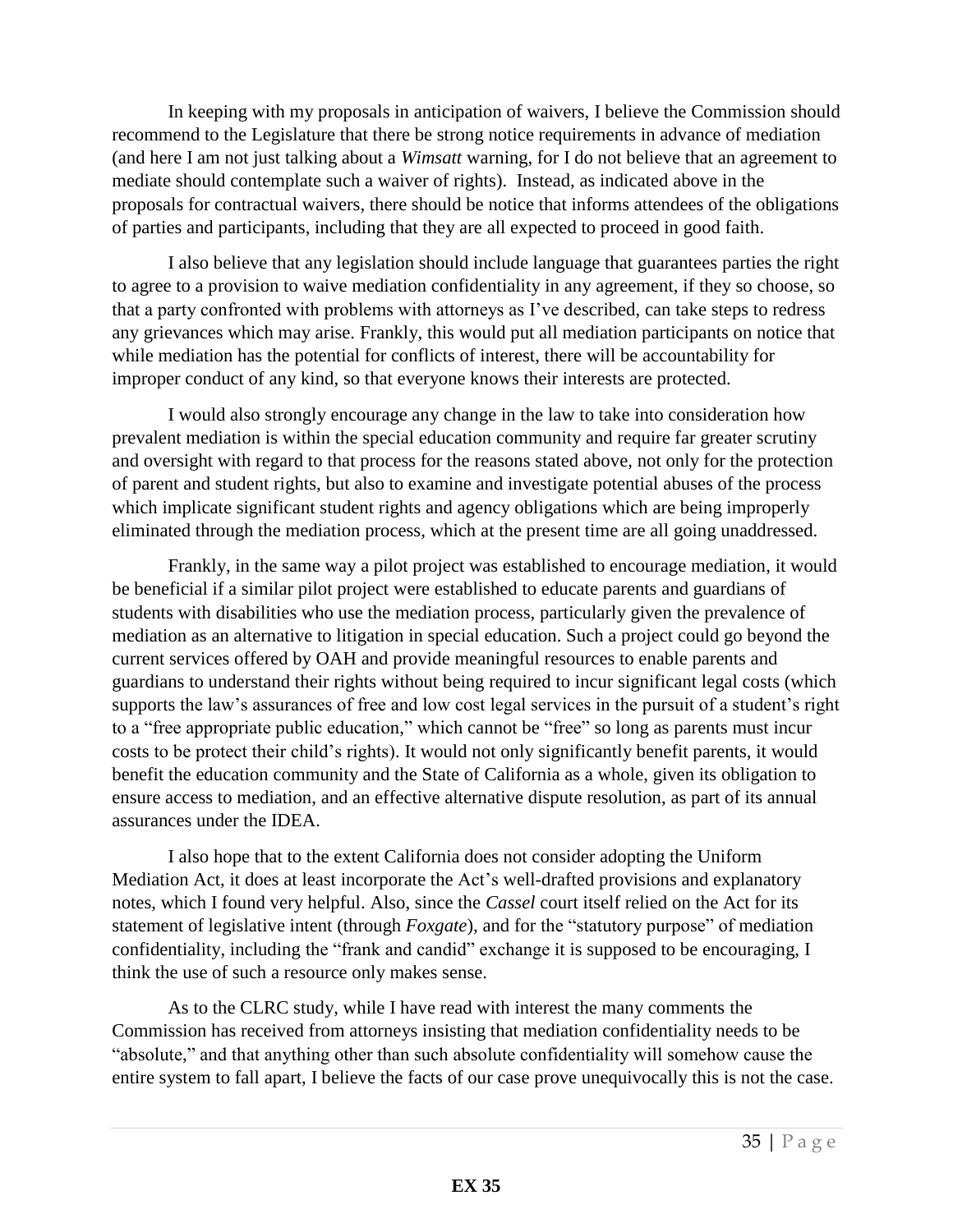In our original trial, after our former attorneys represented to the court through their legal counsel that they were dropping their objections to evidence from the mediation so that it could come in, they themselves proceeded to introduce all the evidence they wanted from the mediation. Nothing as calamitous as what so many attorneys anticipate occurred when the evidence saw the light of day. W&T also called the chief negotiator for the underlying defendants, Robert J. Feldhake, to testify evidencing that mediation confidentiality was clearly waived for both sides of the dispute. In fact, all relevant evidence was admitted and all relevant parties and participants were heard and their rights were represented without objection from any other participant so that a full airing of all the relevant issues W&T chose to present occurred.

While W&T eventually lost the trial and did reverse course to claim "an irregularity in the proceeding" had occurred, this so-called "irregularity" did not prevent them from putting on any and all evidence they wanted to defend their interests and claims. Had they won, I am sure we would not even be here today.

Judges routinely review and weigh evidence and make findings regarding what has occurred in cases, including related to mediation, where they are required to look at such evidence in advance of trial to determine admissibility. (In fact, the CLRC Memorandum 2015- 22 points out how the Supreme Court in *General Dynamics Corp. v. Superior Court*, (7 Cal. 4th 1164, 876 P.2d 487, 32 Cal. Rptr. 2d 1 (1994)) (a case involving the attorney/client privilege in the context of a wrongful termination claim) "encouraged the trial courts to be creative in using equitable tools to address such cases," and in fact laid out an array of such measures and at the same time "recognized the complexity of the situation and sought to accommodate both the lawyer's interest in pursuing a retaliatory discharge claim and the corporate client's interest in maintaining the confidentiality of lawyer client

communications."[\(http://www.clrc.ca.gov/pub/2015/MM15-22.pdf at page 8\)](http://www.clrc.ca.gov/pub/2015/MM15-22.pdf%20at%20page%208).  $^{13}$ 

 $\overline{a}$ 

Judicial involvement in reviewing evidence has also taken place at the appellate level (e.g., *see, Travelers v. Superior Court,* 126 Cal. App. 4th 1131; 24 Cal. Rptr. 3d 751 (2005), where the Court of Appeal was required to address issues and questions regarding the same valuation order on three separate occasions). What prevents evidence related to mediation from being similarly reviewed, along with testimony taken, to determine claims of mistake, negligence, malpractice or simple error? Why can't witnesses be called, just as Mr. Feldhake came and testified in our 2008 trial? And where parties are concerned about the confidential nature of the evidence and how it has come up again in a proceeding they may not have anticipated, *in camera* proceedings can be held, just as they are today, that would protect such evidence and the parties, separate and apart from the claims presently being asserted.

<sup>13</sup> Why the Supreme Court wouldn't suggest a similar approach in *Cassel* is puzzling. It is also interesting to compare the *Cassel* court's *laissez-faire* approach when it comes to determining statutory construction and legislative intent regarding mediation confidentiality in the context of attorney misconduct, with the more involved approach the Court took in *Los Angeles Unified School District v. Garcia* (2013) 9th Cir. No. 10-55879 (decided by the Supreme Court at the request of the  $9<sup>th</sup>$  Circuit), which does not involve attorney accountability, but instead deals with education agency responsibility. The Court's approach in *Garcia*, like that in *General Dynamics,* seems far more solution-oriented than the hands-off approach of *Cassel.* Perhaps the court is inclined to problem-solving when it benefits attorneys (*General Dynamics)* but not when it doesn't (*Cassel).*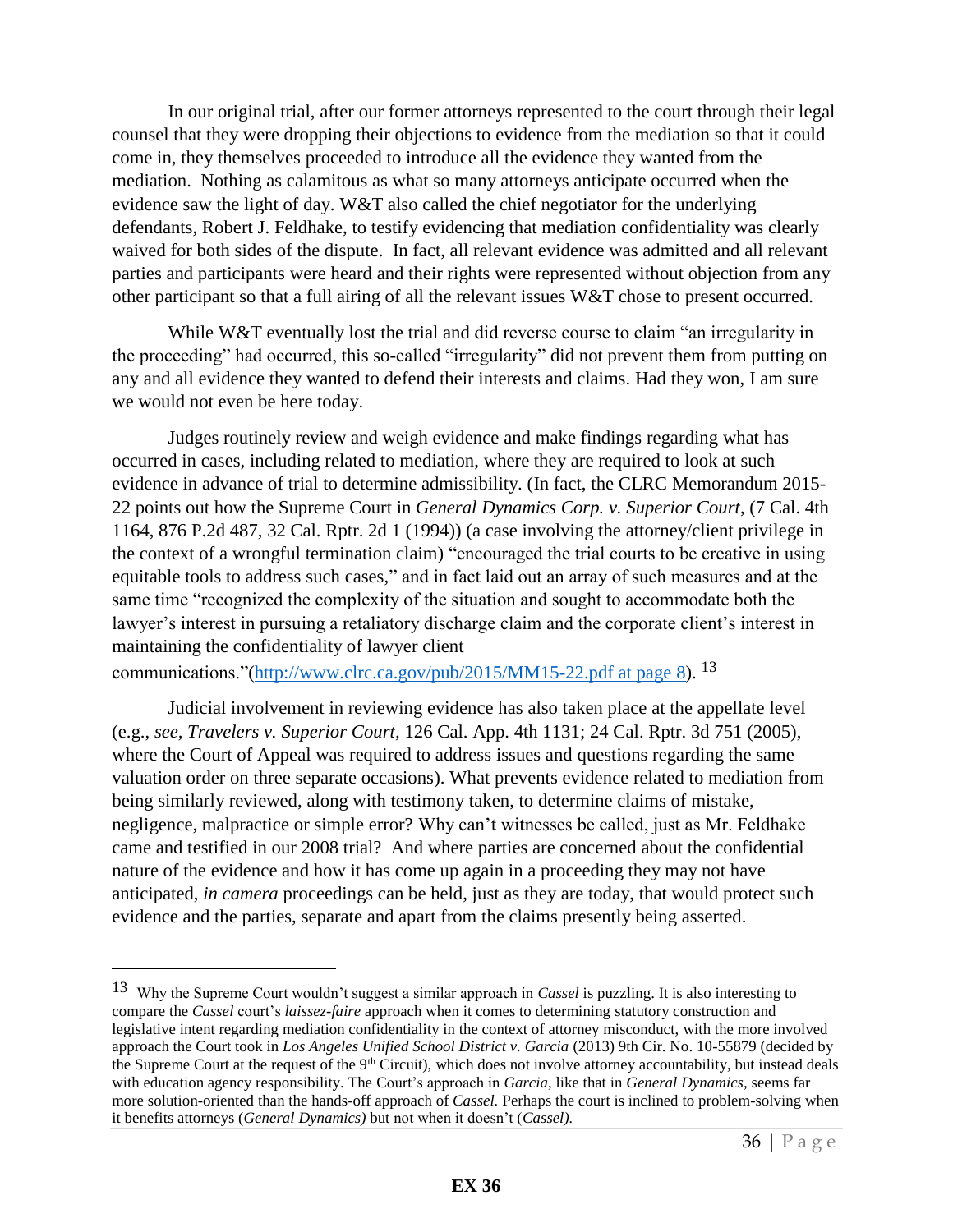Admittedly I have a perspective few do, but our trial did not lead to walls crumbling or the world ending, and the jury heard the evidence as fully as our former attorneys wanted, and rendered their verdict. Now, after ten years of litigation, seven years beyond our first trial, I think a simple review of what had occurred with regard to the mediation, with a fair weighing of all the evidence, was far preferable to our current prospect of facing a whole new trial, particularly when I think the evidence shows a fair trial is exactly what W&T got the first time around.

Fundamentally, mediation confidentiality has only recently gone awry when attorneys have begun using it for their own interests and purpose, separate from the rights of the clients they were supposedly representing, asserting it as a strategic tool, not to protect evidence of what occurred in the past, but to avoid accountability for what occurred during the mediation process.

Why California's courts have weighed in so consistently on this issue on the side of attorneys, as against the rights and interests of the party/consumer, is a question that calls out for discussion and begs scrutiny, particularly since the vast majority of sitting judges in California's court system are themselves attorneys and the California Supreme Court itself is the judicial body responsible for ensuring proper conduct by the attorneys of our state.

What no court has seemed inclined to mention, much less discuss, is how decisions such as *Cassel* can be issued with almost no mention or discussion of the ethical violations such egregious actions constitute or the need for accountability for same (of course excepting Justice Chin's comments and the court in *Wimsatt),* particularly in light of the greater ethical obligations supposedly placed on attorneys in their conduct vis-á-vis clients and in processes such as mediation*.* This leads to a crisis in confidence in the ability of California's courts to deliver fair and impartial justice, particularly in connection with so shrouded a process as mediation.

What is also troubling is that even with the draconian results in *Cassel, Porter* and *Wimsatt,* to my knowledge there has been little official discussion of how to ensure meaningful notice to California's consumers about the perils of the mediation process. At the same time the majority of attorneys who have provided input to the Commission, and who are also responsible for ensuring their clients have notice of the impact of *Cassel,* have raised such a hue and cry one would think shining a light on the bad acts of some attorneys within mediation will prove harmful to the mediation process itself, when I believe it will only affect those who act badly within its boundaries. Perhaps there is more public discussion than I am aware of. What I hear from families involved in special education mediation is that no one has any idea the process as it stands today can so significantly compromise their rights.

I was recently doing some research related to the federal "Freedom of Information Act" and came across a statement by President Obama, quoting Justice Louis Brandeis, who said "Sunlight is said to be the best of disinfectants." I thought that was an appropriate quotation for the CLRC's process and its discussion of California's mediation confidentiality issues.

However, even more apt is another statement attributed to Justice Brandeis, where he said "If we desire respect for the law, we must first make the law respectable." I believe that as the law governing mediation and mediation confidentiality presently stands and is interpreted in California, it is neither "respectable" nor is there "respect" for it, as it sacrifices the rights of ordinary citizens for the benefit of officers of the court through misinterpretation of the